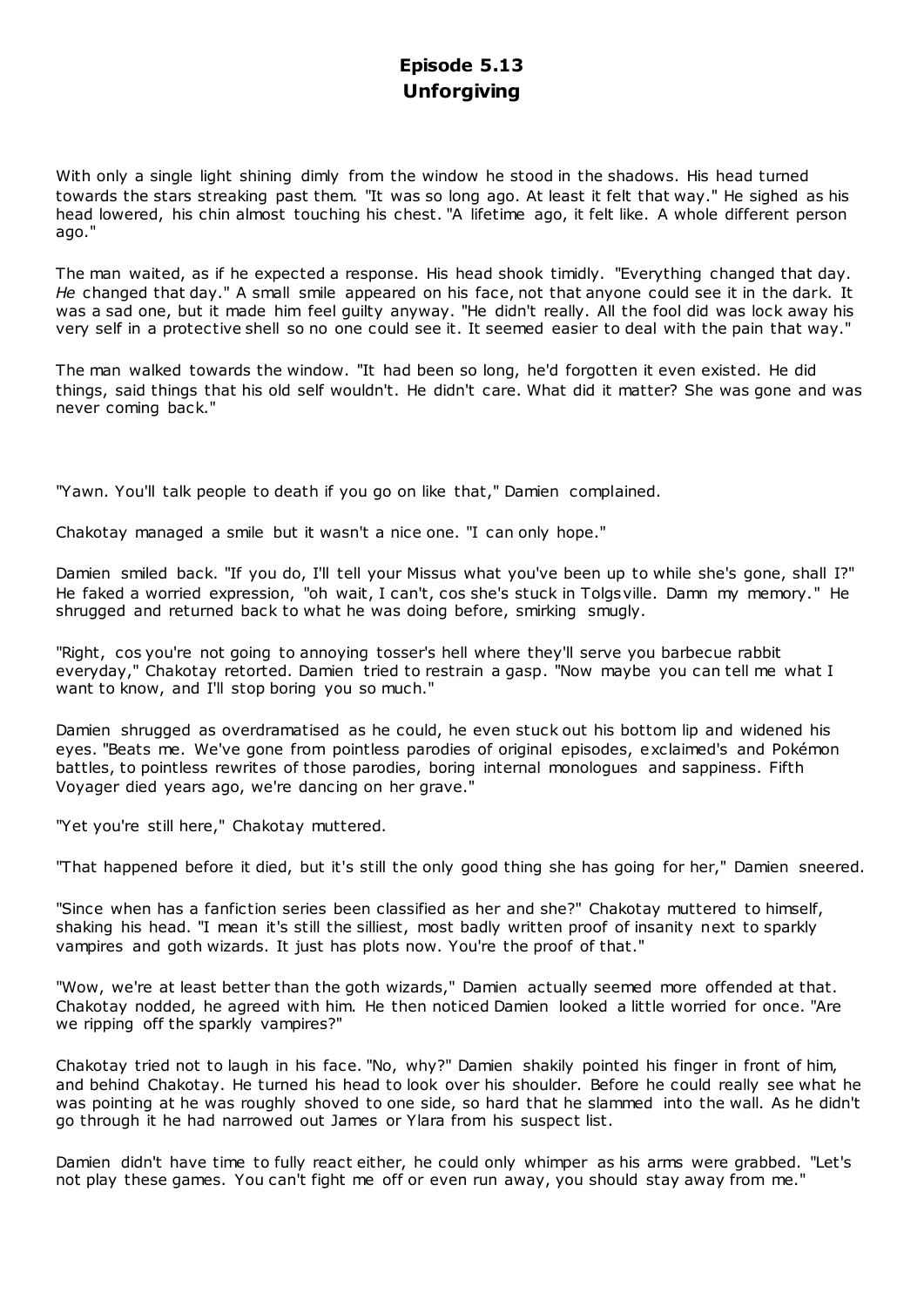"Finally," he squeaked. He was about to do what his captor said when his whole body was yanked forward. There was nothing he could do. A horrible, sloppy kiss was forced on his lips and it wasn't a brief one either.

Chakotay tried his best not to hurl at the sight, he had to use the remaining energy he had to get back to his feet and escape. Of course that wasn't much as anyone who would see this would be ill for the rest of their lives. All he could do was try to keep his balance and watch Damien struggle to push his attacker away. This only spurred her on more. In the end he seemed to give up or pass out, Chakotay wasn't quite sure, all he saw was his arms fall to his sides and his body slump.

The woman sighed happily as she finished her assault. As she was the only thing holding him upright, he tumbled to the floor, dry heaving.

"I'll see you tomorrow baby," Annika purred. She blew her victim a kiss before skipping off.

Chakotay tried not to think about what he'd just seen as he opened his mouth to speak. Damien's reaction wasn't really helping with that either. He decided to walk away before he did the same thing as him.

"I'll ask about his time travel adventure later," he thought aloud, fighting the lump in his throat.

*Lieutenant Commander Paris' Log Supplemental: Voyager and the Leda have arrived at the Krralef homeworld, where we've been welcomed warmly for once. After the Leda assisted a ship of theirs, they extended an invitation for us to spend shore leave with them. However we can't stay too long as Harry's, acquaintance, claims to have a lead for us on our... um current predicament.*

Tom had just sat down in his desk chair when the door chimed. "Come in!" he said just as he noticed one of his Captain Proton figures lying on the floor. He quickly shoved it under his desk with his foot.

The door opened, allowing Harry and the alien c aptain Tira to step inside. They stood in front of his desk, their shoulders were so close they would overlap if they moved. Tom made a mental note to pat his friend on the back when she left, for now a knowing glance was sent his way. The woman hadn't noticed, she was too busy looking around his office.

"Tom, I'd like you to meet Tira Levaugn. Tira..." Harry beamed.

Tira quickly turned her head Tom's way, "Mr Paris, I've heard so much about you."

"Same to you," Tom smiled, passing another knowing glance at his friend. "Welcome to Voyager."

"Thank you," Tira smiled back. She briefly looked around the office again, "I'm very impressed you managed to get your vessel back into space, despite her condition. It's true what they say about her."

Both Tom and Harry did the same as her, Tom seemed a little confused. Apart from the warp core still being a bit random, Voyager was in perfect shape. Harry however smirked, the Ready Room looked a lot different to when Kathryn used it, she used to store her stuff on the shelves for one. "Tom's office is always like this," he whispered to her.

Tira chuckled as Tom's face went bright red. To him the Ready Room was tidy, he had picked up all of his models off the floor thanks to the crash. The TV he liked to keep in the corner had been replaced and put in a safer spot. PADDs cluttered his desk but that wasn't untidy, it made him look busy.

"I see, well that just makes it more impressive. Voyager's a tough little ship," Tira commented. Harry looked outside at his smaller ship flying alongside them, his shoulders slumped. Tira glanced at him, apologetic at first but the pout she saw made her laugh again. "Nothing wrong with a little ship, Harry."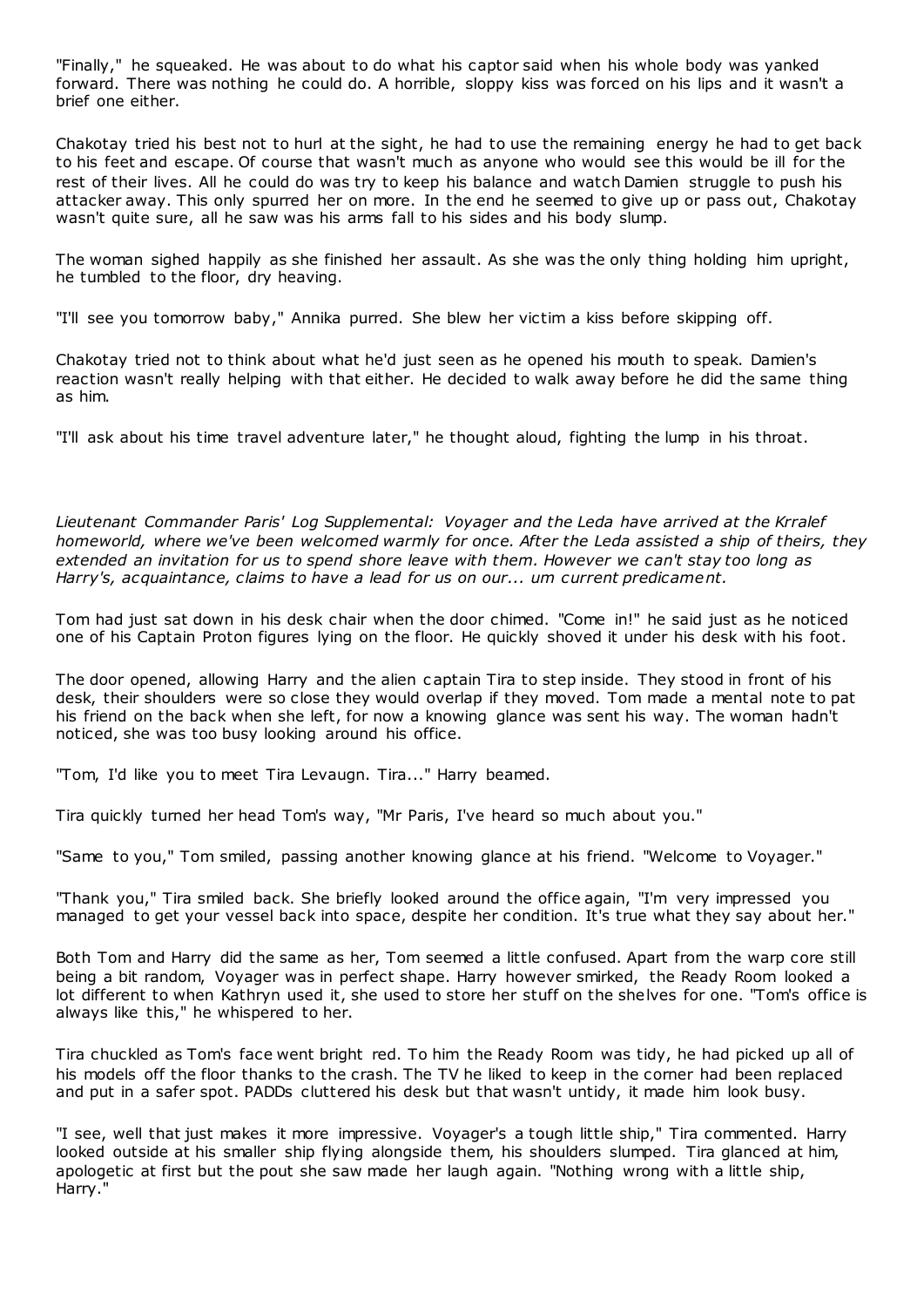Tom cleared his throat, a smirk snuck onto his face. "I'm not touching that one. I must be growing up." Harry passed him a scowl.

"Anyway you're welcome to stay on our world as long as you like," Tira quickly changed the subject. "I understand though you're on a mission, so we won't be offended if you have to leave abruptly."

"I'm sure our crew will be more than happy to take you up on that. They could do with some time off," Tom nodded. "You are right though, we can't stay too long. Not that we had anything to really go on or a place to go for that matter."

"I'm afraid that my information may give you a direction to go, Mr Paris," Tira said sadly. She turned to Harry. "Though perhaps only one ship could investigate, while the other remains with us."

Tom smiled sneakily, Harry matched it with a narrowed eyes glance in his direction. "Well the Leda still has a warp drive that works ninety nine percent of the time instead of twenty, so..."

"You don't know if we even need it," Harry butted in.

Tira's eyes cast downward. "While you were gone we had a visitor to our world." She looked back up, glancing between the two men as she spoke. "They didn't answer our hails, or transport anyone down. They scanned the surface and left."

Tom looked very uneasy, he looked towards Harry again who was feeling the same as he was. "Hopefully it wasn't a Soft scouting party," Tom commented.

"I doubt it," Tira said.

Harry frowned at her. "Do you know the *Soft*'s?"

"No, but it's safe to say they're not your *Soft* friends," Tira replied.

"Why?" Tom dared to ask.

"Our sensors got an image of the ship as it left orbit," Tira said as she fished a small PADD like device from her jacket pocket. She gave it to Harry first. His face whitened when he saw it. That only piqued Tom's curiosity.

"What? What is it?"

Harry slowly glanced towards Tira before turning his head back towards Tom. "It still could be Softmicron, it would explain a lot." Tom stared at his friend like he was holding back a juicy rumour, the suspense was killing him. "Did you get any scans of your own?"

"No, their shields were in the way. I don't think our sensors are as good as yours, Harry," Tira replied.

Tom made a squeaking noise as he grew more and more impatient and curious. The pair either were oblivious or they were doing it on purpose.

"Hmm, perhaps we should send a ship after it after all. Do you know where they went?" Harry asked.

"Yes but they have a two day head start," Tira replied.

Harry nodded, "warp?"

"No, but after two days they probably used it later," Tira replied.

Tom tapped his hand on his desk, "oh come on. I'm the fleet commander."

Harry snorted into laughter, he couldn't help it. Tira remained serious. "You said it yourself, the Leda is the better ship to handle this. Don't worry about it." Tom made that squeaking noise again. "All right,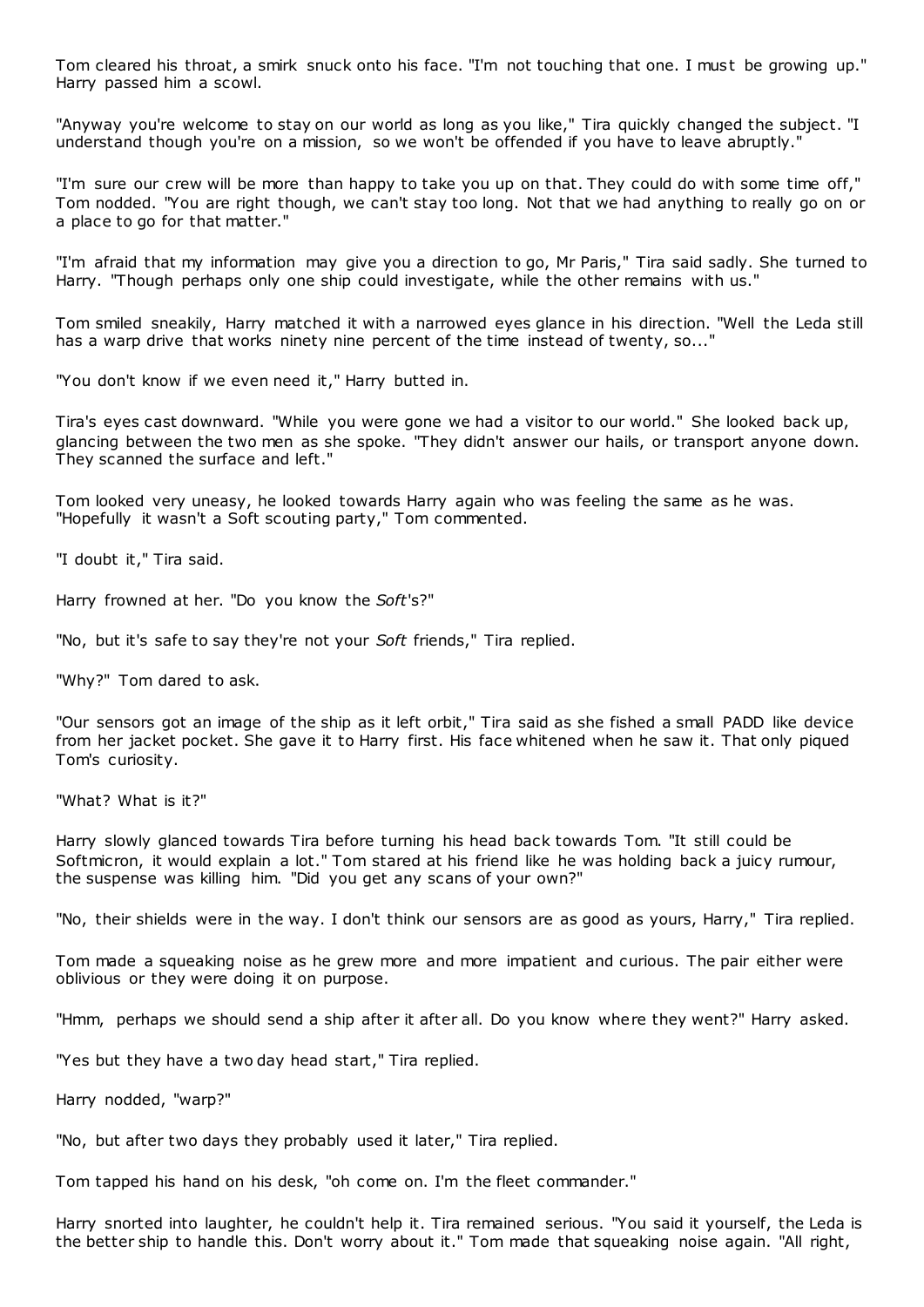all right, I was kidding. Here." He walked over to hand the pad over to Tom, he snatched it away as soon as he could reach. Tom's face did the same as Harry's when he looked at it.

"It definitely looks like shore leave is cut short," he said. Harry nodded sadly, he then glanced at Tira who looked a little sorry for giving the pad to them.

Craig felt like he had been awake for hours as he rolled over for the hundredth time. His eyes were definitely trying to force themselves shut, but it wasn't happening. Something was different though. Through the tiny cracks he saw a darker patch beside his bed. His eyes flew open.

Loud beeps pierced his eardrums, they were getting louder. It took him a while to figure out they were coming from behind him. He rolled over once again. The computer panel beside him was flashing and beeping at him. His hand instinctively reached out to press a button on it, shutting it all off. He lay there on his back for a few minutes before it occurred to him.

It was the fastest he'd probably ever sat up, it even made him feel dizzy. His attention went straight back to the panel, all he could see was the time on the display. "Crap, not again."

### **Voyager's Security Office:**

All but one of the remaining trainees stood around waiting, some impatiently glancing towards the planet. James sat at his desk, drumming his fingers across the surface.

The doors opened, everyone looked at them expectantly but immediately sighed in disappointment.

"Hello all," Wesley greeted them cheerfully, obviously not noticing their reaction to seeing him. "Are we all accounted for?"

"No, we're missing Nathan," Jach replied.

"Oh well..." Wesley sighed. He perked up instantly, "perhaps we can have a brief quiz about the fighting tactics you all used from..."

"Somebody can update Nathan later, it's no big deal," James interrupted him to everyone's relief. "After the events of a month or so ago, I thought it would be a good idea to make sure everyone's still interested in the training before it continues. I wouldn't blame anyone here if they want to opt out."

Most of the group looked towards Jach, he looked nervous at first until he thought about why they probably did that. He sighed huffily and shook his head.

Wesley meanwhile looked a little upset himself, he directed it in James' direction. "We're a few trainees down and you want to lose more? If the towers incident proves anything, we're going to need more fighters, not less."

"You don't have to answer right away. Have a think about it and let me know. After shore leave we'll continue," James said in the trainees' direction. Wesley huffed as well, quickly stepping into his view. James groaned, "you can't force people to fight, Wes."

"But..." Wesley tried to protest. He felt the angry stares the trainees were giving him. "What if we lose them all?"

James shrugged, "then I'll have more time to do other crap, won't I?"

"Hmph," Wesley huffed again. He leaned on the desk, James of course glared at him for it. "I see what you're doing. You had trainees doing the job of a Chosen, your job, and you want more time to train yourself so you don't fail again." Most of the trainees winced and took a step backwards, Jach side stepped towards the exit.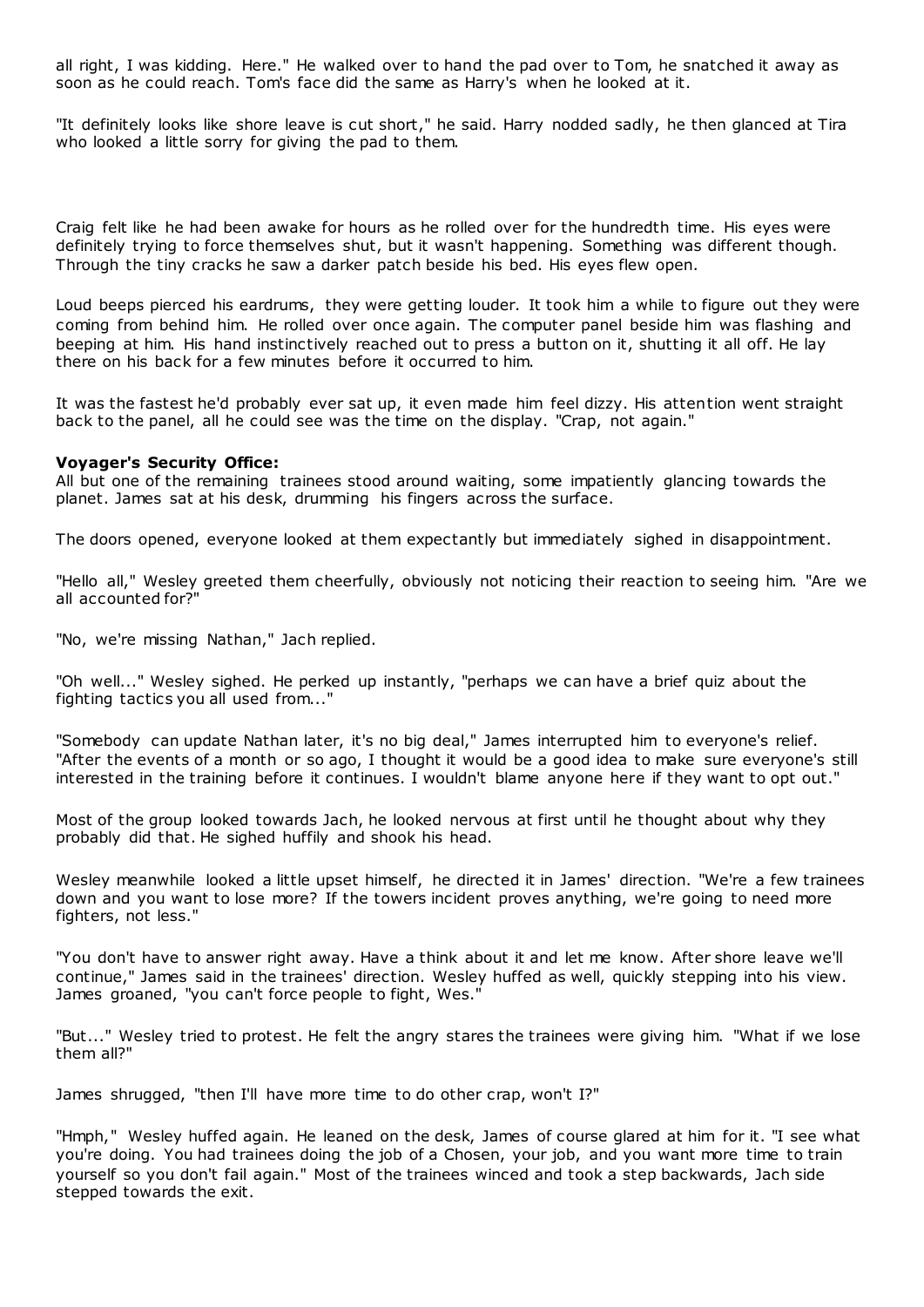James smiled, but not in a nice way. It was almost a Janeway smile. Only Stewart knew that was re ally bad news, he soon joined Jach. Wesley however smiled obliviously to this, in his head he was trying to be understanding. "You're right," he said, surprising everyone else. "Trainees, you can go. Wesley... perhaps you can tell me what I should have done."

Wesley smiled proudly. Meanwhile the trainees knew better, they left the office as fast as they could. Halfway down the corridor the trainees passed Nathan going the opposite way, Stewart stopped in front of him.

"Dude, don't. Run," he warned before rejoining the trainees.

Nathan stood for a moment, his head turned in the direction he was going and then back at the others. He made his decision quickly enough and headed in that direction.

Just as he turned the corner the nearest door swept open. He was about to walk inside when something human sized went flying through them and into the wall. Luckily it wasn't literally into it.

Nathan stared at nothing in particular with his eyes wide, his head slowly turned towards the open door.

"How about it Wes, are you up to bombing three towers on your own!?" James' voice yelled from the office.

Wesley only groaned his response before passing out.

"Didn't think so," James' voice said.

Nathan walked over to stand in between the door frame, thinking twice about what he was going to say. "I thought you were supposed to be a lot less angry and violent than you used to be."

"I am," James shrugged as he put his feet up on his desk.

Nathan's eyes widened briefly and he sighed loudly. "Wow, okay." He dared to walk inside the office. "So erm, dare I ask?" he asked as he pointed behind him.

"Just making a point," James said, shrugging again.

"Right," Nathan mumbled awkwardly. "So what else did I miss?"

James turned his attention to the computer on the desk, he dragged it closer to him so he didn't have to put his feet down. "Training is optional."

Nathan nodded, sighing loudly again. James rolled his eyes and started to work on the computer. "I thought it already was."

"Not to Wesley," James said.

Nathan walked closer to the desk, he had a feeling that it probably wasn't a good idea. "Are we going to talk about this?"

"Wesley got the point," James shook his head.

"That's not what I'm talking about," Nathan sighed again. James sighed instead, he shook his head. "Would you have preferred it if I didn't tell you that I was your sister's best friend?"

That got his attention, he looked up with another Janeway like stare and this one didn't have a smile on it. It actually made Nathan a bit nervous, but he stood his ground anyway and tried not to show it.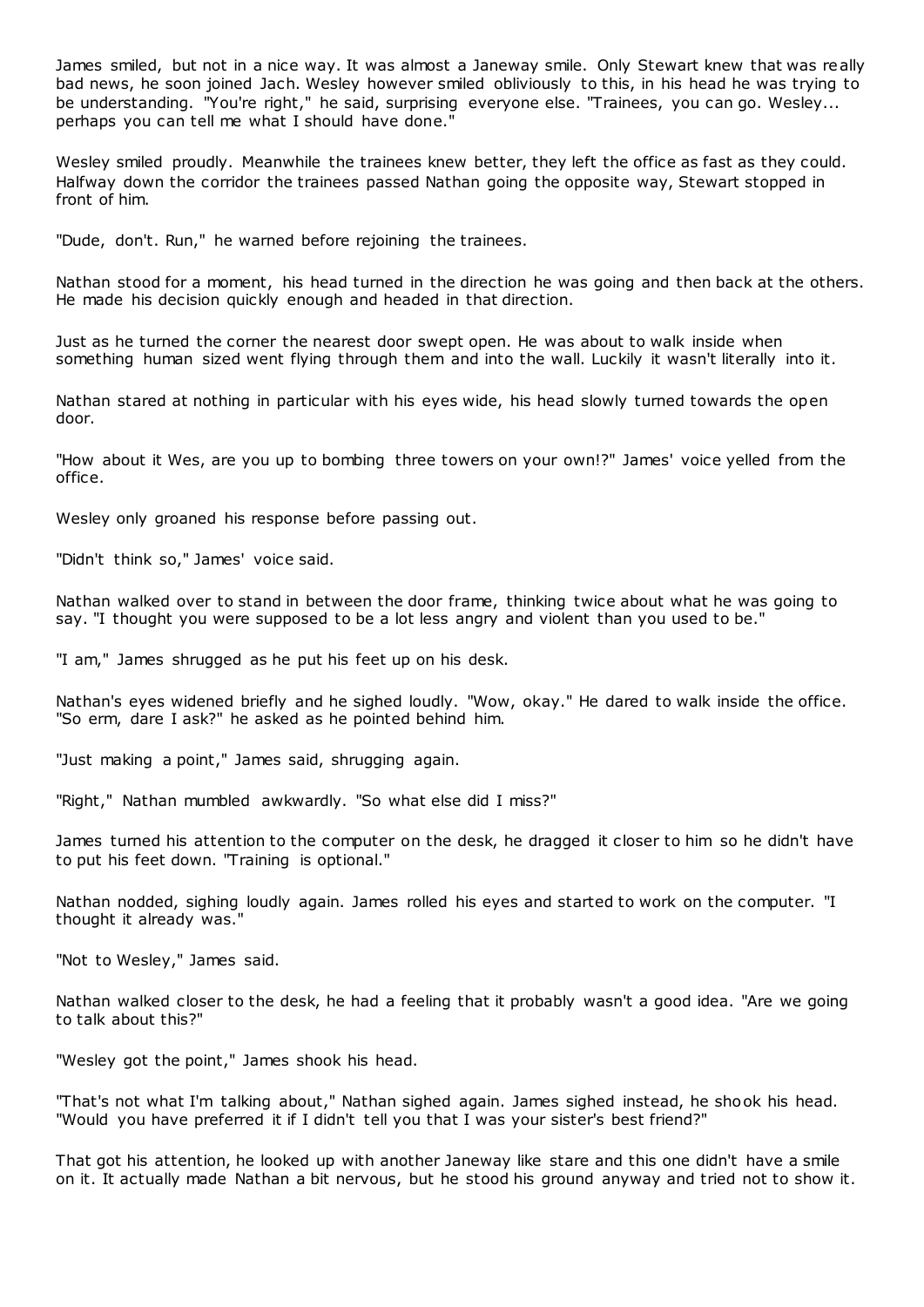"I didn't realise that was a crime. Should I be mad at you too, cos at least I didn't..." Nathan said, quickly clearing his throat to cut himself off. "Come on. Are you mad that I told you, or mad that I w as around when you were tiny?"

As he expected, he didn't get a vocal answer, he just continued to be stared at to death. He expected that to be literal soon enough.

"Or are you mad that I've brought up crappy memories?" Nathan sighed. "If it's that, I'm sorry. I didn't want to keep something like that to myself. I thought you would want someone to talk with, I know I did." He was starting to think that James was frozen in time, his deadly stare hadn't budged. He laughed nervously, "wow, I remember when Debs and I fell out one time and I came round to the house. Your dad looked at me just like that... luckily I'm not as wimpy as I was then."

The next thing Nathan knew the laptop was in pieces on the floor, the desk was broken in half and he had an extremely close up view of the stare that was making him so nervous. It happened in seconds and it scared the hell out of him.

"Out," was all James said to him.

"Right," Nathan tried to hide the stutter but it was no use. He quickly left as fast as his trembling body could take him. Once he was outside he realised he was very lucky to have made it out in one piece.

"This is the third time this week," Harry reminded him.

Craig rolled his eyes, which he felt was a big effort to do with how tired he was. He definitely looked it too. "I know."

Harry sighed as he leaned back in his chair, resisting the urge to put his feet up on his desk. Unlike Tom's Ready Room, his was neat and tidy.

"Take the shore leave Craig. Seriously," he said.

Craig frowned, had he missed something? He hoped he hadn't just nodded off while he was standing, he had already slept in. "What shoreleave?"

Harry pointed behind Craig at the window, he slowly turned around to see the planet they were orbiting. "Nobody told you? We're staying here for a few days. I was just going to ask you to come to the meeting at 1300, but we'll already have a Security guy there anyway."

"Oh. That's okay, I don't want any time off," Craig muttered.

Harry shrugged his shoulders. "Tough, it's not optional."

"But... wouldn't it be better if I went to the meeting and James had the time off. He has kids and..." Craig tried to protest.

"Everyone's having time off, the meeting's not going to take up that much time. Besides, you look like you'd nap your way through it anyway," Harry smiled.

Craig sighed, shaking his head. "If it's important, I'll be there." He turned to leave before Harry argued with him. "There's nothing else to do," he said as he went through the doors.

"You're an idiot. What else can I say?" Jessie mumbled. She sipped at her glass but kept her judgmental eyes on the person sitting in front of her.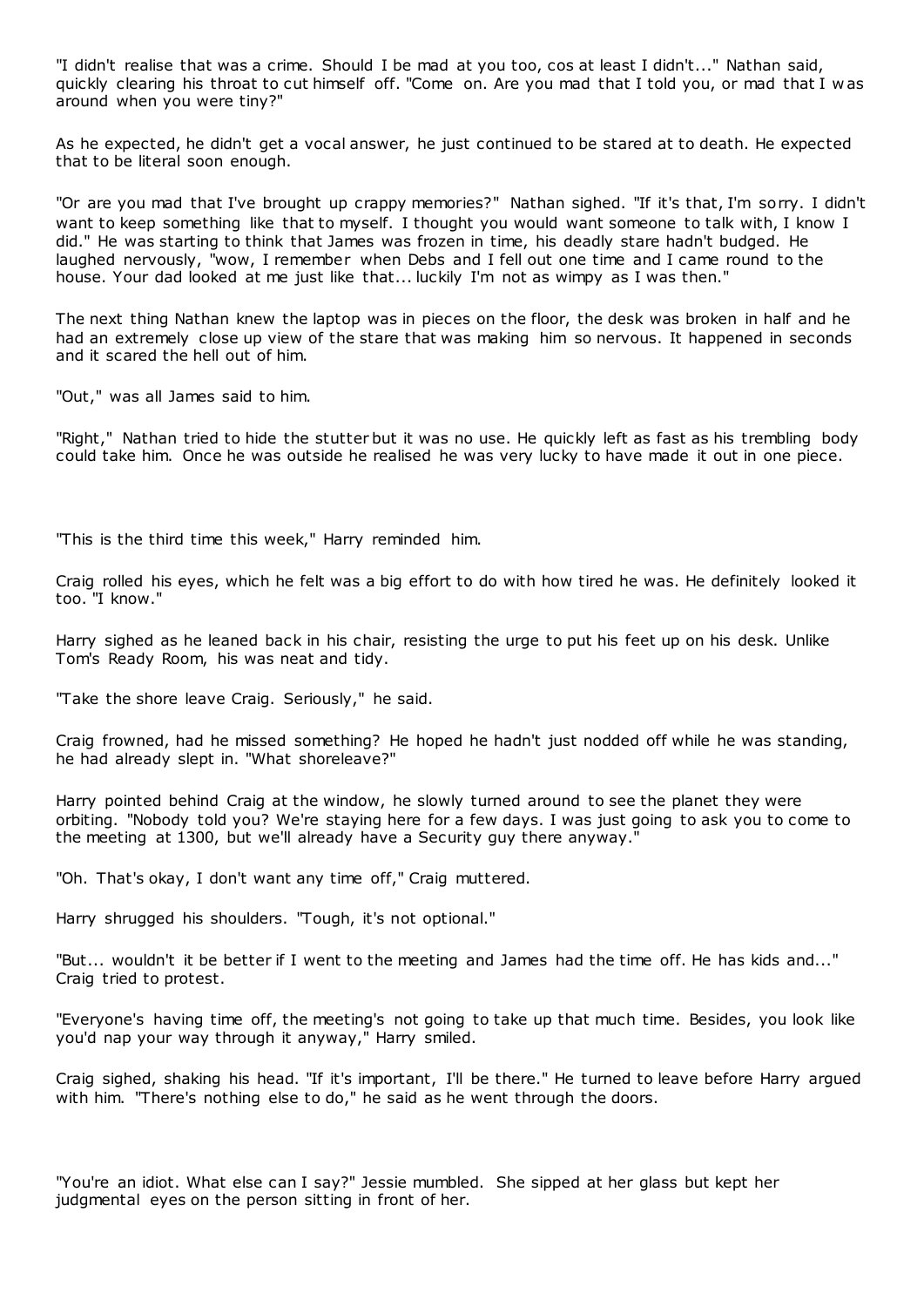"I know," Nathan whispered. His still trembling hand reached for his own cup, he tried to stop it as he brought it to his lips.

"How did you think that was going to go?" Jessie continued to chastise him.

Nathan gave up trying to keep his hand still and put his cup down before he spilt anymore of his tea. "I wanted a reaction, any reaction to the news. I just wanted to know where I stood." Jessie shook her head at him. "Maybe the dad part was like poking a Rottweiler, or maybe a shark."

Jessie waited for him to let go of his tea before she reached out to slap his arm, and hard too. He jumped a mile when she did it and stared at her with innocent eyes. The look in her eyes gave him a brief flashback to earlier. "You think? When did you figure that out?"

"Somewhere between the desk being stamped in half and the too close for comfort bit," Nathan replied.

"Only you would actually answer that question," Jessie grumbled after another head shake.

"I realised it as soon as I said it. At least your reaction tells me you know about it," Nathan said.

"Of course I do, you told me. Are you sure he didn't hit you?" Jessie asked with a raised eyebrow.

Nathan stared down at his hands, one of them went for the cup. "I saw him do it once." Jessie looked confused to say the least. "His dad. James cut his hand on a glass, that broke and he..." he sighed and shook his head. Jessie's eyes were a little wide at this point, she didn't know what to say now. "I should have told someone. The look his father gave me when he noticed I saw everything, well... I didn't dare. I wasn't just poking when I said that it reminded me of him." He looked back up at her. "You don't hit a kid that hard, not ever. How he got out of that without a mark, well I guess I have an idea but it was still a nasty...'

"Nath. If you knew then why did you bring him up? It's bad enough that you keep nagging him to talk about his older sister's death," Jessie asked him.

"Keep?" Nathan raised his eyebrow. "This is the first time I tried."

Jessie shrugged, "fine. I did warn you though."

Tom paced back to his chair, he leaned against the back of it. "I know we've all been looking forward to some time off, so I won't nag you to do this. However we do need a skeletal crew to man the Leda. All we need is three bridge crew, an engineer and possibly somebody trained in first aid, just in case."

"Yes cos that worked so well the last time," the Doctor joked. Nobody laughed.

"What are we looking for exactly?" Craig asked right after a yawn. Mostly everyone turned their heads his way. "What?"

Tom cleared his throat, "anyway, the Leda will only follow the trail we were given by Tira's people. From there we'll do long range scans, send out probes. I don't want to be lead into another trap, but we all need answers. As I said earlier, I won't order anyone to go. If you or any of your departments are interested in giving up holidays temporarily, report to the Leda's bridge at 1500. I promise you that whoever does will get their leave later."

"Even two days ahead of us we should be able to get a trace of their warp trail, if they went into warp at all. If we can catch up..." Harry suggested.

Chakotay shook his head. "I wouldn't. If it is a trap, the Leda will end up lying in a ditch for a month."

"Yes, that's what I said before," the Doctor huffed.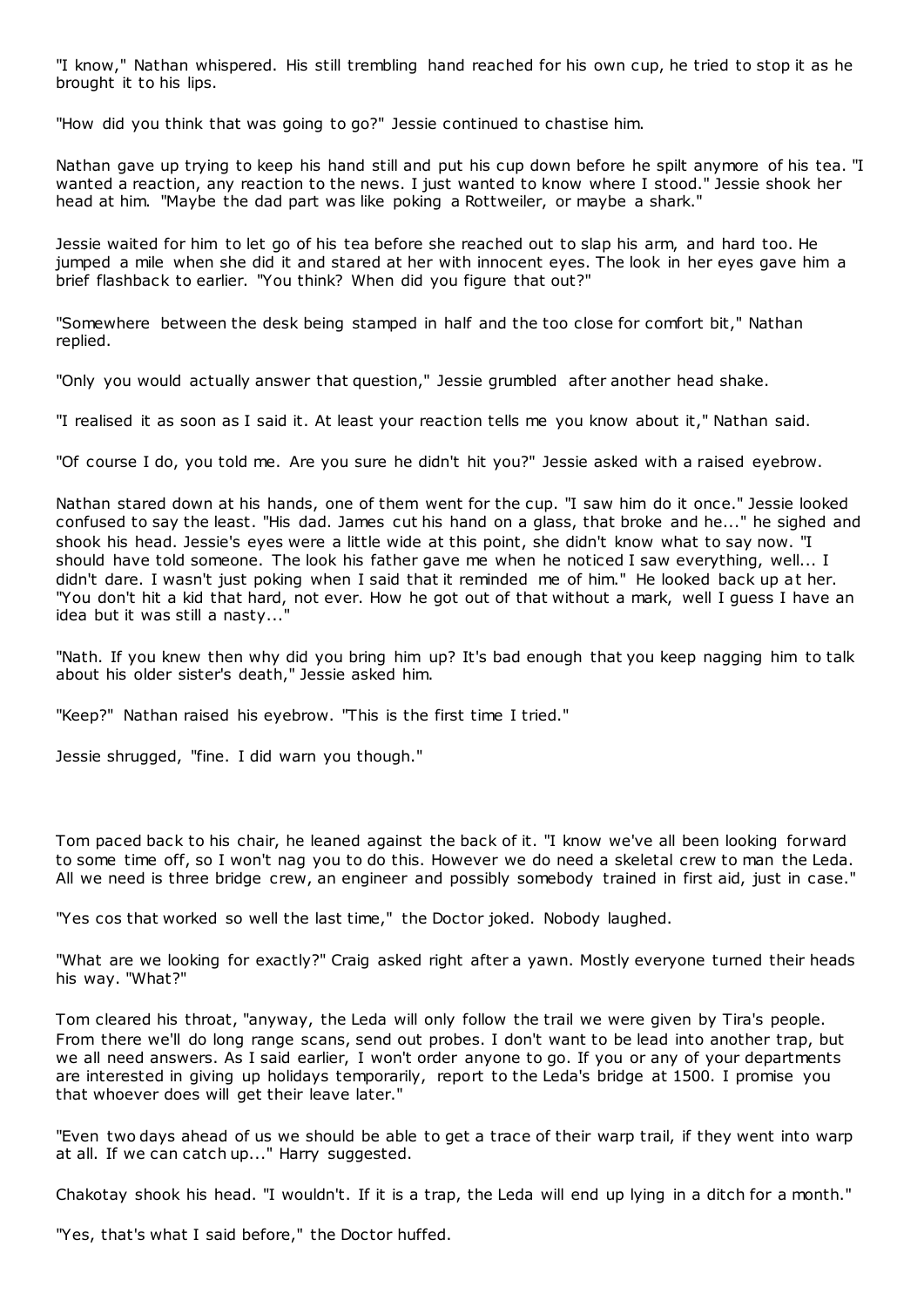"That's a best case scenario," B'Elanna said. "Voyager may just hold up against it if it turns on us, but the Leda? You might as well get Tom to challenge an Evil James to a fist fight, and give him an old gay insult to top it off. The odds are the same."

Tom pouted angrily, "hey!" Almost everyone smirked at him. "The Leda's better than that. I still don't like being used as an example though."

"So what's the point of following them? By the time it goes back to Voyager, and they're both ready to go they'll be long gone," Jessie asked.

"It doesn't matter. We just need to know where they went after this planet. They have to stop again sooner than later," B'Elanna replied.

Harry nodded. "It would be pointless to do nothing and sit on a beach for two weeks. Besides..."

Craig quietly sighed and leaned back in his seat. His eyes shut for a few seconds. Harry's voice was fading into the background to him, that suited him fine. He turned his head to the side so he could watch the planet in the window. In the corner of his eye he saw someone walk behind the chairs parallel to him. As his eyes began to droop again muffled voices seemed to overlap one another.

Suddenly they stopped. Craig realised that he let his eyes close all the way, with a heavy sigh he struggled to open them once again. He could no longer see the planet, all he could see was a woman standing directly in front of him. He breathed in sharply, his heart skipped a few beats at how sudden she appeared. His chair recoiled backwards.

Doors shot open, footsteps stomped across the floor.

"Great, now I have to explain all over again," Tom complained.

Craig's eyes flew open, his head turned to the right to the source of all the noise. His heart was pounding and he could feel his forehead sweating.

"Just send me a message instead," James said while rolling his eyes. He turned back around and walked out.

Tom sighed into his hand, he looked to Jessie for help. "Fine, I'll tell him," she groaned.

"Great, so again 1500 on Leda's Bridge. We need to get going as soon as possible," Harry reminded everyone. Mostly everyone groaned and climbed to their feet. "We'll still have to figure out a shift system as we'll be gone for a few days." Almost everyone was gone at this point. "Perhaps a *one person takes a few hours break* system. What do you think Tom?"

He turned to look in Tom's direction, only he wasn't there anymore. "Huh?" The only person still there was Craig, he hadn't budged an inch and was still staring towards the window, with a look of shock on his face. "Dismissed," Harry whispered as he quickly shuffled out.

There wasn't a cloud in the pale turquoise sky, not that anyone could see that. The star shone brightly it hurt peoples eyes to even look up slightly. Despite that the heat wasn't harsh and a strong but warm gust of wind would fly by every now and then. It seemed like everybody was out and about today, each one of them enjoying the warm weather.

Kiara followed the crowd of people down a wide street filled with market stalls. She was starting to regret picking this town to visit. It was too busy and the street she was in was shaded from the sun. The occasional gust of wind was the only thing keeping her warm. She had overheard a few crewmembers talking about this infamous sun trap town with a couple of alien visitors, so she had dressed accordingly. As soon as the wind died down, goosebumps quickly reformed on her exposed arms.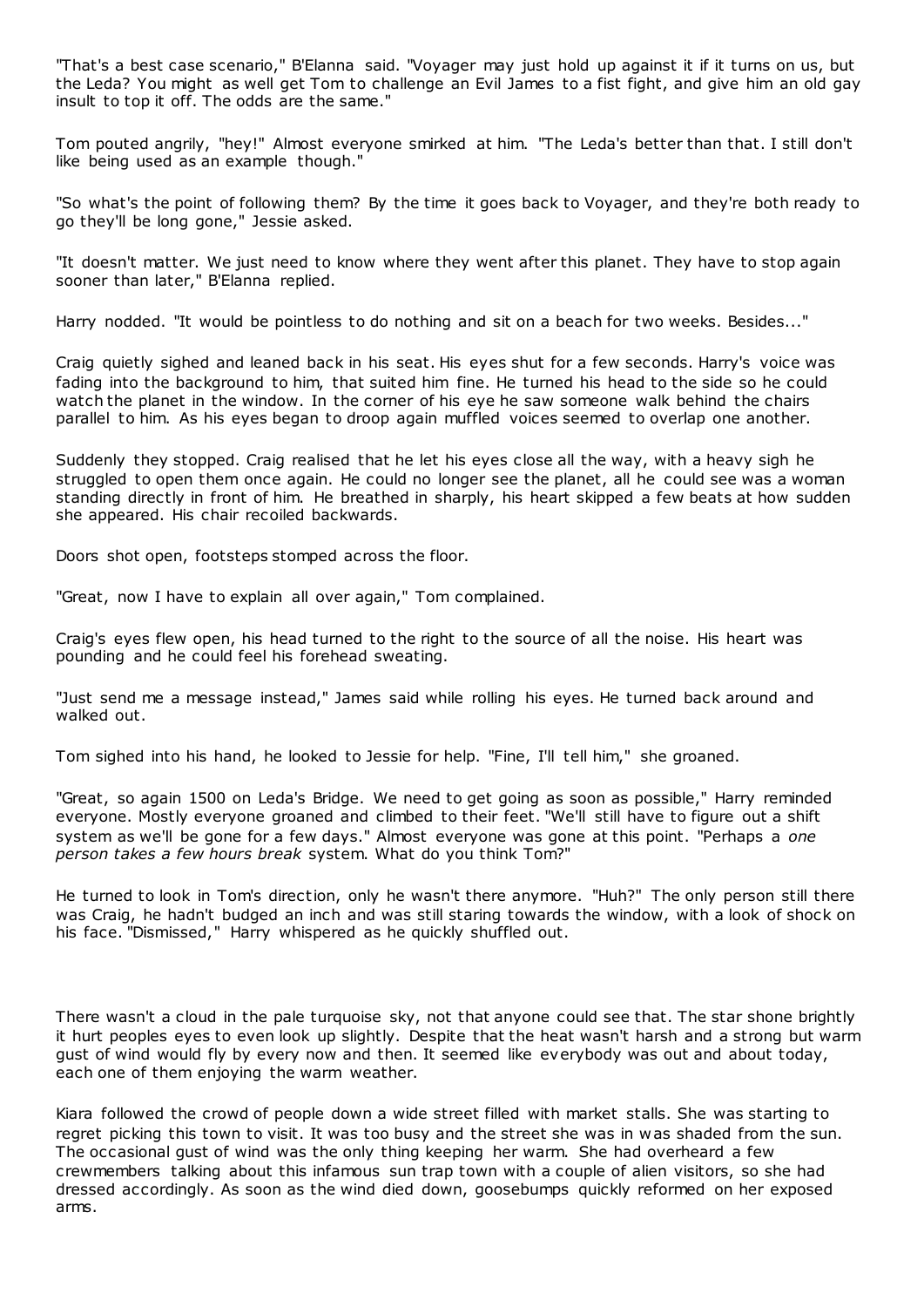Jessie had invited her to join her, James and the kids the following day. Kiara had decided to beam down early and have a look around. She hadn't decided if she wanted to or not, she felt like she'd be in the way, an outsider.

The crowds in front of her started to thin out, she could see more than just heads and shoulders ahead of her. Finally she felt some heat that didn't come from a gust of wind. The sun was able to reach her, the warm rays made the goosebumps on her arms shy away.

Now that it was quieter Kiara could see where she was, the path split into two, each one sloping down on to the golden beach in front of her. Most of the people she had followed were walking down the right path. She took a few steps forward, as far as she could, to rest her hands on the chest high stone wall ahead, separating her from the beach. A few other people were doing the same thing, chatting excitably to the people they were with.

A small smile tried to force its way through as she took in the view. The beach appeared to be a mile long before it reached the water. The crystal clear blue ocean seemed never ending and peaceful. Even the strong wind wasn't disturbing it. Kiara could just make out dots splashing around in the shallow waters.

"It's beautiful here, isn't it?" a man's voice beside her said. "When you live on a starship you forget, don't you? Makes it much more special when you see it again."

Kiara turned her head to the right to see if the voice was talking to her. It came from a tall man leaning his folded arms on the wall, a relaxed smile planted on his face. The gust of wind blew through his already wavy brown hair. His head tilted to the left, she saw his eyes glance towards her. For a moment she felt embarrassed, she worried he was talking to someone else and he had caught her looking at him.

"I usually come here when I have a lot on my mind as well," he continued. His head turned her way. "This'll be your first time here, huh?" Kiara nodded shyly, she had no idea what to say to this man or if she should at all. "I thought so. You're not carrying a coat."

Kiara frowned, she tried to look up at the clear sky but was almost blinded for her trouble. "Why would I?"

The man chuckled, "on a day like this the weather can turn in an instant." He lifted one of his arms to point towards the beach, "I'll bet none of these people are locals. Sure I'll come out and enjoy the sun while it lasts, but the last place I'd be is on the beach."

"Um..." Kiara mumbled, her eyes shifted side to side. He was making her a little uncomfortable. As if he sensed that he nodded and his smile faded away.

"Sorry. You just seemed like you needed someone to chat to, even a stranger," he said sympathetically. "And I thought you needed a warning."

"When you say a day like this, you mean?" Kiara asked in a wary tone.

Another gust of wind blew passed them, the man smiled again. "Warm strong wind, cold morning. Yeah sure the sun will come up and it'll be hot in the places it can reach, but later..." His right hand raised up to his head, he kept it flat and lowered it again for emphasis, "whoosh."

Kiara looked down at the clothes she was wearing, then back up at the man. Behind him she could see the cloudless sky, she shook her head in disbelief. "I'll be fine."

"I know, no one believes it until they see it," the man nodded. He straightened up so he could turn around to face her. "You're from Voyager," he stated. Her eyes widened a little. "Relax, I've met your ship before. Besides you're the only alien vessels in orbit."

"Oh, you were on that vessel the Leda helped," Kiara said.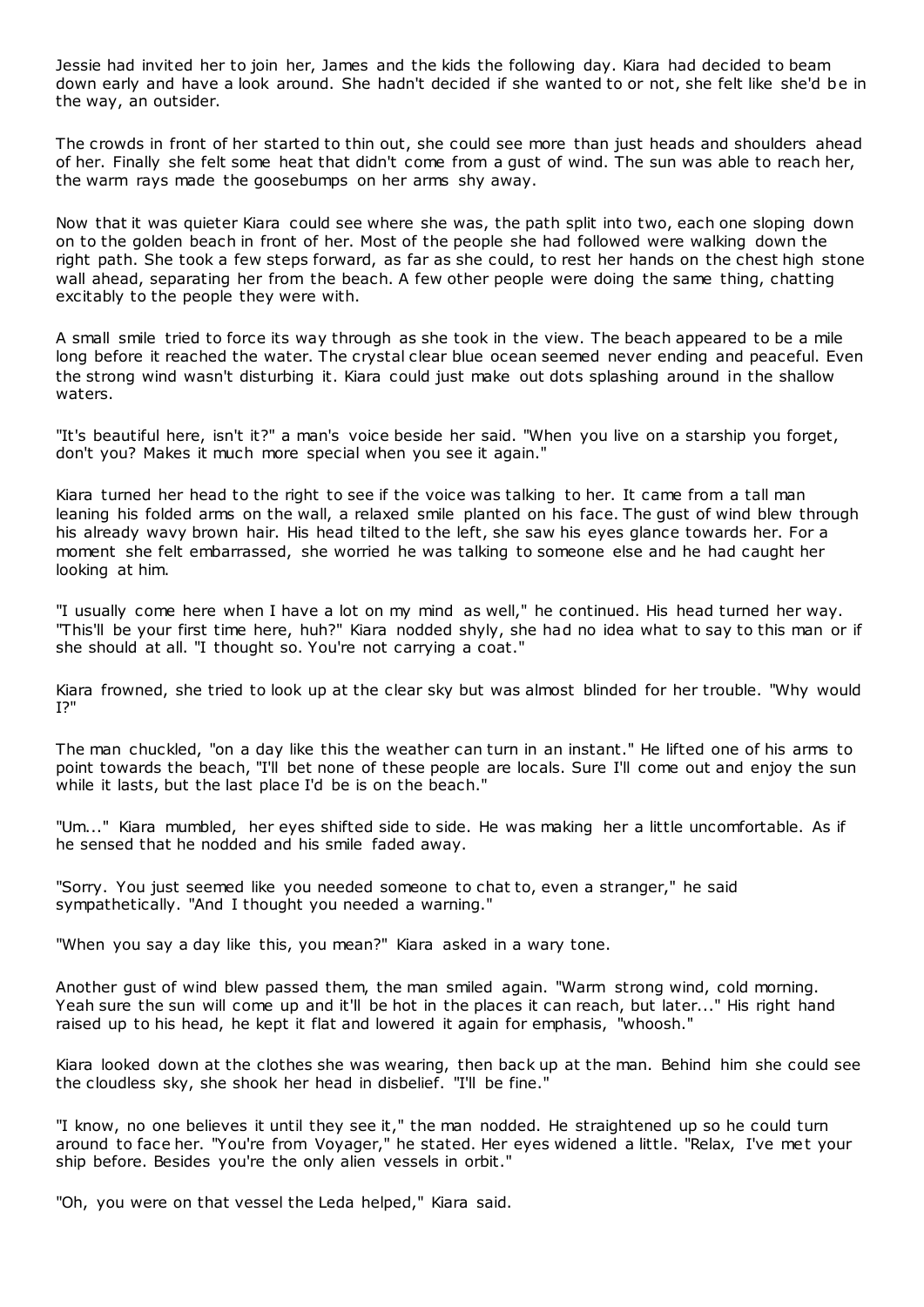The man shook his head, "no, I mean I met Voyager before. Long ago." Kiara blinked and stared blankly at him. "It must be ten years now. Your Voyager rescued me from a devastated colony, they brought me home."

"I see, well I wasn't bor... around then," Kiara carefully said.

"It's okay. I didn't expect you to remember everyone your ship has dealt with, let alone one from so long ago," the man smiled warmly. "It's just nice to see Humans again, they did so much more than save my life." He turned to walk back the way Kiara came, "I'm sorry I'm boring you. Enjoy your holiday, and don't forget to get a coat or something before the storm hits."

"What did we do?" Kiara asked him, stopping him in his tracks. He turned around with a surprised look on his face.

"Surely you've got better things to do than listen to me babble on further," he said.

"It's just my uncle mentioned something about it when we were on the Leda. He called some of you a bunch of obsessed stalkers," Kiara said, immediately widening her eyes afterwards. "Oh god, sorry. I didn't mean..."

The man approached her, laughing behind his hand. His eyes sparkled. "Your uncle said that? I'm sorry to him for that. My people as a majority are very superstitious and spiritual, so I should have known they'd make a fuss over what they did."

"But not you?" Kiara questioned.

"Well not exactly. What happened opened my eyes a little, but I'm still as skeptic as they come," the man answered. "If he's not sure why they made such a fuss over him, I can explain. A group believe that our planet will be in danger one day, and we'll be saved by the descendant of two aliens performing such a common ritual that it's a part of every day life. It's ridiculous."

"A common ritual?" Kiara said to herself. "Is this the much more you mentioned?"

"Ah you caught me, I guess I made a fuss as well," the man smiled. "Don't get me wrong, I'm grateful to your uncle for helping me out, but I'm not one of the people here who believes in doom prophecies and planet saving babies." He laughed at Kiara's raised eyebrow and wide eyes expression. "I wish I was joking. My people are petrified of death, they'll think of any little thing to calm themselves down, and one of them's believe in magic funerals."

Kiara seemed lost in thought. All she murmured was, "magic ."

"Is your uncle still with the girl he did the ritual with?" the man asked carefully.

Kiara didn't answer right away, she was still thinking about what he said. She noticed him looking at her quickly enough, "huh? Oh... Jessie? Yeah, married now." Her eyes seemed to light up a little, it was subtle but the man noticed it.

"With kids no doubt," he nodded. "Dumb question. My people wouldn't have bothered him recently if he didn't."

The wind seemed to pick up, Kiara shivered as the temperature seemed to be a lot lower than the last gusts. The man gestured for her to look behind her with a nod, she turned around. The sky behind her was no longer clear, it was filling up with black clouds. Kiara looked back around and was blinded briefly by the star.

"I'd get to shelter if I were you," the man said. "I know a good cafe just on the corner." He turned to point behind him. "Take care of yourself... uh..."

"Kiara," Kiara said.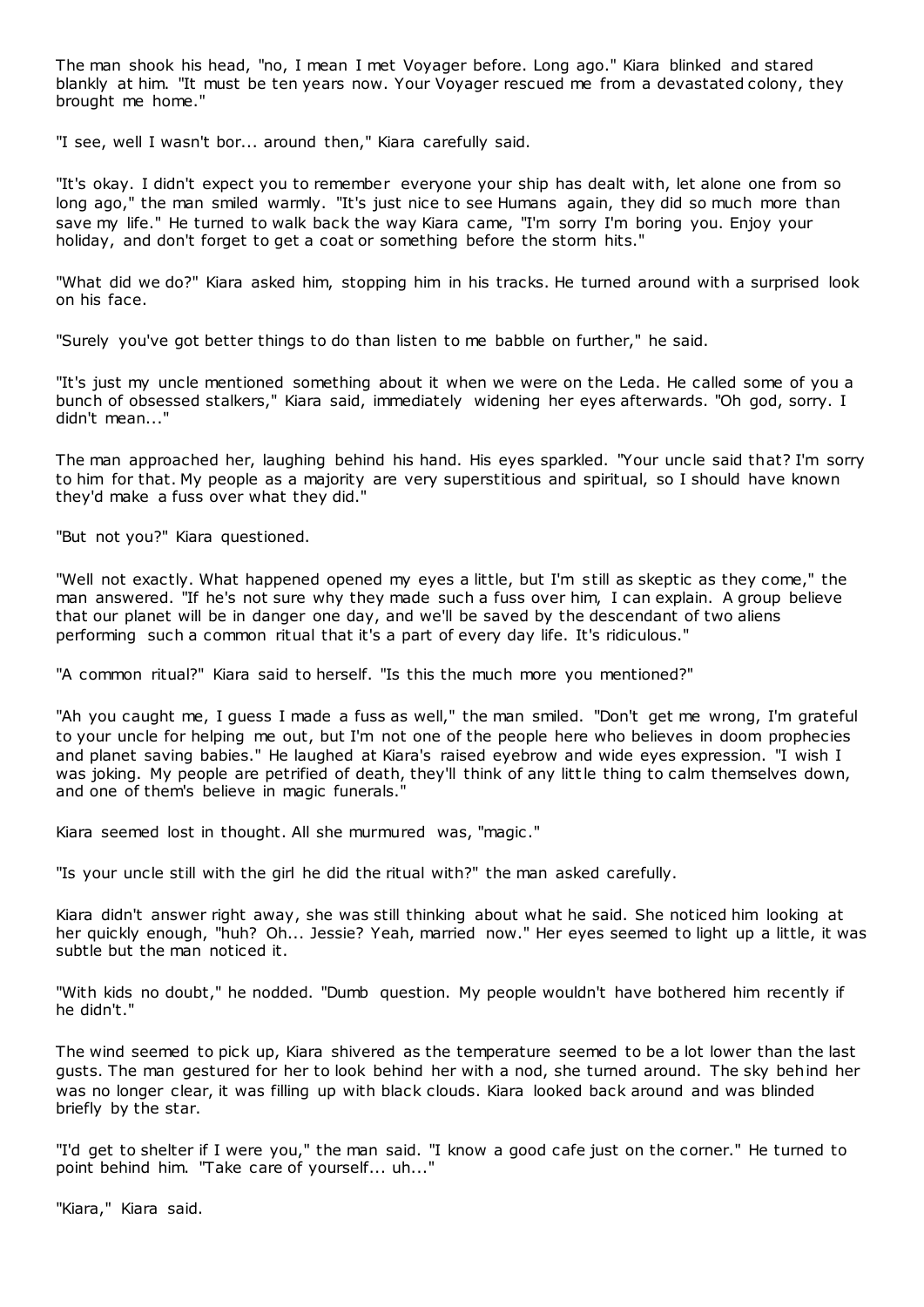The man smiled, "Thy. I'll show you the way." His eyes darted up to the sky again, "we'd better hurry." He lead her back the way she came, she followed deep in thought.

Leaving Voyager behind in orbit, the Leda strayed to the right and immediately jumped into warp.

"Are you sure this is okay?" Tira asked from the First Officer's seat.

Harry beamed at her, "of course. I'm the Captain, remember?"

Tira looked around the Bridge, first she looked towards the helm. Naomi was busy humming and painting her nails. Tactical and Opps didn't look much better. Jodie was too invested in her bacon and unknown mulch sandwich to worry about her station. The Tactical officer looked like he was about to doze off. Tira directed a smile back at Harry. "I mean sending a small crew on the science vessel to investigate."

Harry's smile fell off his face. He looked a little offended. "Why do you keep insulting my ship?"

"Sorry," Tira just giggled. "If this ship is as battle hardened as you say it is, it just seems a little dangerous."

"Not really. The plan isn't to confront, it's to scout," Harry said. "We should be able to find out where it is heading. Then we can figure out what it's up to, we hope."

"Hmm, it seems very odd," Tira mumbled. "Perhaps you can tell me the full story."

Harry's smile returned, "why not?"

Craig mentally slapped himself awake, his head tried to shake the sleep out of him. His hand reached for the flask beside him but he quickly realised it was already empty.

"Whrl thaa," Jodie mumbled with her mouth full. She quickly swallowed it, her spare left hand went to the station. After a sneaky glance to see if anyone was looking, no one was, she wiped a few crumbs away from the display she wanted to look at. "Uh Harry, long range senors are picking up a warp trail directly in our path."

"Yeah it doesn't make sense," Harry finished saying to Tira. He turned in his seat so he could look to his left. "Does it belong to *our ship*?"

Jodie glanced again at the display to make sure. "Yep it matches, no doubt about it."

Harry's shoulders fell, his skin began to tingle as dread settled in. "Okay, send the co-ordinates of the start of it to the helm, we'll match their exact c ourse for now."

"Already done," Jodie said.

Harry's eyes shifted towards Naomi, she seemed to be focused on blow drying her new pink nails. He shook his head. "How long until we'd have to go to warp as well?"

"Fourteen hours," Jodie replied.

"Maybe then she'll be done," Harry tried to hide his worries with a smirk. Tira smirked as well and laughed quietly. "Maybe we should start the shifts. Who wants what? I definitely want to be here when we go to warp mind."

"Just in case Naomi's too busy doing her hair or make up instead?" Jodie questioned seriously.

Harry sighed, "yeah that too." He looked around at every one of his bridge crew, paying particular attention to Craig as he checked his empty flask again. "We'd have shorter shifts if we each take the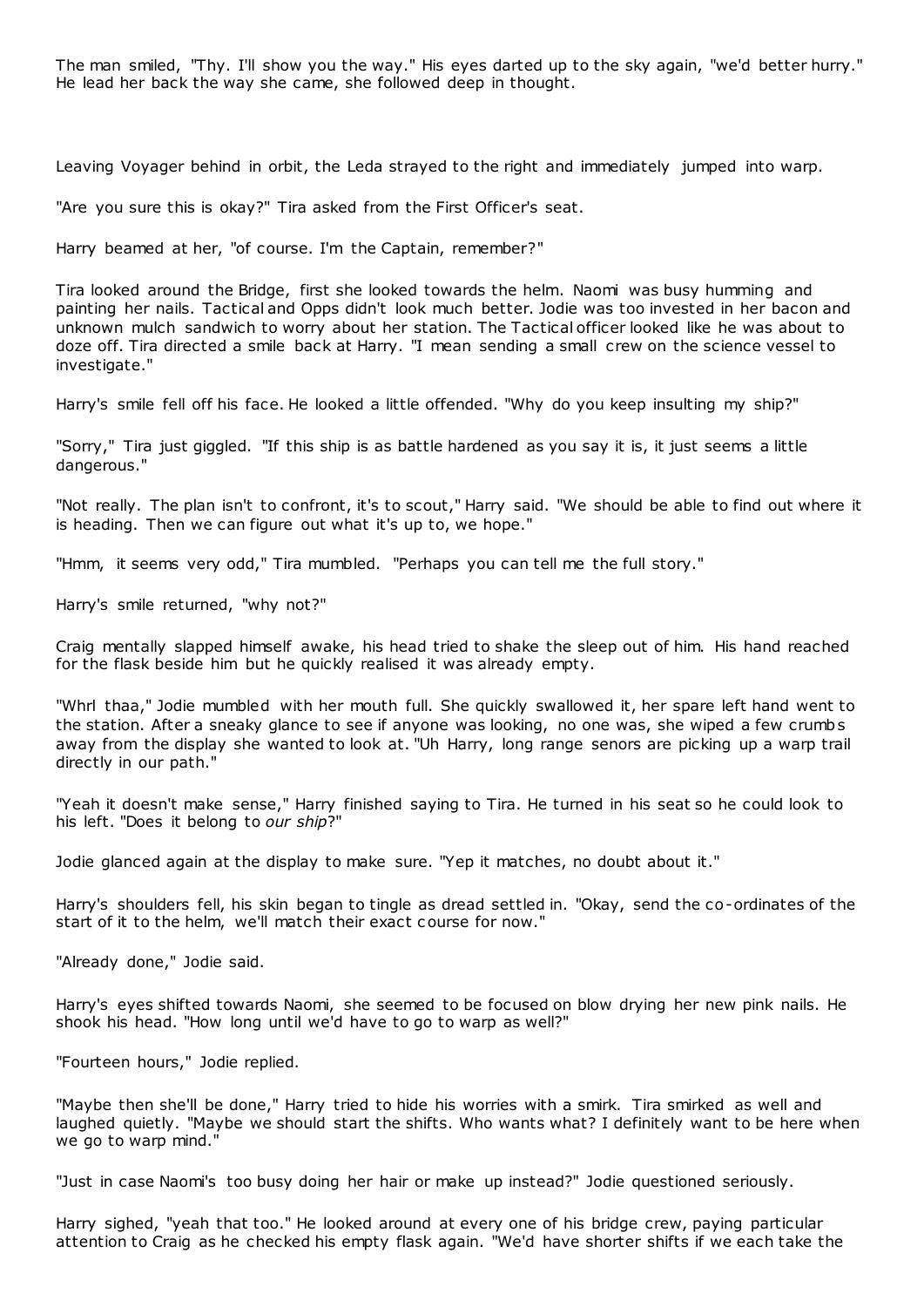shorter two hours breaks, but that's not enough time to get a decent meal and some sleep." He sighed, "maybe having a five *man* crew wasn't the best idea after all." Tira smiled at him sympathetically. "Okay everyone. We get a three hour break one at a time, so that's twelve hour straight shifts...'

Naomi looked backwards towards Jodie, "is that good or bad?" Jodie shook her head.

"When it's Nathan's turn, someone's going to have to go to Engineering and cover for him, I'll cover bridge crew. The other problem is picking a commander for when I'm off..." Harry said, trailing off. He took another look at his bridge crew with a little worry on his face, Naomi was busy sticking her hand up with a hopeful look on her face. "Looks like it's Craig, if he can keep his eyes open."

"Aaw bummer," Naomi pouted.

"Okay, who wants the first break?" Harry asked everyone. He sighed in annoyance when nobody volunteered. "I know it's only 1600 and that would mean you probably won't be sleeping until sevenish in the morning, but someone has to take the hit."

A clatter behind him made everyone turn their heads to the source, Craig looking around his station for something. He groaned and knelt down on the floor, emerging seconds later with his flask.

"Craig, see you at 1900," Harry smiled.

Craig frowned, he hadn't been paying any attention and didn't know what he was being volunteered for at all. "What?"

"Go home; sleep, eat, throw water in your face, or heck drink like a Janeway. Just come back in three hours, okay?" Harry smiled.

"I'm fine," Craig protested. He felt too tired to really get angry over it, but not enough to go home in the middle of the day.

Harry shook his head, "do you feel up to commanding this lot right now?" He may as well have been speaking German without a universal translator on, Craig shook his head to show his confusion. "These two don't want to be off, if Nathan goes then I'll have to cover him. Unless you want Naomi *hasn't got a clue how long twelve hours is* Wildman or Jodie solo in Engineering."

"Hey, why doesn't Jodie get an insult?" Naomi pouted angrily.

Harry glanced towards Jodie, she was busy pouring what looked like salad cream over a few slices of pizza. Harry had to look twice to make sure, not just because of the salad cream. "Where did she get that from?" He shook his head to try and forget about it, "cos you don't insult a pregnant lady, especially a related to Jessie one."

Naomi's eyes widened, "she's pregnant?"

"Ooh minty," Jodie giggled as she dug in. As if on cue the smell of the mint spread across the bridge, it definitely clashed with the bacon smell she had brought in at the beginning of the shift.

Harry groaned into his hand while Tira looked over at the girl at opps, her eyes were horrifically wide. "I'm guessing crazy cravings is just a Human issue, huh?" Harry said when he spotted that. She slowly nodded her head. "Lucky you." His head turned back to Craig, he had stubbornly remained at his station. "Craig please. I don't want you to be in dreamland if something happens while I'm in Engineering, covering Nathan. Go."

"Fine," Craig groaned. He stomped off into the turbolift, shaking his head. He had volunteered for the Leda mission to avoid having time alone with his thoughts, he wanted to keep busy. What really annoyed him though was he wasn't getting much sleep anyway. As the turbolift doors closed he felt his heavy eye lids do the same.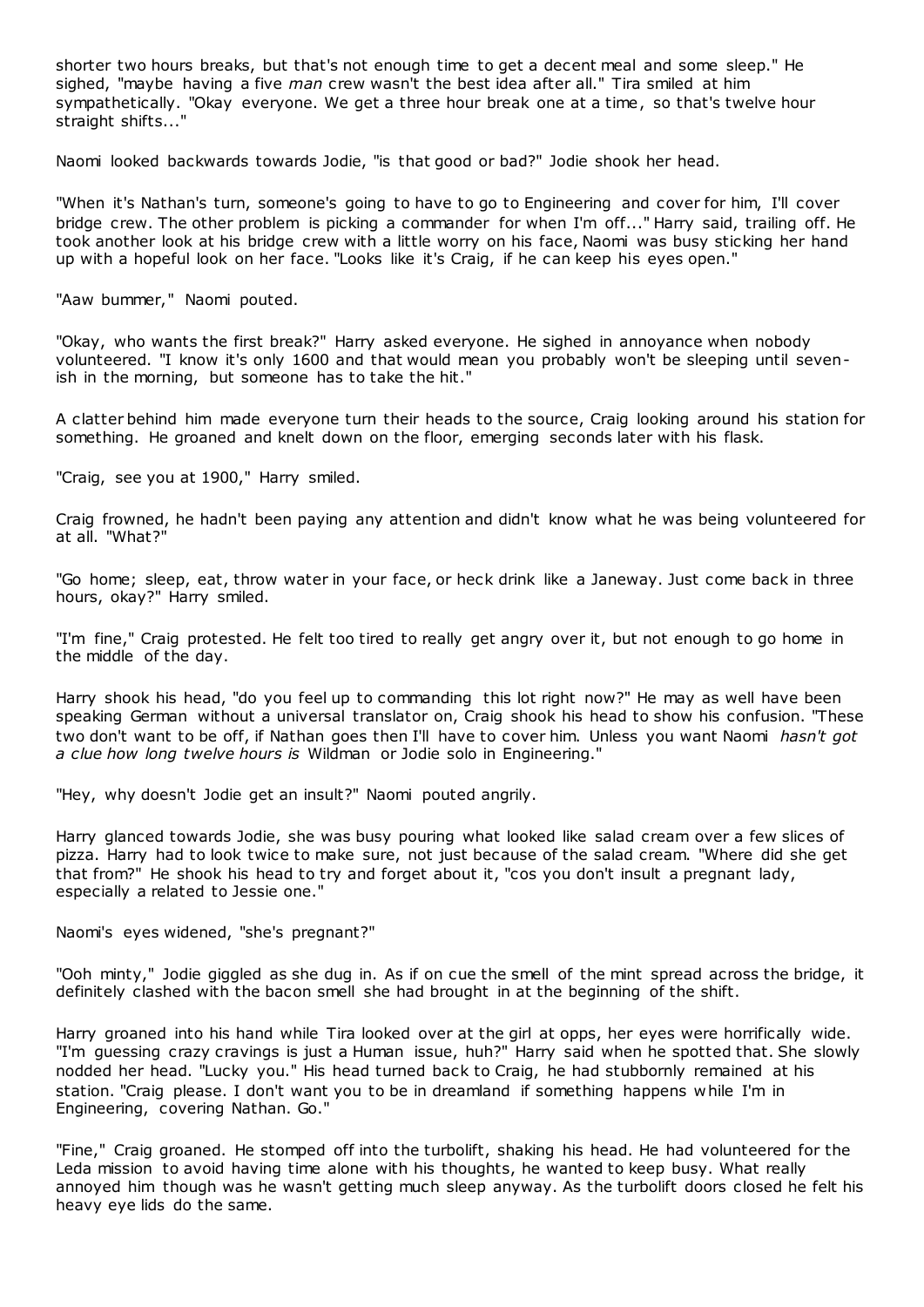Craig figured he must have the route to his quarters memorised, as he didn't remember the walk to it. He didn't even remember lying down on his bed, he had only just realised he was lying there, staring at the ceiling. His head rolled to the left, his eyes catching a glimpse of the time. "I must put an alarm on," was the last thought he had before his eye lids fell again.

The first thing he saw was the digital clock directly in front of him as if it was staring back at him. 1702. He groaned as his right hand reached up to wipe the permanent sleep from his eyes. Like every night all it did was make his eyes even drowsier. Giving up once again he dropped his hand back on the bed by his side. As it did it brushed something cold, startling his hand enough back up.

"What, that's not right," he thought aloud. His hand reluctantly edged back down to his side. There it was again, his hand began to tremble. He dared to move it further to the right, his finger tips lightly brushed something cold and soft. *It can't be.* His head swung to the right. They were staring right at him, two white eyes within an inch away from his own. The face, frozen in a terrified gaze.

Craig barely suppressed a scream. All he could do was clamber backwards, get his feet on the ground and back away from his bed as far as the wall would let him.

"Excuse me?" he heard a voice call to him. Instinctively he turned his head back to follow it. Instead of the wall he could see a long stretch of corridor and a familiar blonde girl waving in his face. "Wakey wakey!"

"Wha... what?" Craig stuttered. Still shaking he looked around to where his bed was. All that was there was a turbolift wall. "How?" he whispered.

"Oh you're awake? You know people usually do that in their bed," Naomi's voice scolded him.

*Did I fall asleep standing up, in the turbolift? That would explain why I didn't remember getting to my quarters.* He sighed in relief, although his body still trembled violently. *Those eyes*. He grimaced. *That face.*

"You should go back to the bridge sometime today," Naomi groaned at him.

Craig nodded. He tried to get the image of the face out of his head. Knowing that his break was already over and he could do some work was a relief, it would make that so much easier.

He turned back around to face Naomi, she was scowling at him. "Sorry." With a tiny nod he stepped back a little to let her in the turbolift, she stepped inside while rolling her eyes. When he looked back he noticed somebody else standing much further down the corridor, staring directly at them. "What's she doing here?"

Naomi narrowed her eyes at him. "I'm standing right here."

"Not you," Craig shook his head as he glanced her way. She continued her judgmental stare anyway. "Forget it." He turned his body back to face the turbolift doors, expecting them to have closed by now. That's not what he saw. The door was still wide open, the person he saw at the end of the corridor stood directly in front of him now, staring up at him with her intense white eyes. Her long black hair tumbled to her shoulders lifelessly, it made her extremely pale white skin even whiter. She didn't move, she didn't need to.

One blink and she was gone. The corridor and turbolift too, he was back in his quarters, only they appeared sideways. It only took a second for him to figure it out, he pulled himself up to a sitting position. His head darted around, he quickly noticed he was on his sofa. He remembered now walking back to his quarters and sitting down. He glanced down at his shaking hands, he could feel his whole body trembling as well. His hands covered his face, for a moment he was afraid to lower them just in case he was still dreaming.

He was so tired of this. *Haven't I been punished enough?*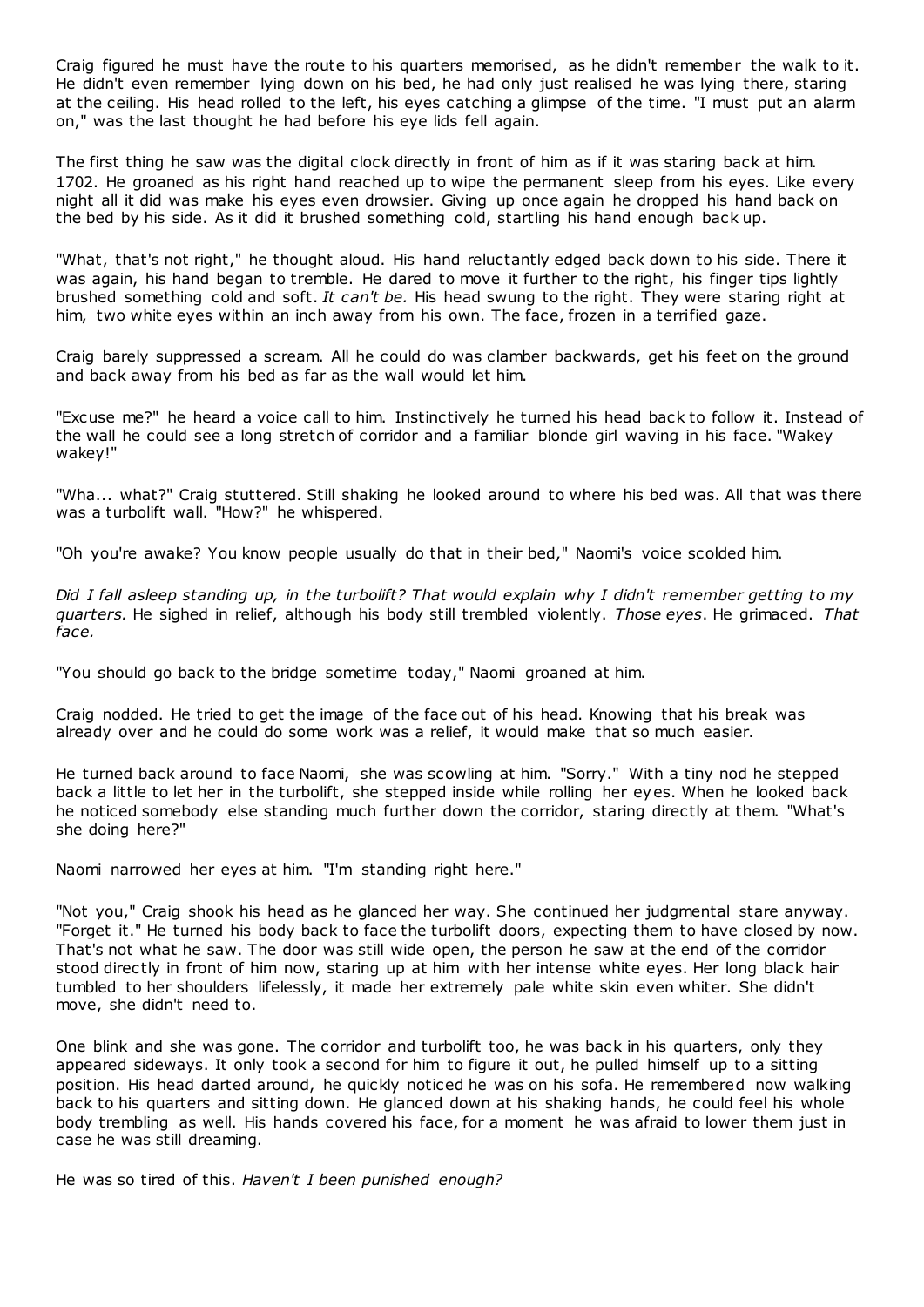It felt like the whole ocean was falling out of the sky. Rain poured out of the black clouds relentlessly like water gushing over a waterfall. People in the streets were running for cover, most of them summer dressed tourists. There were few people wandering the streets dressed for winter and carrying around umbrellas, even they were rushing for the nearest shop, cafe or market stall.

Kiara seemed to be the only one walking around. She had only just left the cafe that Thy had shown her to and she was already drenched. Her clothes clung to her already cold skin, making her feel worse. At that moment she didn't care, she had somewhere to find. Ignoring the stares she was getting from passing runners, she carried on down the street.

Her body was shaking by the time she found what she was looking for. She only knew she was there when a few people ran inside carrying things like she needed. Kiara followed with a determined smile on her face.

"No that's okay, I'm not ready for a break," Nathan answered. His visual attention was all on an engineering station, he heard an irritated sigh behind him. "Twelve hour shifts with only three hours in between them; I'd get all the shut eye I could."

"I'm not tired," Craig countered impatiently.

Nathan finally pulled his attention away from his station, he turned around to look his guest in the face. The first thing he noticed was the large flask in his hands, reeking of strong coffee. The second was the bags under Craig's tired eyes. "Could have fooled me."

"I always look like this," Craig rolled his eyes, which was a bit more of an effort than he thought it would be. "Can I at least help with something?"

Nathan smiled at the younger man, the look of desperation in his face made him feel sorry for him. "I think I was the only person who worked here that knew what this place was for. Looks like no one's done anything in here since I left for Bridge work. I'm sure you'll find something to fix."

Craig quietly sighed in relief. "Great. Thanks." He moved off to find a station to use.

Nathan thought about asking him why he was wasting his break, but after his last heart to heart he decided against it. He turned his attention back to the station he was using. His finger was barely touching the panel when something clattered behind him, he quickly turned around again. Craig growled at himself, his hand slammed down on the station. Nathan wasn't sure what happened until he realised that he was no longer carrying his flask. He soon spotted it on the floor, lying in a coffee puddle.

"God, why do I keep doing that?" Craig grunted. "Idiot!"

Saying nothing to him would be the opposite of what Nathan usually did. Even with his encounter with James earlier fresh in his head, he decided to talk to Craig anyway. He felt he knew what the kid was going through. "Don't worry about it, here..." he rushed over to join him as Craig knelt down to pick the flask up. His head shook, telling him to not bother.

"I thought I was making some progress, but no, I still can't do anything right," Craig grumbled.

"Hey man, it's just some split coffee. It's not like Kathy's still around," Nathan tried to reassure him.

Craig continued shaking his head as he stood back up, his spare hand went to massage his forehead. "Forget it, just talking to myself." His attention went towards Nathan, a frown replacing his annoyed expression. "Kathy?"

*Ooops.* Nathan didn't mean to bring her up, he just wanted to stop Craig berating himself further. It worked for now at least. "The ex Captain of Voyager. Sorry, I'm used to calling her Kathy." Craig's stare continued, Nathan laughed nervously. "Spilt coffee. No? Did she finally kick that habit?"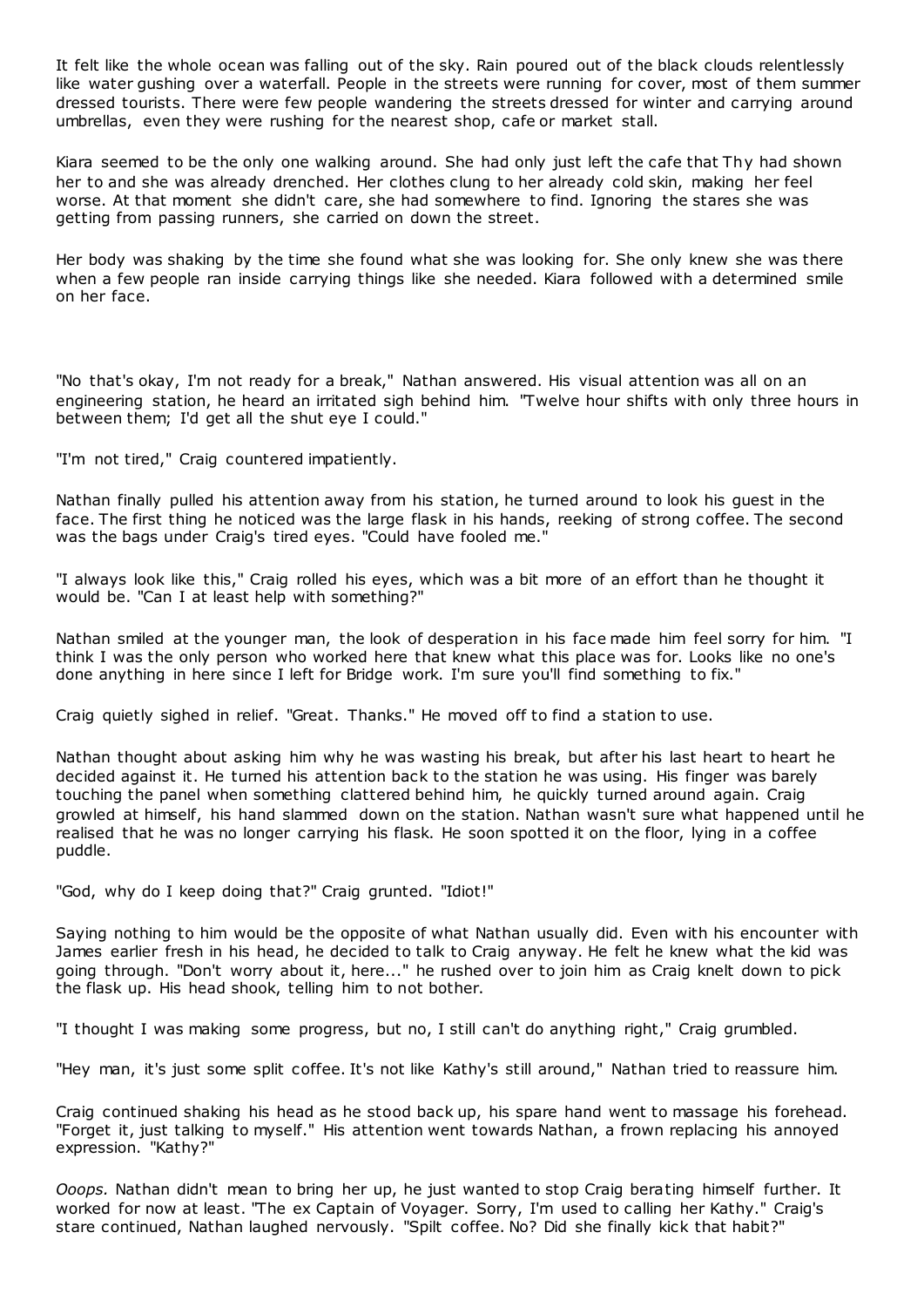Craig almost laughed, but he was too tired and angry to manage it. "Yeah right. You weren't even on Voyager when she was alive." His shoulders managed to slump even further, remembering Kathryn reminded him of how all of this anguish started. *You idiot, it started a lot sooner than that.* He shook his head again. "I'll clean it up later, okay."

"I was a friend of the family, sort of. Long story," Nathan said, wincing slightly. "Do you want to talk?" was all he could muster up.

"We already were, weren't we?" Craig muttered as he turned back to the station he picked.

Nathan sighed deeply. "Don't you remember? I've been through what you have, I told you. If you need someone to talk to or at, I'm here."

"I really doubt you've been through the exact same thing," Craig mumbled, he regretted saying t hat immediately. "It's just a few sleepless nights, hardly something you chat about."

"Girl best friend murdered, murderer getting away with it, difficult to get over. Sure, it's not the same," Nathan said. Craig didn't respond to that, he kept his back on him. "It's not like both girls share the same brother we both have to see all the time or anything. Oh wait." As he expected that got Craig's attention, he turned around with his eyes a little wider than they had been in a while.

"Mind saying that again? I have been hearing and seeing strange things lately," he said.

Nathan forced a smile. "Debbie was my friend who I lost, she was my Lena. Though I never did date her. I get it though, okay." He stopped talking when Craig's expression got even more confused. "Of course, you don't know who I'm talking about, do you?"

"Really don't. James only has two sisters and last time I checked Yasmin was still alive," Craig answered.

"Put two and two together, Craigy. I said that I knew how you felt," Nathan said.

Craig's eyes drifted to the left as he thought about what he was saying. He shook his head. "You're making stuff up. If James had another sister, surely he would have said something to hint at it." *Has he?* Craig quickly thought about it again. "Of course I don't hang on his every word..."

"It was a very long time ago. I was just a kid. I didn't know what to do with myself. I found myself snapping at everyone, I was so tired of people asking me if I was okay," Nathan explained. Every word was just making Craig more and more uncomfortable, he turned around like it would shut him up or block his voice out. Obviously neither happened.

"I blamed myself for not being there to stop it," Nathan continued. Those words stung him deeply, his heart ached. "I thought if I had said the right thing, or done something then things would have been different. I didn't want people to know, I didn't feel like I deserved to be felt sorry for. It was so easy to be this angry kid lashing out at the world. I couldn't be me anymore, I felt if she couldn't be here then I shouldn't either. I had to pay for letting her down."

"That... that doesn't sound familiar at all," Craig lied to him. He hoped he would buy it, he wanted this conversation to end. It was only keeping his nightmares fresh in his head. *She was staring at me, why was she staring at me? Why did she look...*

Nobody who had seen Craig over the last few months would believe him, even if they had only met him during that time. "It took my old man to quite literally slap me out of it before I started to see it another way. She was my best friend, she'd want me to be happy. I knew I wouldn't want her to be sad if I died instead. What happened had nothing to do with me, I was never going to be there to stop it. I had to move on for her as well as me. I wouldn't be the man I am today if nobody helped me. You shouldn't suffer alone."

"Yeah well my *old man* died before I was born, he can't help me! He never could," Craig snapped at him. He turned his head slightly to see if his outburst made Nathan back off, but he still had that same smile on his face. "I'm not a helpless little boy anymore, and I certainly didn't ask to be lectured. Okay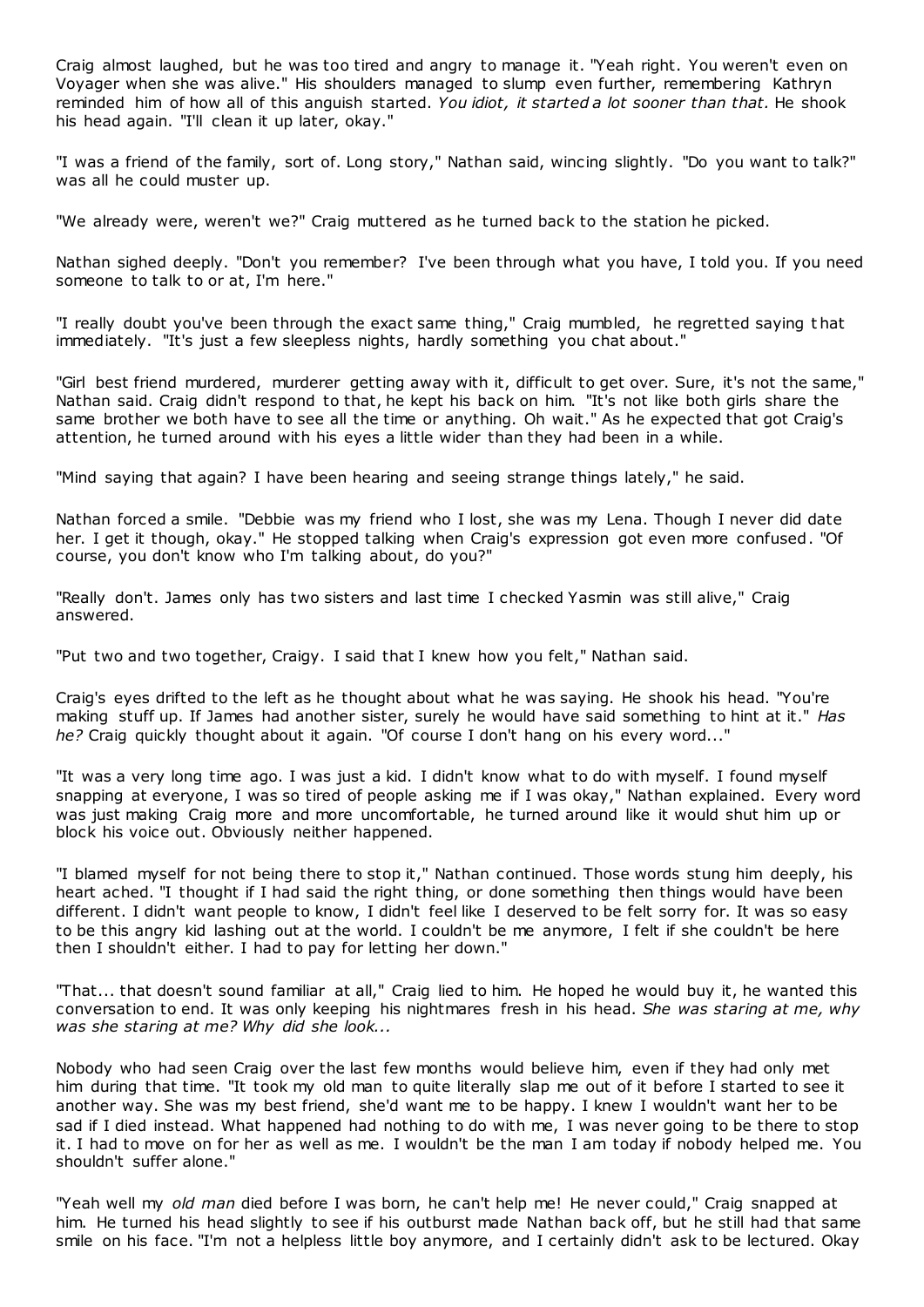so back..." A hand slapped him across the back of his head, it wasn't hard but it still shocked him. "What the hell?" he swung around to face the culprit.

Nathan shrugged, "I did say literally."

Craig stared at him bewilderedly. Everytime he shared a room with this guy he did something that would convince him he had lost the plot. It was definitely hard to take the man seriously, no matter how close to home his story was. He thought about returning the slap when he saw movement in the corner of his eye, almost like somebody walking by. He turned his head quickly, noticing immediately that he and Nathan were still alone. Nathan looked in the same direction as him, frowning.

"You saw it too?" Craig thought he'd ask, but he knew the answer already.

"Saw what?"

Craig sighed, that was what he was expecting. He hoped for a different answer though. "You know what, I'm probably more useful on the bridge. See ya." He quickly walked away towards the exit.

Nathan followed him until he disappeared through the door, his sigh echoed around the empty room.

"You're early." Kiara's shoulders slumped, she turned to leave. "No, no... come in," Jessie sounded concerned. Kiara didn't have a clue why, she hadn't said anything yet. Jessie turned to go back into her quarters. "I'll get a towel," she heard her say.

"Oh," Kiara understood now. Her hand went to her soaking hair. The reminder made her shiver. She walked in, clutching something behind her back with her other hand. The quarters were empty, which she was surprised at. She expected at least one of the kids to be hanging around the living room. "Where is everyone?"

"Ugh, don't get me started," she heard Jessie's voice groan from another room. Kiara quickly had a look around the room she was in while she had the chance, she was glad she did as Jessie walked back in once she was done. A towel was passed to her, she nodded a thanks. "First Damien tried to beam down with tiny cages, probably rabbit look alike hunting," she shuddered at the thought. "Then apparently two morons thought it would be fun to go to Deck Thirteen and play hide and seek."

"The second one really that bad?" Kiara dared to ask as she tried to dry her hair.

"It is if they trigger the Thirteen and Red Alert alarms," Jessie sighed. "The kids are on this field trip so it was the first time in many years we've had a day alone."

"I see," Kiara nodded.

"Sorry, he should be back later. Of course that's counting on this crew behaving for five minutes," Jessie said.

Kiara fidgeted slightly, the object in her other hand was feeling a little heavy and it was awkward to hold it behind her back any longer. "I wanted to see you too."

That took Jessie by surprise, "me, why?"

"Well you're a witch, right," Kiara stated.

Jessie tried her best not to laugh, "barely. If you want to age quicker or borrow Slayer power then I'm your girl."

"I just wondered if anyone's tried..." Kiara wanted to ask directly but changed her mind half way there. She shook her head angrily, her hand was starting to ache. She instead brought the object she had been hiding to her front and hovered it in front of Jessie. "Dumb question, forget it."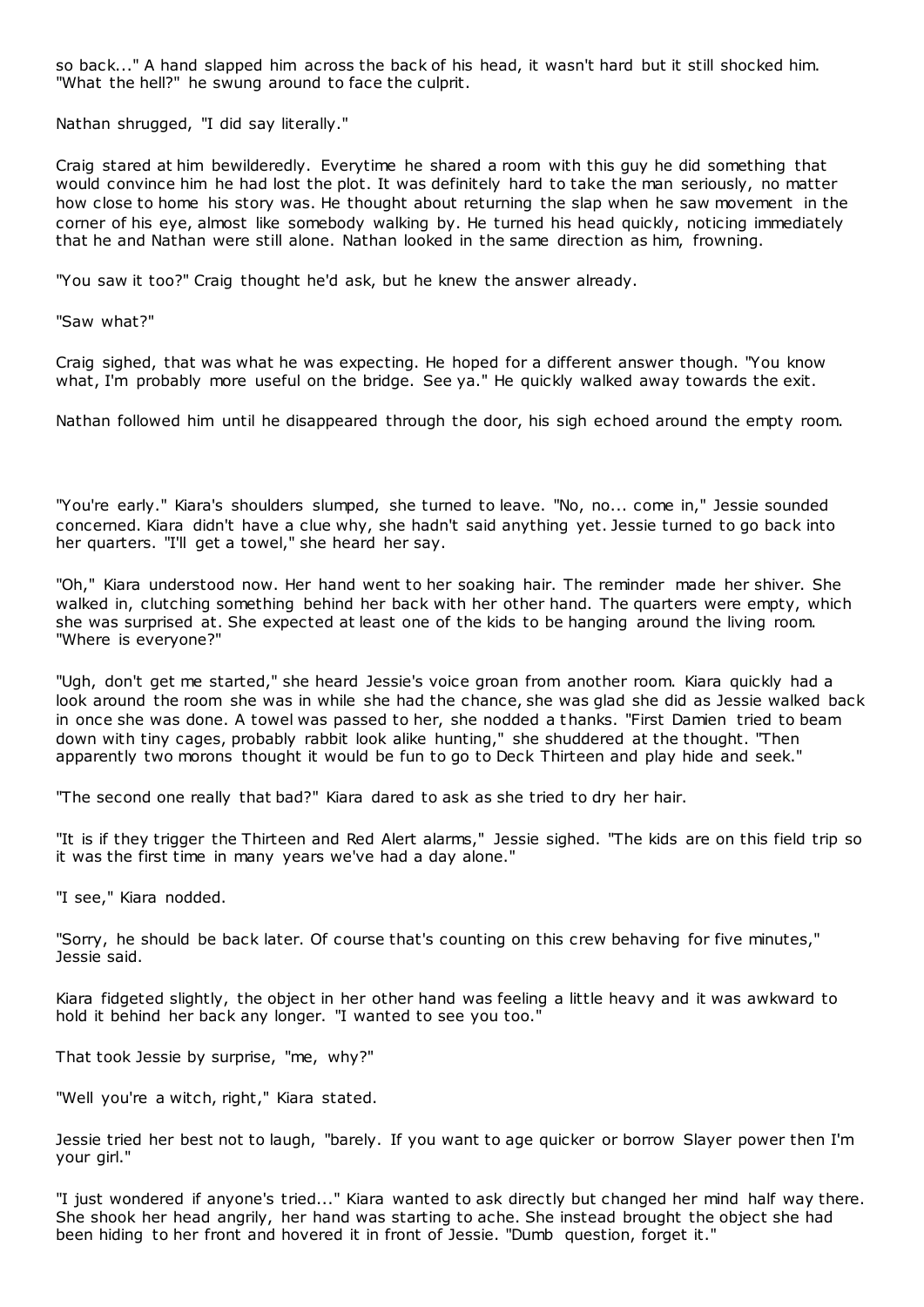Jessie looked down at the object, which was a large and old dusty book. Noticing that the girl's grip was shaky she took it away for her. She only then noticed the title of it. Her eyes drifted up to stare at the girl in front of her, she saw the determination in her eyes but the rest of her looked worried.

"Where did you get this?"

"Does it matter?" Kiara avoided the question. She couldn't for long as Jessie's stare reminded her of a strict mother, she imagined her using it on her kids and she shuddered slightly. "The Krralef homeworld, in a library."

"It's in English. At least the title is," Jessie didn't believe her.

Kiara shook her head, "it is now." Jessie kept that gaze on her, Kiara knew she was no match for it. "New month, five times to use my powers again. Translating seemed minor enough."

"Why would the Krralef's have a book like this?" Jessie questioned as she glanced back down at the book. She didn't dare open it, the cover alone gave her the creeps.

"You of all people must know why. They believe in souls and afterlives," Kiara answered. "I mean you did do a ritual to transfer souls to another place, didn't you?"

Jessie sighed as she placed the book down onto a nearby table. "I don't like where this is going." She turned back to her. "It was a funeral rite more than anything else, and I was told I can't do the same thing again."

"Neither can James, right?" Kiara seemed disappointed, her head dropped.

Jessie nodded, "right."

Kiara's disappointment faded away like it wasn't real, she looked back up at her with optimism in her eyes. "Yet you're here."

"What does that mean?" Jessie almost snapped, but she kept her voice calm.

"He did a ritual to swap you and Unu when you died," Kiara replied.

Jessie's eyes widened and her head shook slightly. "It's not the same thing at all. It was a completely different ritual."

"Exactly. There isn't just one way to do things," Kiara said.

"Maybe, but it doesn't mean that another way is right," Jessie stuttered. "I don't want to hurt you, but you can look at your grandfather for an excellent example of that."

"It also doesn't mean that it's wrong either. Why can't you do this so called funeral rite or the resurrection spell again? Who decided that? What harm is it to try?" Kiara argued, her voice rising with every sentence. "Those rules are only there to stop people doing them over and over again. If it was actually impossible, there wouldn't be other ways of doing the same thing."

"But they're not the same thing! The ritual itself was different, the end result was also different. If they were the same those two colonies would be habited again, or I'd have stayed dead," Jessie tried to convince her.

"How do you know the ritual to bring you back was different, and how..." Kiara tried to ask.

"Because if James did the same thing as that first ritual, I've got a few questions to ask him," Jessie muttered. "And a divorce to organise."

Kiara didn't understand what she meant by that. "Huh? What the hell do you do in that ritual?"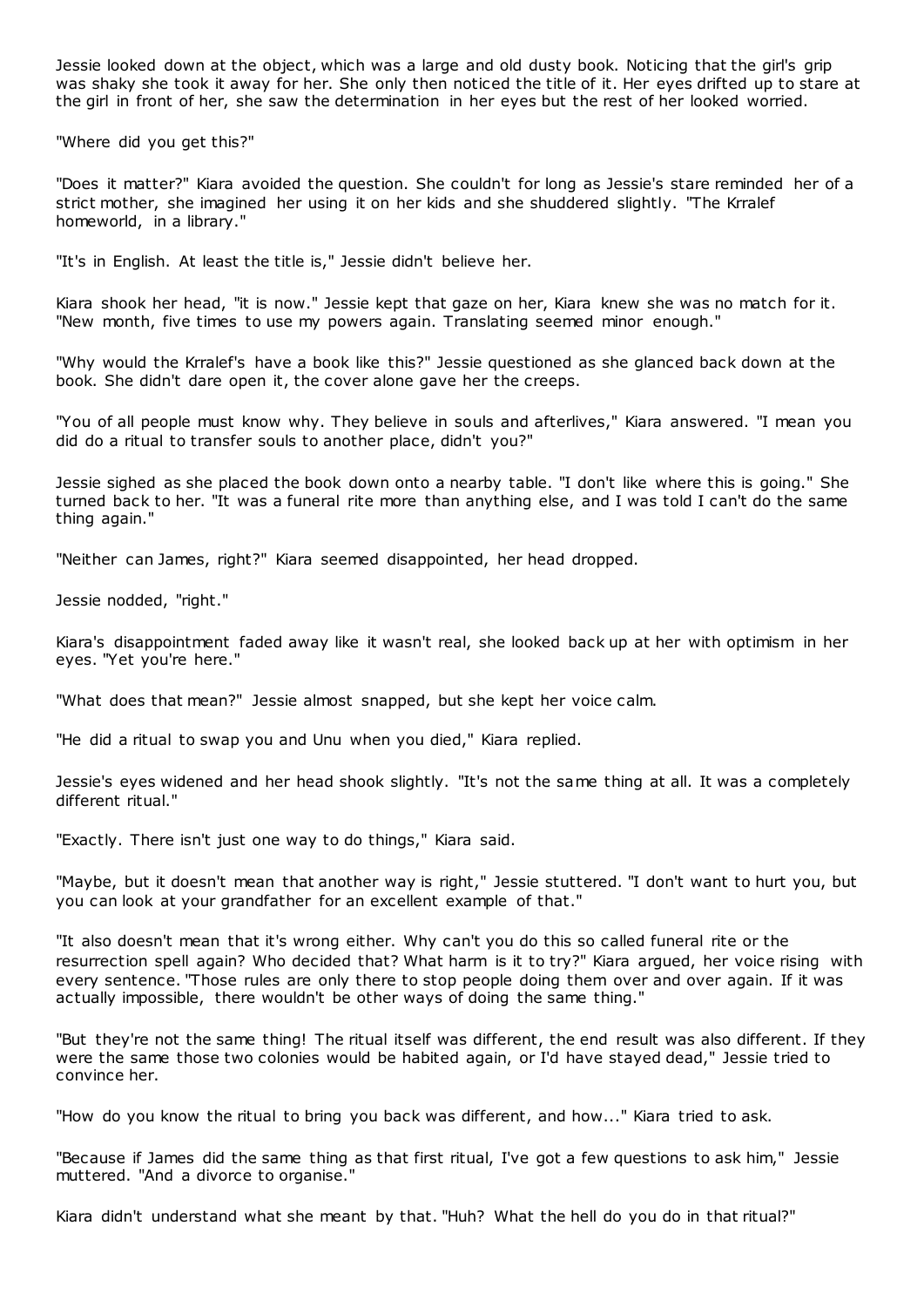"Something I'm sure your mum wouldn't want you to do bring her back, or ever," Jessie awkwardly replied with a shrug. "How old are you now?"

Kiara shook her head, she thought she got it. "That explains the sired by death prophecy... anyway! My main point was how did you know for certain what that first ritual did?"

"I'll never know, but that's besides the point. The whole idea of it was to help dead people move on, not move back," Jessie answered.

"Well I do," Kiara said. "They have a lot of books on the matter, and Thy was right, this is a species that is afraid of death. They've thought of everything." She reached for the book, but Jessie got in her way just in case. "That so called funeral rite transfers a soul from their body to the next life, whatever the hell that is."

"So? That's of no help to you unless you're just after revenge," Jessie pointed out. "Besides you're too young for that ritual, and I doubt you have anyone to pair up with for it, it can't be just anyone."

Kiara's face fell, she looked down sadly. "You're not listening to me. I don't want to do the exact ritual."

"Then what do you want? You bring this *death and resurrection* book to me, ask me all these things and..." Jessie said.

"I miss her," Kiara butted in with a hoarse voice. Her throat tightened and throbbed. "This Y lara girl gets to get on with her life and what happens to me?"

Jessie's eyes closed for a moment, her head slumped down a little. She stepped forward to place a hand on the girl's shoulder. "I know it's easy to blame her, but she's just as innocent in this as you are."

Anger chased away the tears before they even formed. Kiara scoffed and turned away. "Oh boo hoo, she gets to live again. My heart bleeds."

"Live in a strange, alien environment with people, like you, who blame her for something she did when she wasn't herself," Jessie tried to say softly. That didn't work, Kiara bit her lip and her eyes flashed. "Nobody will blame you for that. I just want you to think about what you want to do."

"What does it matter? You're not going to help me anyway," Kiara muttered angrily She dumped the towel Jessie had given her onto the nearby chair and headed for the door. "I figured you would, you wouldn't be here if it wasn't for people who loved you so much they'd do anything. Anything to save you. Twice. I guess you don't owe them anything."

Jessie quickly chased after her, she grabbed her arm before she could leave. "Don't you dare!"

"What?" Kiara snapped.

"Guilt trip me. I just don't want to see you get hurt, and I especially don't want you getting mixed up with something as dangerous as that," Jessie answered, pointing back at the book on the table.

"Don't worry about it, I can't. Without a witch it's just an idea," Kiara spat. "I'll find another way." With that she pulled her arm away and stormed out of the quarters.

Jessie sighed and shook her head, her hand reached up to her commbadge.

"Ah ha!" Everyone in the room jumped out of their skin. They quickly turned around to see who it was, they all groaned when they did. Annika stood at the doorway with her hands on her hips, staring fiercely at them. It was hard to take seriously with a white tank top and extremely tiny black skirt on. Her blonde hair was tied up in a very loose pony tail there was barely any point in it. She turned her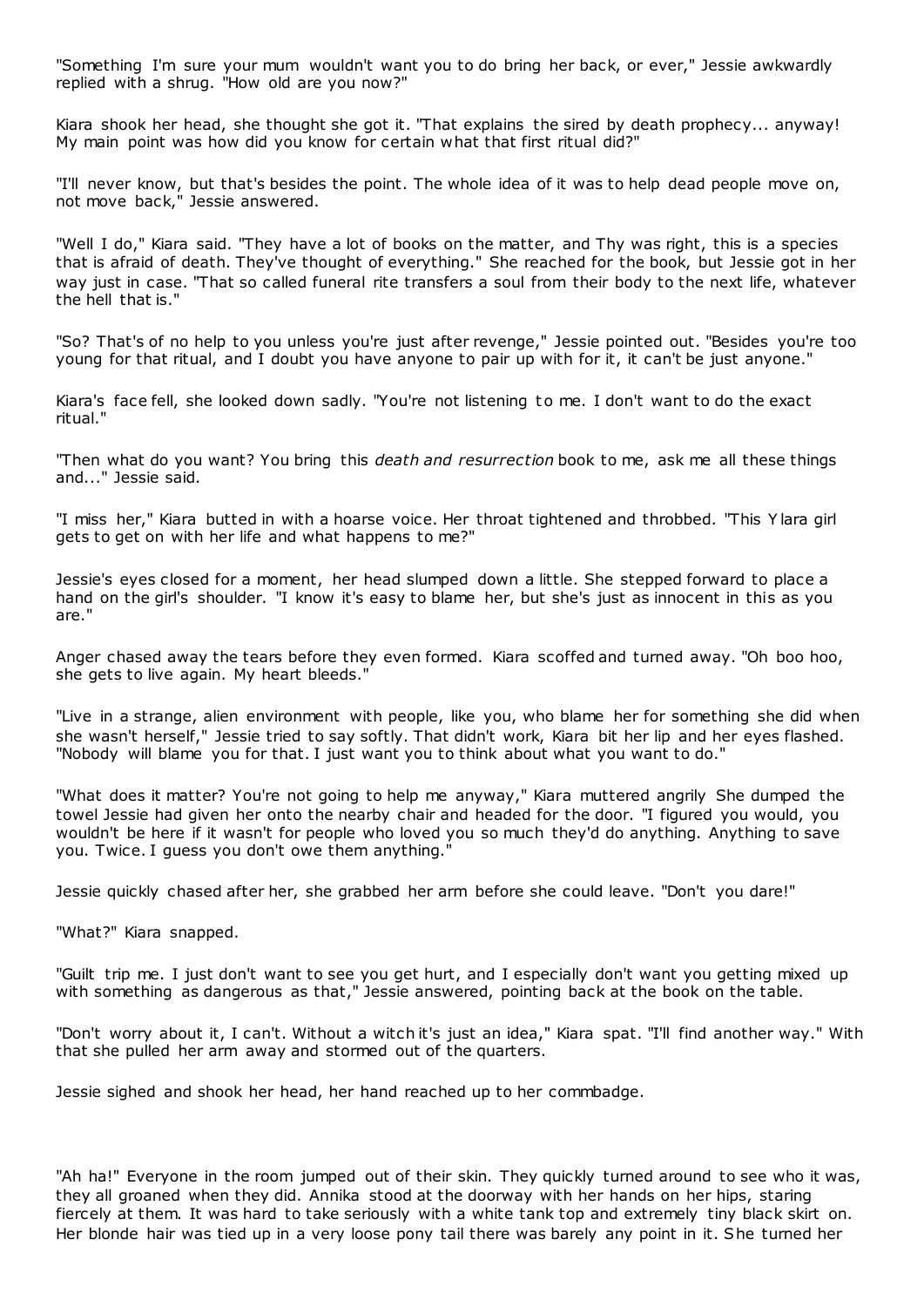head to one side and then the other, swishing her hair around purposely. "Has any of you seen my schmookums?"

Harry quickly shook off the horrible image, "what are you doing here? This is a skeletal crew only."

"Schmookums?" Craig muttered. It was the first time in a while that he was wide awake. Right now he preferred the alternative.

"Mmm hmm," Annika giggled. "Not you darling." Craig tried his best not to dry heave. Annika posed with her right hand level with her chest, as if it was waiting for someone to hand her something. "I'll just take a look around."

"There's no one else here," Harry tried to stop her. It was no use, Annika was already investigating every nook and cranny on the Bridge.

Tira wasn't sure why everyone was panicking at this point, she did though wonder why a member of the crew was wearing a belt with nothing underneath it.

"You know what," Naomi complained just as Annika walked up to her. "Can I start my break early after all?" Her eyes widened as the crazy ex drone bent over and looked underneath the console.

"If you don't, I'll steal it from you," Harry stammered. Naomi didn't wait for him to finish, she was already running for the turbolift when he had. He sighed and looked over at Craig. "Bet you wished you took your three hours." He nodded.

Annika peeked under Jodie's station. She struggled to swallow the food she was eating as the drone had decided to do it right next to her, giving her a horrible view. "Oh!" she jumped up, that didn't help Jodie's nausea either. "How silly of me."

She ran for the Ready Room so fast it was like a blur. Once Harry put the two and two of Annika disappearing and his door opening together, his eyes widened in horror. "Oh god no!"

"We're not capable of having a completely serious episode, are we?" Jodie asked once she forced her food down.

Craig nodded and weakly smiled. "I'm okay with that, sort of." Jodie shook her head in disbelief and returned to her pineapple and mushy peas icecream. He meanwhile pulled a disgust ed face, he was very grateful that the smell of it hadn't wafted over to him yet.

James paced the quarters while Jessie looked on with worry. Her eyes kept averting to the book still on the table. Every time she did it filled her with dread.

"Do you know exactly what she was going to do?" he asked.

"No. She mentioned the death ritual, the Halaliyla or whatever it was called. Either way it's not good," Jessie answered. "She said she needed me for it."

"I wonder if the Q's knew about this before they sent her back here," James thought outloud.

Jessie felt even more uncomfortable, she folded her arms tightly. "You think that her minor powers is all she came back with?"

"Hope yeah," James nodded.

"Why train her to avoid causing calamities when she's upset if they were going to take her bigger powers?" Jessie questioned. She winced, she wish she hadn't thought of that.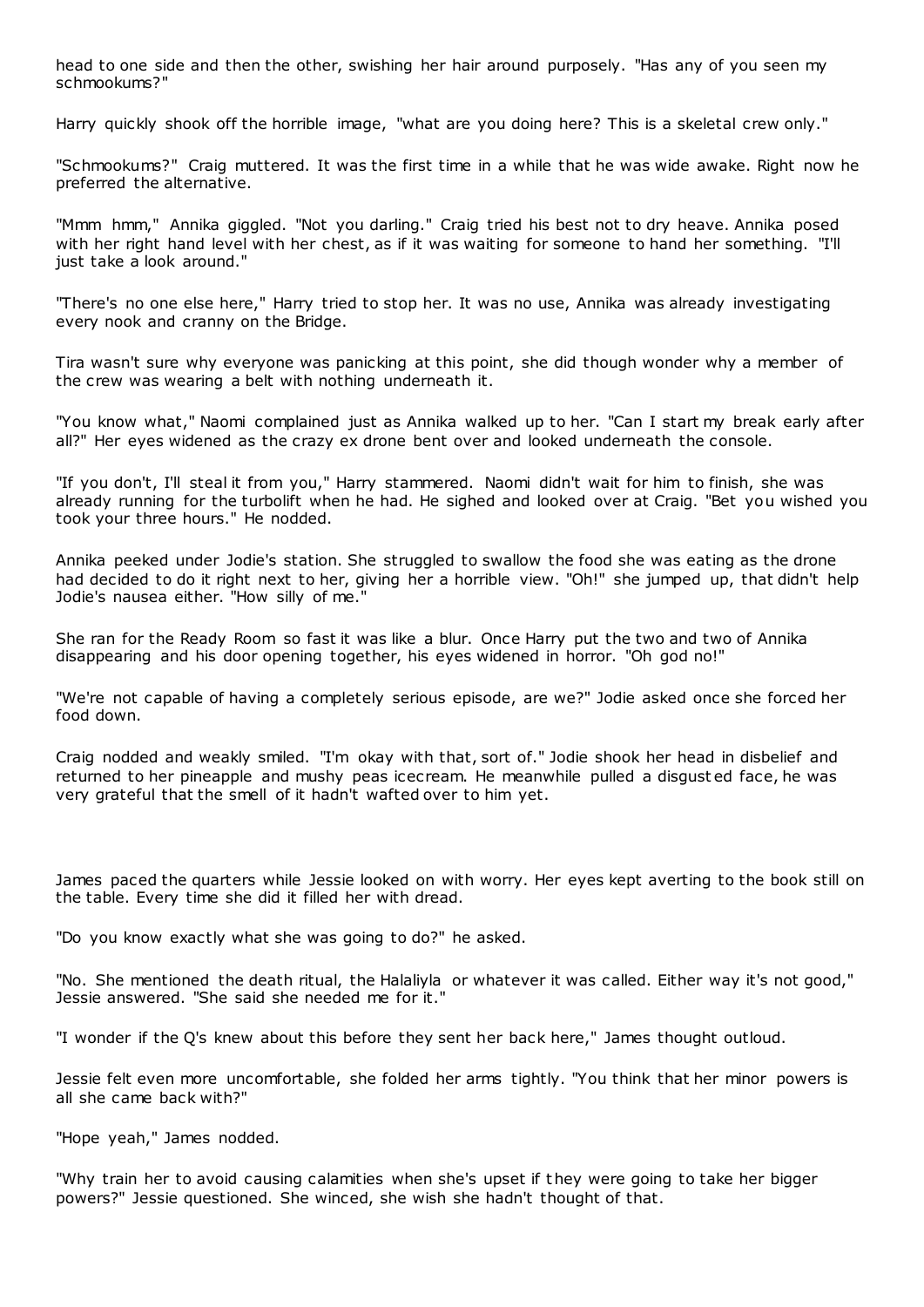James stopped his pacing, he turned to look in her direction. He mostly matched her worried expression. She inhaled through her gritted teeth, pulling a face as a silent sorry. "You said that she came back here against their will."

Jessie nodded, "they struck that five minors a month bargain, so hopefully that's all she gets after all. They didn't expect her to leave on them after her training."

"True," James sighed a little in relief. "We still have a problem though."

"She'll probably accuse you of being a hypocrite if you try to stop her," Jessie pointed out.

"She'd be right. The thing is her and I are very different," James said. "If she succeeds she's got to live with killing someone. I was already way ahead of her on that one." Jessie shook her head and rolled her eyes. "Unu and Ylara are not the same. Ylara can't be tossed aside for someone else, even if it isn't her body. She didn't plan to take it in the first place."

"Either way one of them will be dead. Kiara is obviously going to pick her mum," Jessie said, glancing down at the floor. "Wouldn't you?"

James sighed, his eyes squeezed shut as he slowly nodded. "I don't know. If it was another case of an evil and mad person stealing her life intentionally; no hesitation. Killing Ylara though, someone who was forced into this mess, how is that any different to Chakotay's different attempts?"

"You could have gotten yourself killed in your attempt to bring me back, leaving at least Duncan an orphan," Jessie quietly reminded him. "We all have a price, a different line to not go over. Whether a person crosses it, depends on them. I doubt you'll convince her to stop with your line hopping experiences."

"Not doing it would have made Duncan and Sasha orphans later on anyway, and turned their lives into an endless battle for survival," James said, wincing slightly. "At least that's how I justified it then. Obviously I did want you back, that was a factor but..."

Jessie smiled as she climbed to her feet. "You don't have to convince me, I know that. Kiara might not, and even if she did she'd have her own reasons. Just like you did."

James smiled as well, he laughed bitterly and briefly. "Do you ever miss the days when our biggest problems was Damien or other idiots like the Kazon?"

"Don't tell me you do," Jessie laughed behind her hand. James lightly shrugged in response. "Are you still going to talk to her?"

"I should but after this, I haven't a clue what to say to her," he replied. "I can't let her do this. I miss Lena too but the price is too high. I know better than anyone that those regrets are not easy to live with. Right now Kiara probably thinks that it's worth it but she won't later." His head turned t owards the window, "would Lena want it this way? Would she even want to come back? She didn't enough to fight it in the first place."

Jessie sighed sadly as she slowly walked up to him. "Maybe you should say that." James' attention went back to her. "Kiara didn't know what pain Lena was in after she left. Maybe if she knew she'd think twice."

"I don't want to hurt her though," James said quietly.

"Yeah but if you don't, it won't be just Kiara who'll be hurting. They both will and so will you," Jessie whispered back.

James shook his head. "I can't even talk to you about some stuff, how can I talk my niece out of doing something like this."

"You mean Debbie?" Jessie asked carefully.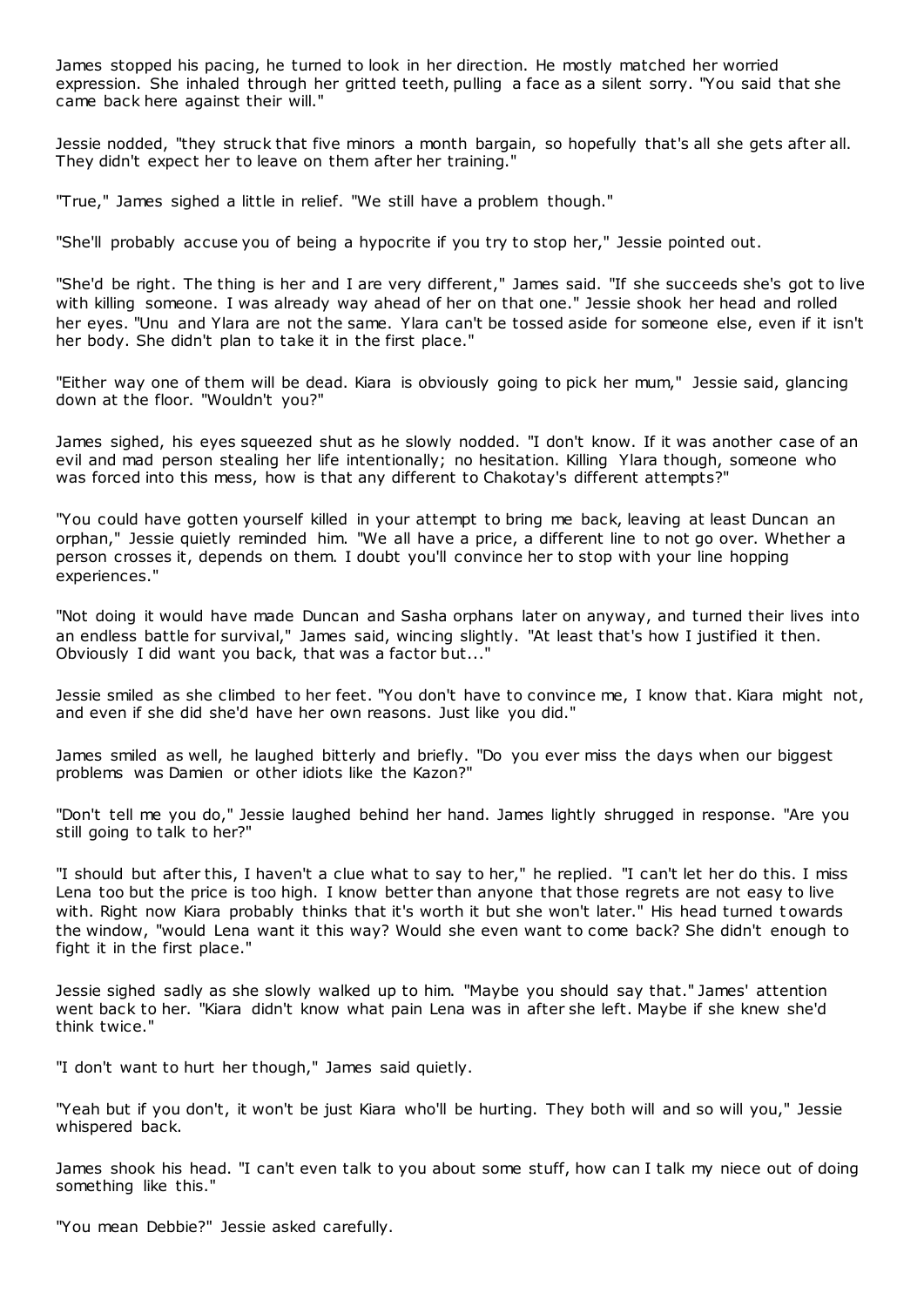"Yeah," James nodded slowly. "And something else. I can't keep it from you but I don't want to hurt you either."

Jessie looked a little confused, she couldn't think of anything. Randomly her chat with Kiara popped into her head, "what you had to do for the bringing me back ritual?"

James frowned, "no." His eyebrow raised, "huh? Why would it be that?"

Jessie could feel her cheeks burning a little, she shook her head. "Stupid brain," she muttered to herself. "It was just something I was talking about bef... forget it. You wouldn't have done that." James' eyes drifted to the right as if he was checking to see if anyone else was witnessing this. "Ugh, somebody got me thinking that the ritual was the same as er... another one. I blame the hormones."

"Ookay," he said in a worried voice. "No, it's nothing like that."

"You don't even know what the *like that* was," Jessie commented, sighing in relief. "Thankfully."

"No, I definitely haven't a clue what's going on," James honestly said. "I don't know if I can tell you now."

Jessie groaned more at herself than anything else. "It sounds important though."

"It is," James said.

Jessie returned her attention towards the book. "It can wait. Go, talk to her." She turned her head back. "I'll have a look at that thing and see what she wanted me to do, at least then we can rule out her trying to get someone else to do it. I mean I'm not the only witch on the ship, am I?"

"No, that's my favourite picture of my mommy....er and dad," Harry complained.

Annika tilted her head at the large photo frame hanging on his wall. She soon got distracted by something else nearby, much to his relief. Once again she was so fast he didn't really see her until she reached her target, this time his desk. All he saw to his misfortune was the barely covered by a skirt bum sticking out behind it.

"Ugh, why did I ever like her again?" he gagged.

Annika dashed over to the nearby wall, gazing intensely at it. Her hand curled into a fist and tapped the wall a few times. Next thing he knew she was at the bookcase nearby, using her finger to poke every book in it.

"What did you say you were looking for again?" Harry dared to ask.

"My shmooky pooky," Annika cooed at him.

Harry tugged his collar nervously, "er, is that your pet hamster or something?"

Annika frowned at him like *he* was the one that was insane. "No, my honey bun. My one true love!"

"I doubt you'd find him in my book collection," Harry stammered. Annika continued her stare, she even continued it as she turned completely around to leave. It freaked him out. "Or in this universe," he said very quietly.

Ylara rolled her eyes just before the door *slammed* in his face. He immediately went to press the door chime again.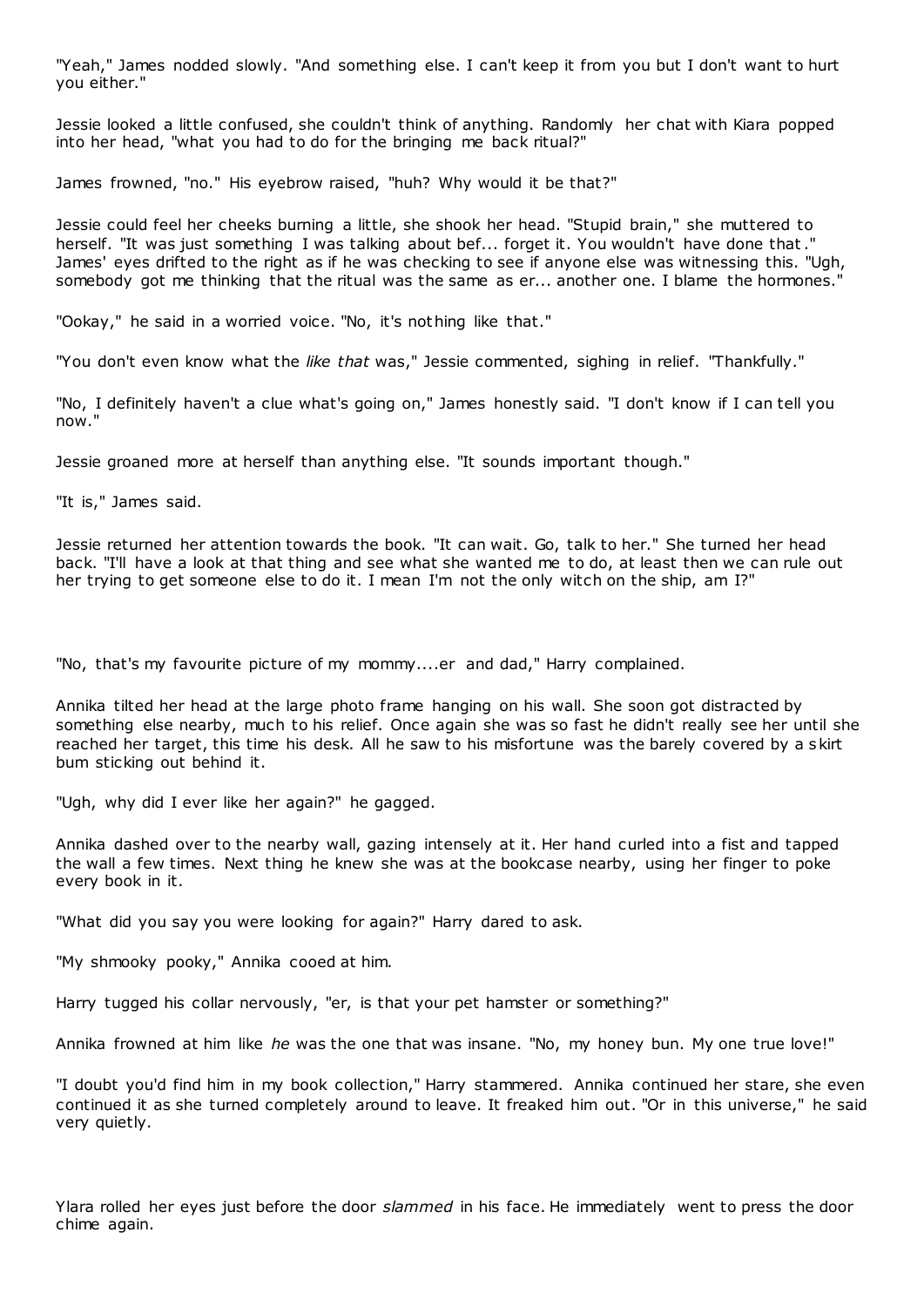"Go away!"

Damien didn't take orders from anyone, he gave them. At least that's what he told himself. His finger hammered the chime over and over again. Finally the door opened again. Damien opened his mouth to speak but a fist flew into it instead. He heard and felt his jaw crack as the corridor span around him.

The next thing he knew he was waking up on the floor with a headache and an audience.

"Ten minutes, pay up," Tom cackled, holding his hand out.

James rolled his eyes, he just slapped the hand instead. Tom's lip trembled as it felt like all the bones in it shattered, he looked at it to check.

"That was more like fifteen and you know it," James said with a smile.

Damien groaned as he pulled himself up into a sitting position. "Voyager's command team doing what they do best? Sod all."

"Ooph, big talk for the villain lying on the floor with a boo boo," Tom tried to gloat, one movement of his hand made him wince in pain. "Jesus, why?" he growled in James' direction.

"What did you do this time?" James asked, ignoring Tom's whimpering.

"Typical girl, still stropping over nothing. Obviously she..." Damien decided to answer.

James nudged him out of his way with his leg, making him topple over again. "Don't care." When he pressed the door chime, both Damien and Tom moved a bit further back. "It's not Damien."

The door quickly opened and Ylara stepped to stand in the doorway. Her arms folded and she did a Janeway scowl in Damien's direction. "He's still here? I thought I sorted that out an hour ago." Tom tried his best not to laugh but he may as well have been trying not to throw up Neelix's stew.

"Forget him. Have you seen Kiara?" James questioned.

Ylara's scowl disappeared and was replaced by a concerned frown. "No. Why?"

"Good. I'd avoid her if you see her. I have no idea what she's capable of," James said the last sentence hushed. A laugh behind him told him it wasn't hushed enough.

"Oh don't tell me you're protecting your sister's murderer," Damien snickered. He pulled himself back to his feet, wobbling slightly. "I misjudged you, you're a piece of work."

James didn't even bother turning around to glare at him, he just shook his head. Both of Ylara's eyebrows raised and she nodded with a *now you know how I feel* smirk on her face.

"He's got a point," she said with disgust in her voice. "Surely you should be taking your sister's daughter side."

"I am," James said. Damien was about to speak again when Tom elbowed him in the ribs, shutting him up. Ylara nodded a thanks. "I'm doing this for her own good as well. I don't want her doing something she'll regret."

"Says the master," Tom blurted out. Blurting that out earned at least a glare but he got nothing. He knew better than to think it was never ever coming. Slowly Tom slinked away before anything happened.

"I'll watch out for her, but I have no idea what a half Q can even do. What should I expect?" Ylara questioned.

"Well, that's the problem. At the moment I'm not sure either," James replied honestly.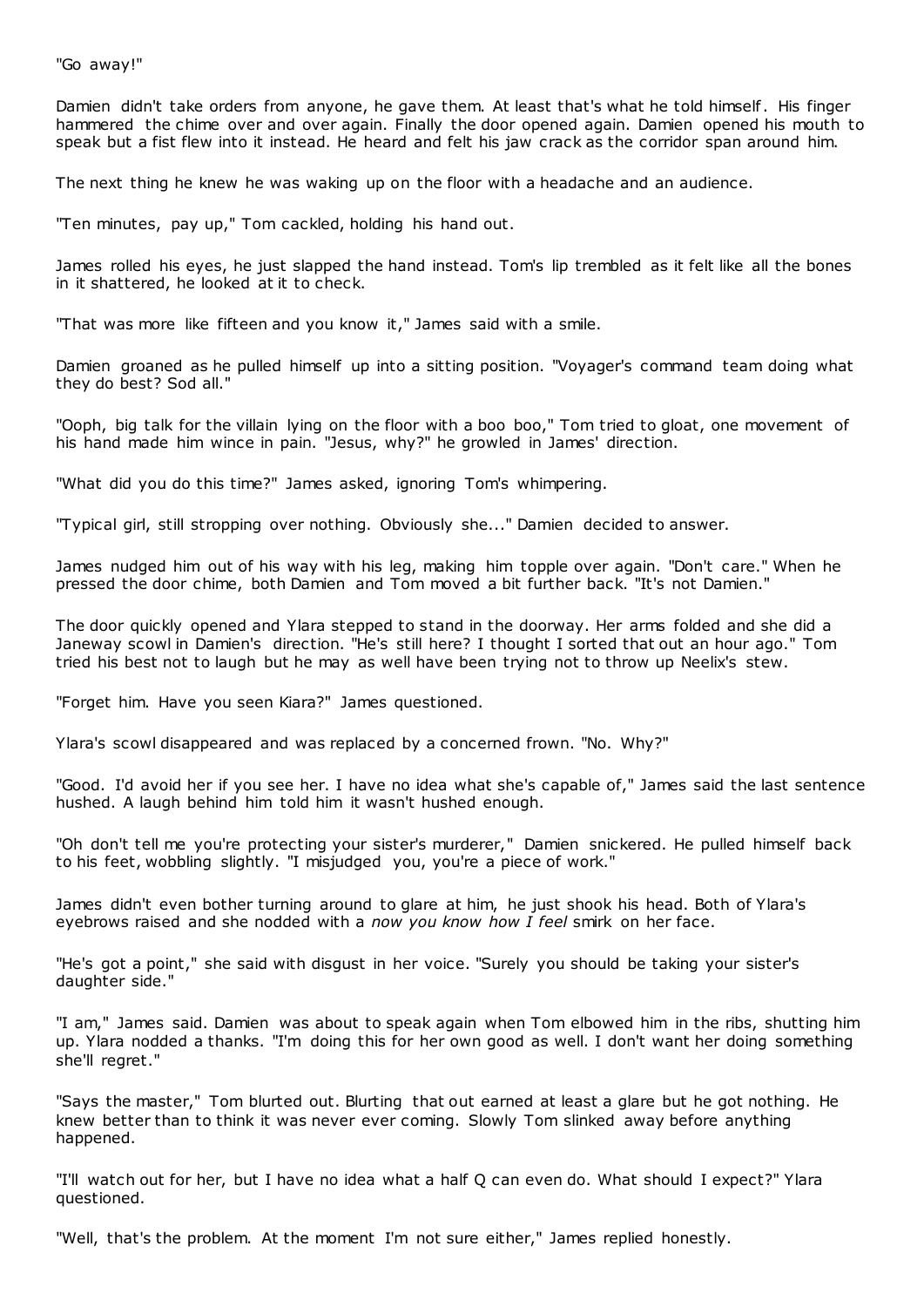Damien snorted to himself, "trouble. Big trouble. I'd be afraid if I were you. Not that I would be either you or afraid." Both James and Ylara directed their own deadly death glares in his direction. He shrugged and walked off.

Harry's hair stood more on end than usual. It seemed like he hadn't noticed yet but the rest of his bridge crew had. He wondered why Naomi had come back from her break and immediately laughed in his face.

"Did you take Craig's hours as well as yours? It's 2200," he tried to ask over the noise.

"Duh!" Naomi giggled, her hand reached up to fluff up her hair. "Some of us try to look presentable."

"Some of us don't need five hours to do that," Harry retorted. Naomi continued laughing as she returned to her station. Only then he noticed chuckling coming from elsewhere. "What?"

Once his body swung around to face the two other stations, the noise stopped and the one responsible put her serious face on. "What, what?" she asked innocently.

"Hmm," Harry wasn't buying it. "I'm taking my three hours now. Craig, you're awake now right?"

Craig shrugged his shoulders. "After what I've seen I'm never sleeping again."

Harry's whole body shuddered at the memory. It certainly must have scared Tira off as she had left while he'd been keeping tabs on Annika. "Yeah," was all he could muster.

Jodie burst into giggles again, this set Naomi into another fit of her own. "What happened while I was gone, did she take her top off or something?"

Jodie tried to calm herself down so she could answer. "All I know is his hair was a lot, shorter, when he followed her into his office."

Craig briefly looked up from Tactical and back again. He was confused when he saw a tuft of black hair barely peeping out above the command chair. "I thought you were going on break now, Harry."

No answer.

Craig glanced up again, this time the chair appeared empty. *Maybe he's going now.* To make sure he looked around the bridge but all he could see were the two girls. They both were blonde so it couldn't have been them he saw. *Great, I must be dozing off again.* Without looking he reached for the flask, thankful he didn't knock it onto the floor this time.

Steam greeted him once he opened it. He didn't care, he had to stay awake. The contents burned his mouth, even singeing his throat. Half of the large flask was gone within seconds. The caffeine was going to take a lot longer than that to kick in so he tried to concentrate on his work.

Even with his head down Craig sensed one of the girls approach the front of his station. "What is it?" Once again nobody answered him. A groan escaped his lips. "If you want something to eat or something, just go, I really don't care."

"We wouldn't even ask Harry's permission, right Jodie?" Naomi laughed. Craig frowned, her voice seemed too far away to be in front of him.

"Totphly," Jodie mumbled back through a mouthful of food. *My left. Then who's... ohno.* He didn't dare look up to see who really was standing in front of him. He could still see the shadow of them looming over his station and feel someone watching him. His hand quickly reached for the flask, desperately hoping that finishing it off would wake him up. It wasn't where he thought he left it, his hand continued to feel around for it.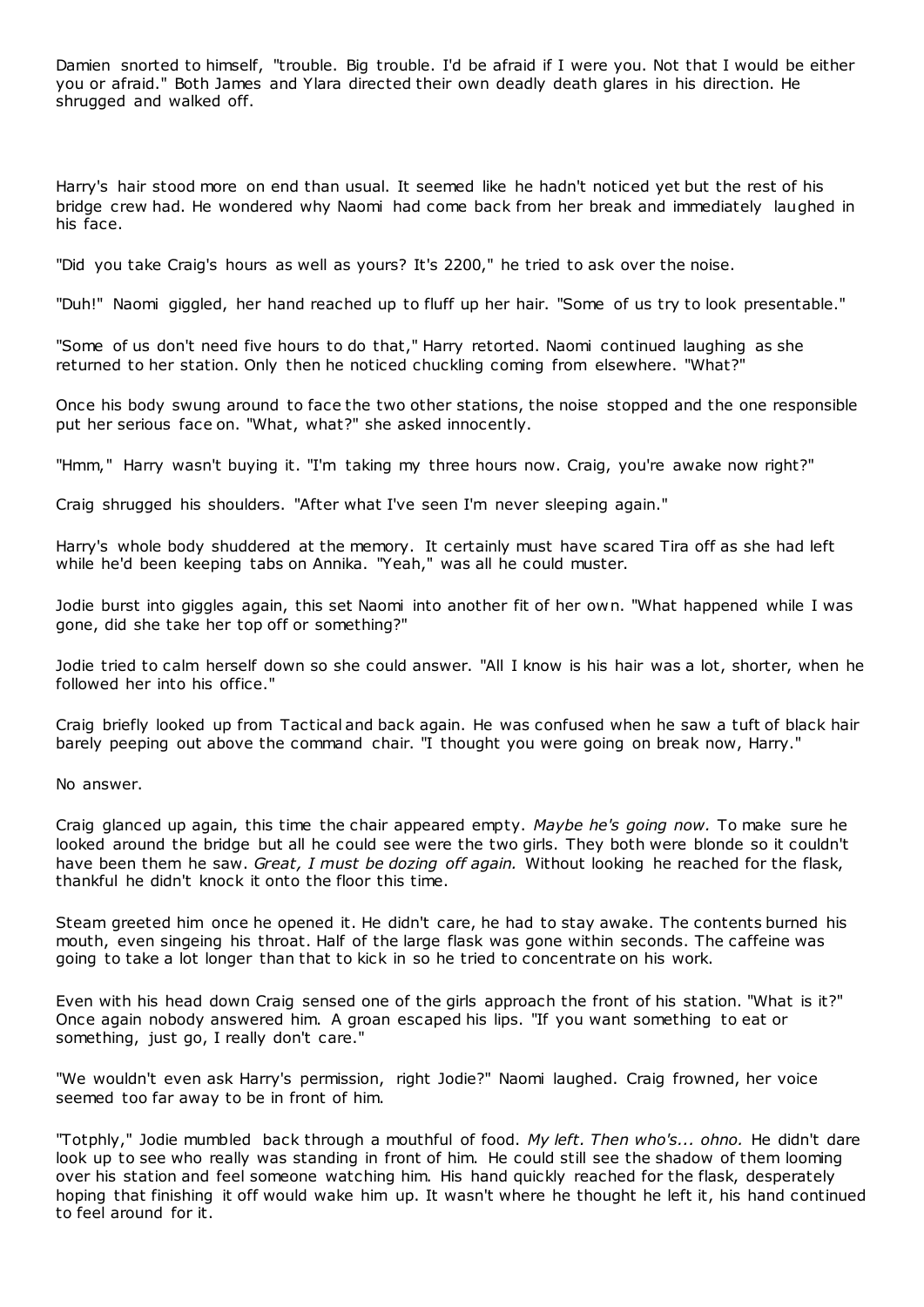Just as his fingertips brushed the side of the flask, it was gone again. A light clatter to his left and slightly in front of him confirmed that. The feeling of being watched grew more intense, he swore he saw the shadow grow. His eyes closed tightly, hoping that when he opened his eyes he'd be awake again.

His head raised, he dared to open his eyes. Nothing. Everything appeared to be normal. The first thing he checked was the spot he had put the flask. To his relief it was where he left it. "Thank god," he whispered to himself.

Now that, that was over he returned to the very little work he had to. His attention went a little to his left to monitor the trail they were following. Something black higher up caught his eye. He didn't move his head, his eyes slowly looked up. That little tuft of hair above Harry's chair was back. This time he couldn't tear his eyes away, he hated himself for it as it began to turn. Now he could see flesh; a nose, then lips... slowly turning towards him. They definitely didn't belong to Harry.

His body trembled, he tried to force his head down but it wasn't obeying. All he could see were those eyes, those penetrating white eyes looking right at him. He tried to close his own again. He had to wake up, he had to. *Why is she doing this to me?* He opened them again. Nothing had changed. The sound of the flask hitting the floor again was deafening, every other sound around him sounded distorted. His eyes felt like they were burning as the face seemed to get closer and closer, the surrounding scenery blurred. The eyes were the only thing he could see as it rushed at him in a flash. Suddenly it all went black.

"Do you think he'll snore?" Naomi's voice asked over the darkness.

"He's not sleeping, he was talking to us before," Jodie's voice groaned.

Craig reluctantly opened his eyes, he kept his head down just in case it wasn't over. He tried to speak but his voice seemed to get caught in his throat. He wondered what he had to do to stop whatever was happening. A sigh managed to get through the frog in his throat as he thought, "*do you really hate me that much?"*

She had wandered the town for hours, her mind raced back and forth. Without realising it she had found herself back where she started the day; standing behind a wall, staring out into the vast ocean. Only this time the sky was dark as well as clear, the stars sparkled over her head. A cool breeze brought her back into reality. The calm ocean and serene beach didn't make her feel better, they both seemed hollow to her now.

Once again someone approached her, this time she decided not to humour them by even looking whoever it was in the eye. She was in no mood for anything anyone had to say. The person leaned over and folded his arms across the wall. Something told her that if she wanted peace and quiet, she'd have to leave.

"Neelix wants his commbadge back," a familiar voice confirmed her thoughts.

Kiara shut her eyes with a sigh. She still wasn't going to talk back.

"It would have been a clever idea if you didn't leave yours behind," the voice continued. He waited for a response, but he wasn't going to get one, she thought. "Maybe next time pick a Human girl crewmember. Talaxian commbadge, Human lifesign, big give away."

"I want to be alone, James," Kiara muttered. She regretted saying it but she knew he wouldn't have given up talking at her anyway.

"No you don't, that's the problem," James said.

Kiara groaned, she really couldn't be bothered to talk to him or anyone. Every word seemed annoying to her, and it was just as painful to say something back. Suddenly she knew what to say that would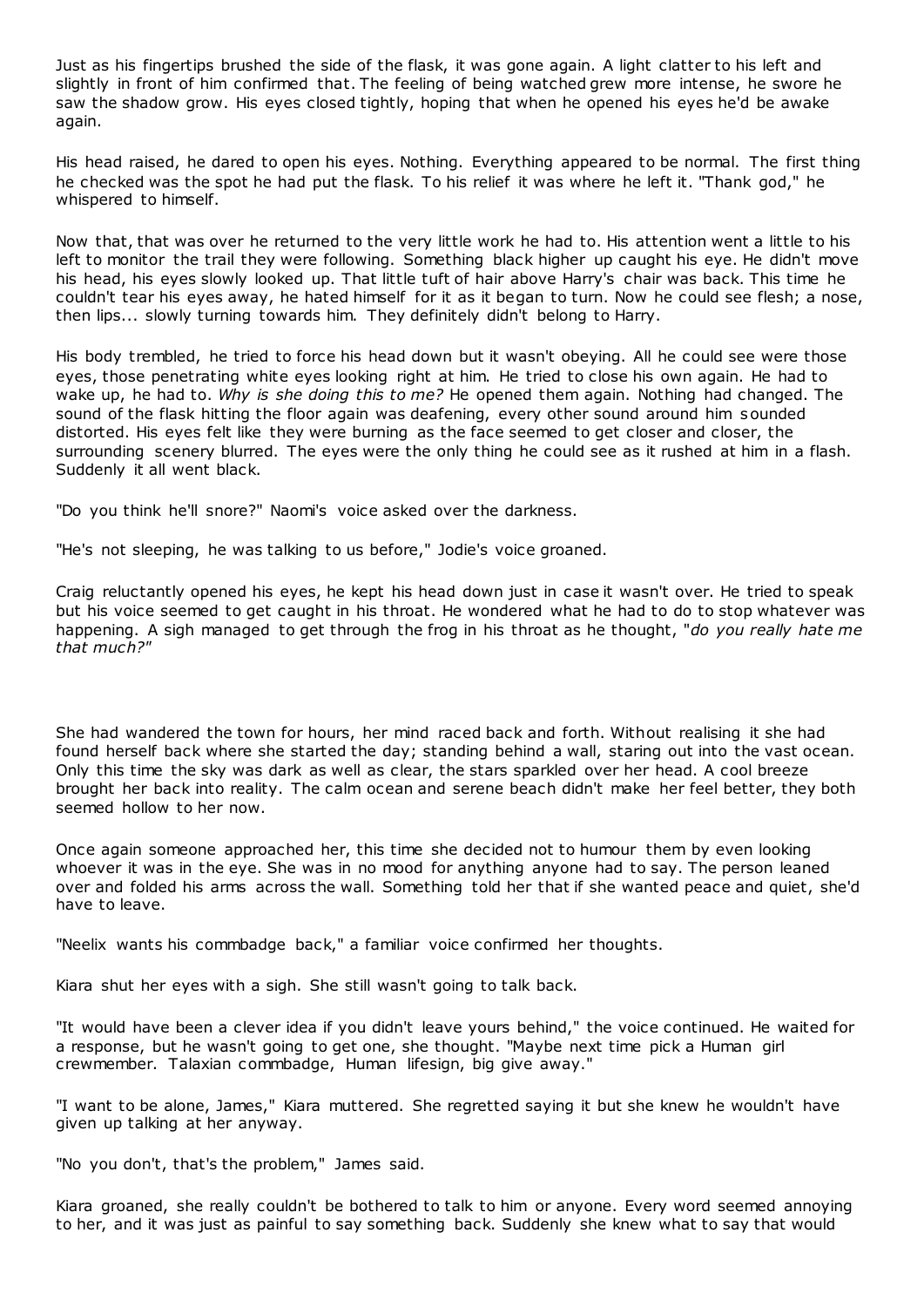hopefully annoy him to leave. "Are you going to tell me that you've already tried to find a way to bring your sister back, and failed cos your wife can't even magic a rabbit out of Damien's hat? Cos if not, I don't want anything to do with you."

She waited, even moved her eyes to the right to see his reaction. She was quite annoyed to find him trying not to laugh instead of either leaving or getting angry. "God!" she growled, forcing herself to turn around to see if she was imagining it. She wasn't. "What's wrong with you? This is Lena we're talking about, it isn't funny!"

"No," James tried to go back to being serious. "No it's not."

"I'm glad you're okay with your sister's murder, but us Human's have feelings you know," Kiara grumbled as she turned back forward.

James sighed, he tried to pretend she didn't say the last part. "Has anyone told you t he story?" He spotted her roll her eyes. "I don't want to make you feel bad, or to assume I'm pointing blame. That's the furthest from the truth, I just want you to understand something."

"Don't bother. The spell was a long shot anyway," Kiara cut in.

"You still need to hear it," James said. "It started the moment you left for the Continuum. Lena, she... she was a different girl." Her head dipped, he fought the urge to stop telling the story, it was for her own good. "You remember the time she found out who she really was? Her whole identity was stolen away from her, she struggled to figure out who she was before..."

"That wasn't my fault," Kiara hissed back.

"I told you not to think I'm blaming you," James shook his head. "My point is that you were the reason she was here in the first place. The only reason she existed. Then you were gone. Once again the Q had stepped in and stolen her life away from her. While she tried to cope with that her mother was taken as well, and then her father."

"So she only had you left. I can see why you'd think she wouldn't want to come back but..." Kiara cut in again.

James ignored that comment too, well at least some of it. "She wouldn't want to come back. It's not like she didn't have a choice. She wasn't the only one possessed by Evil Slayers; Jessie, Kevin, Sandi... they all came back from it." Kiara frowned, her head slowly turned his way. "Evil Slayers are weak, they're already lost when they turn. They turn cos they don't have anything to fight for. Each one of their victims fought to get their body back," James said. He tried to swallow the lump in his throat, "Lena didn't."

Kiara tried to blink away the tears forming, she also felt a lump in her throat as she tried to imagine the scene he was talking about. "I didn't... Why didn't anyone tell me that?"

"You didn't need to know. It seemed cruel," James replied. "But if you are searching for a way to bring her back, you need to know." He straightened back up, leaving one hand behind on the wall. "I dunno if it's easier for you to imagine that nobody has tried because they don't care. If it helps, go ahead. At the very least remember what I've told you before you do anything else."

"I wasn't..." Kiara stuttered. "I wasn't going to go as far as my granddad, you do know that right?" James nodded slowly. "I just wanted to make things right. We very rarely got on, we fought each other. I thought you of all people understood that."

"I do," James said. "This may sound a little sappy but bare with me." He cleared his throat and looked up at the stars, one of the large ones was moving slowly. He figured quickly that was Voyager circling the planet. "The Krralef's funeral rites are performed every few days to send the dead off to whatever comes next. The ritual itself is all about life." His head slowly turned back to look at her, "the dead can't rest until the living can prove it can go on without them."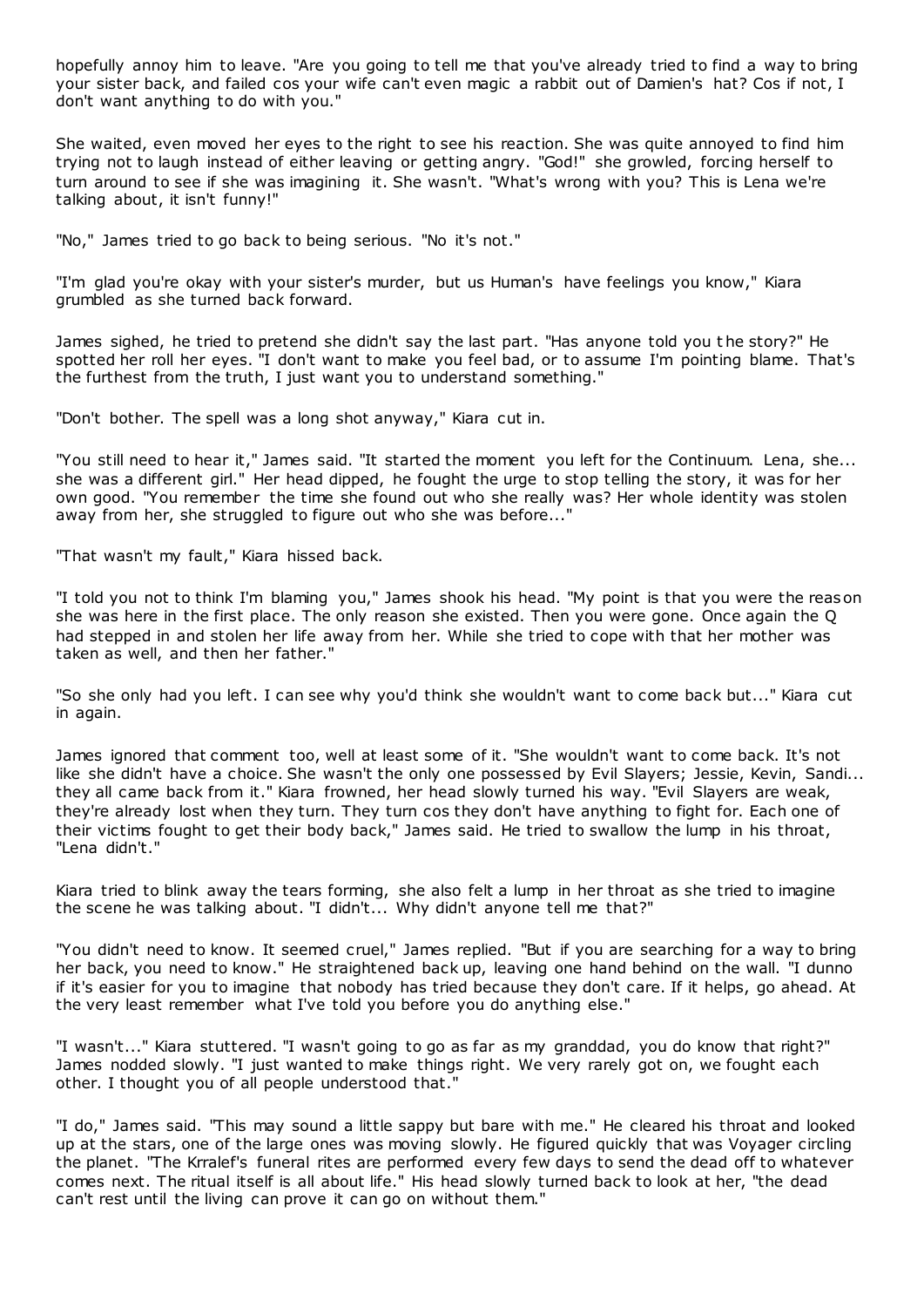Kiara sighed as she looked up as well, her eyes followed the moving light. "You're right. That was sappy."

James smiled and nodded, "damn right, but that's what they believe."

"Uh huh, but it was your sappy words," Kiara almost smiled. Something deep inside her stopped it for now. "You're probably right. She wouldn't want to come back to me."

"I never said anything like that," James disagreed.

"But you said the reason she didn't fight was 'cos I left. I'm back now, so..." Kiara argued but quietly.

James smiled sadly, "you two are a lot more alike than you think. She said something very similar to me."

The memory flashed in his head. *"Do you think she'll even want to come back after training?"*

*"Of course she will, what kind of question is that?"*

*"That's what I thought, but then I figured I was just kidding myself. I was horrible to her, why would she come back?"*

"You were both chucked into a really strange and unique situation. Lena thought she was a future you, you decided to be sisters instead. Then suddenly Lena discovers her real life was erased and replaced with yours, and her *sister* was really her daughter. I know Lena didn't handle it well, who would? I doubt she ever really hated you or blamed you for it. It was probably easier to lash out the way she did."

"Are you trying to make me feel worse cos of the stuff I said to you?" Kiara interrupted him.

"No," James replied. "Despite everything that happened between you two, you both loved each other. She didn't want you to go and would have fought the Q continuum to stop it. You're willing to kill someone to bring her here." Kiara shook her head as she bit her bottom lip. "I just don't want you thinking that she would hate being back 'cos of you. I think the opposite would be true. The real question is do you really want to be her only reason for being here again?"

Kiara didn't answer, she didn't have one. She had a lot to think about. James could tell by the expression on her face that it was better to leave her be for now, he turned to do just that. He stopped a few metres away with his back to her, "you're still welcome to join us tomorrow. I hope you will, but I wouldn't blame you if you didn't." Kiara slowly turned her head to look over her shoulder, he was already gone by the time she could see.

"You know you were a lot cuter when you were blond and less... grrr!" Naomi said. Her arm leaned across the station, she directed a wink towards him.

"More like snore," Jodie muttered. Naomi frowned, she didn't get it.

Craig however got it, he shook his head and rolled his eyes. "Shouldn't you be manning the helm. The ship won't crash itself."

"Oooh meow," Naomi giggled, her playful eyes continued to stare him down. "You should shave too. It just makes you look ten years older."

"You're one to talk," Craig groaned as he glanced back down at his station.

Naomi's eyes shifted side to side as her brain slowly tried to understand what he said. Her hand rose to check if she had any facial hair. Craig peeped at her briefly, he knew that thinking face would keep her quiet for ten minutes or more.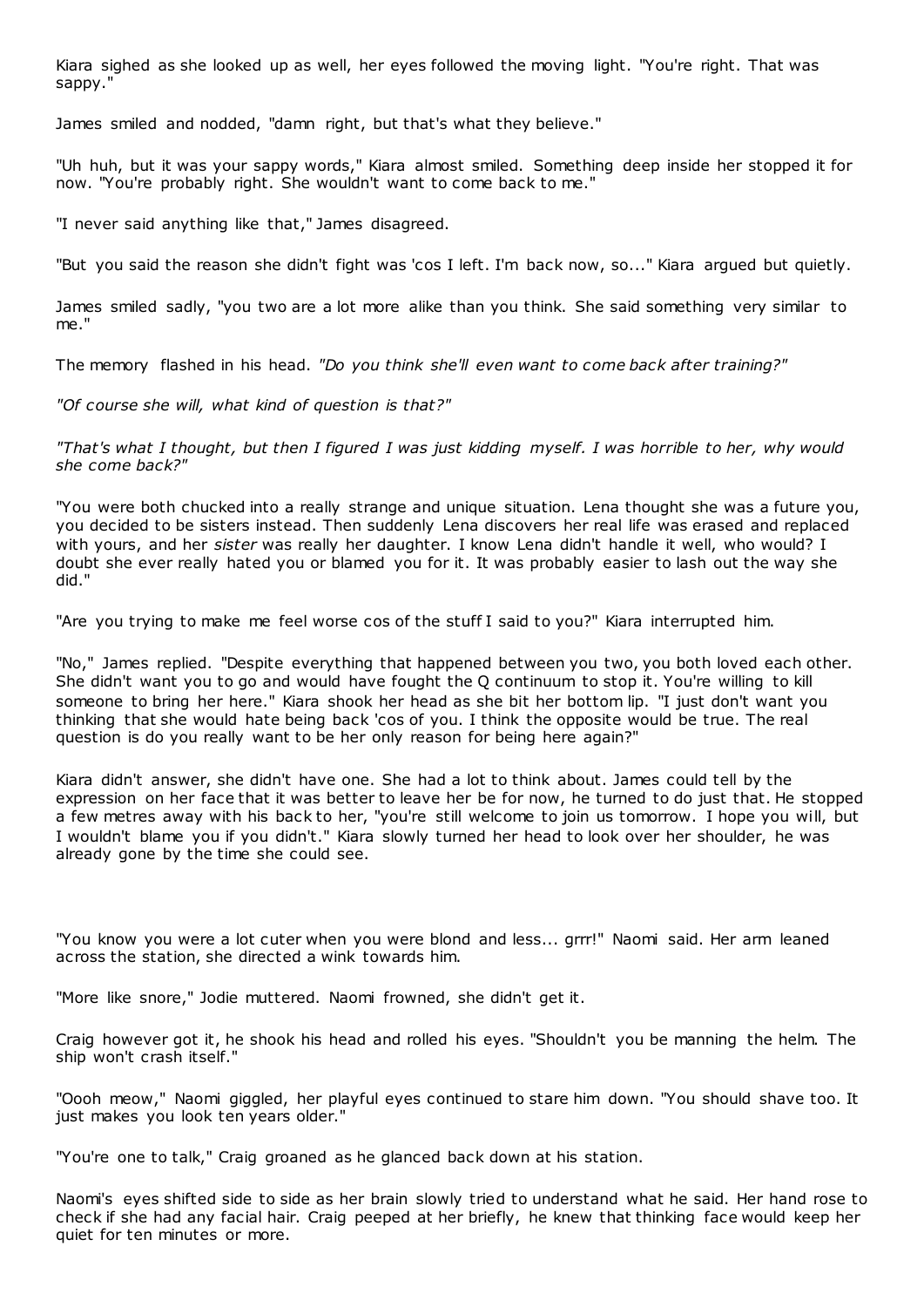"She does have a point," Jodie commented. Craig's head turned a little so he could see her in the corner of his eye. She chose that moment to walk away from her station and over towards him.

"It's no big deal, the ship can look after itself. Who needs bridge crew?" Craig complained. He waited a bit to see if she'd notice the sarcasm and turn back. She didn't. Ignoring her he returned his attention to his station. "Shouldn't you be stuffing your face with some pregnant rubbish by..."

"You were a lot more interesting when you had your own personality," Jodie interrupted him. Craig only rolled his eyes and got back to work. "Not this fake tough guy act." He tried to concentrate but he noticed her walk around behind him. It was odd, but he figured pregnant woman can act strangely sometimes.

"You're not fooling anyone, you know," a different but familiar voice whispered in his ear.

Craig swung around with his eyes wide. What he saw definitely wasn't Jodie.

"Excuse me!" Annika's voice pierced through him. He was roughly pushed to one side so hard he fell onto his console. He then noticed Jodie back at her station and Naomi looking his way with dismay on their features.

"Did you see that?" Craig stuttered. They both nodded. He wasn't expecting that. In the corner of his eye he could see someone next to him, moving. It wasn't the same though, this movement seemed to be humming. "Oh," he groaned when he realised it was just Annika feeling up the walls next to him.

"Hmm," Annika sighed. Her leg lifted up slightly, everyone watching averted their eyes just in case. As they did they heard a loud thud. Annika put her foot back down. The poor wall now had a permanent heel imprint embedded in it.

Annika turned around, waving her right arm out. "Sorry to bother you!" Nobody knew what to say as she strolled into the turbolift like nothing happened.

## **The following morning:**

It had been a long night for Kiara. She hadn't slept, she had tossed and turned for a couple of hours before giving up. The next few hours her mind had been racing through everything that happened yesterday.

Kiara looked around the quarters she had been given. She had arrived with nothing and she'd leave with the same, there was nothing for her to do here but walk out the door.

Her mind was made up.

"Well well, another room I haven't checked. Guess I'd better have a look around," Annika said with suspicion tainting her voice. Everyone on the Leda Bridge had gotten used to not reacting to whatever she was doing. Harry though couldn't help it as he heard his Ready Room doors close at the same time as another door inside it open.

"My bathroom!" he stammered. Abandoning opps he ran to stop her.

Tira stared after him with a bemused look on her face. "Dare I ask?"

"He probably hides porn in there," Craig replied.

Tira looked confused, she turned her attention to Naomi. She had the same look on her face so she shrugged.

"I mean the blonde girl trashing the ship to look for something," Tira said.

"I figured it was obvious," Naomi was still confused.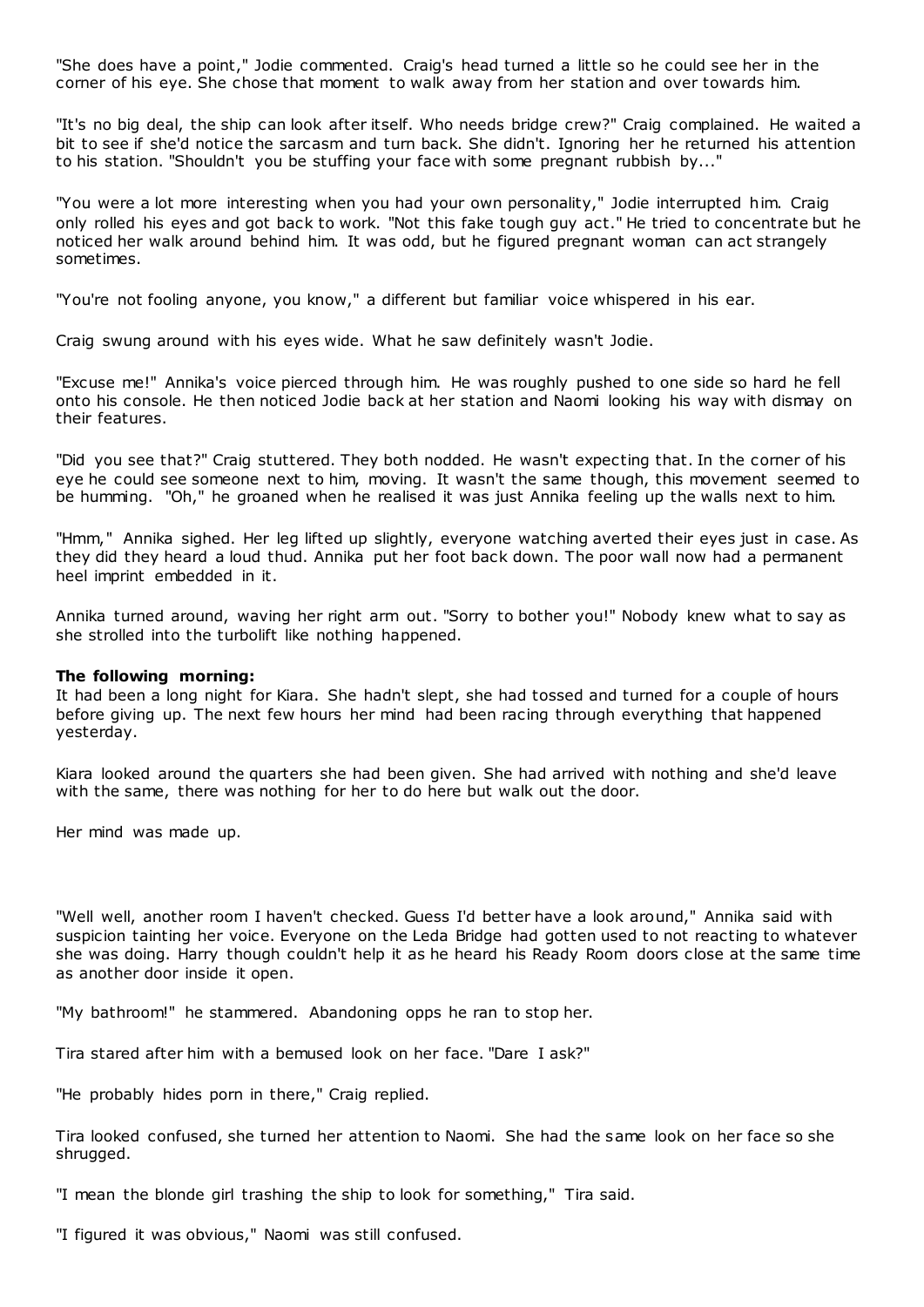Craig groaned as he rubbed his tired left eye. "Lets just say if she had it her way, the series would be called Seventh Voyager. Just ignore her."

"Oh, I thought she was just batty," Naomi shrugged again.

"Please, she knows acting like her old boring Mary Sue self wasn't getting any scenes. Now that's she's crazy she's in the series a lot more," Craig pointed out. Naomi's eyes widened in horror. "She knows exactly what she's doing."

Harry screamed from the next room, "oh my god. Don't put your head in there!"

Everyone on the bridge cringed and pulled the same disgusted face. Each one shook it off more or less at the same time.

"Really?" Naomi had to ask.

Craig winced a little, "hmm, maybe it started out that way."

#### **Voyager:**

Tom strolled onto the bridge, his skin was a bright and sore red. The grin on his face was spread so wide it threatened to fall off his cheeks. "Ah, nothing like an early morning stroll on the beach."

James looked over his shoulder from the captain's chair, he burst out laughing and turned back around. Everyone else soon followed suit.

"What?" If Tom had blushed, no one could possibly be able to tell.

"Forget something, Tom?" James sniggered.

Tom frowned a little, right then he felt a burning sensation across his forehead. "Crappy... sunscreen." He tried to ignore the laughter directed at him and get to the point, anything to shorten his time there. "Anything to report before I go back on holiday?" James turned his head back around, a smirk still on his face. Tom had a feeling what he was going to say so he quickly butt in, "other than my sunburn!"

"Why would I, I've already done that," James said.

Tom groaned into his hand, the heat coming from his face made him pull that away quickly. "Why are you still here? I thought you were going to the planet."

"I am, but not at 0400. I wouldn't dare wake up any of my family at that time," James replied, his eyes widened slightly at the thought. Luckily though Tom was still in his sight, he couldn't help but snigger at him again.

"Ha ha, joke's on you Mr *Paler Than I Am*. Wait till you go down there," Tom huffed. "Wait, 0400? Why did Miral wake me up then?"

#### **Several Hours Earlier, the planet:**

The Torres-Paris family were sleeping in a tiny cabin they'd rented, which was only one bedroom. The sun was just peeping up through the cracks in the curtains.

Tom rolled onto his back, his mouth open so wide he was drooling. The noise that came from it would have woken the entire planet. Miral lay nearby in her cot, sending a deadly glare his way.

#### **Present time:**

"I don't know, babies do that," James groaned, he didn't really care.

Tom smirked back at him, "says the master."

James frowned as he turned his head back at him. "What, I'm a baby?"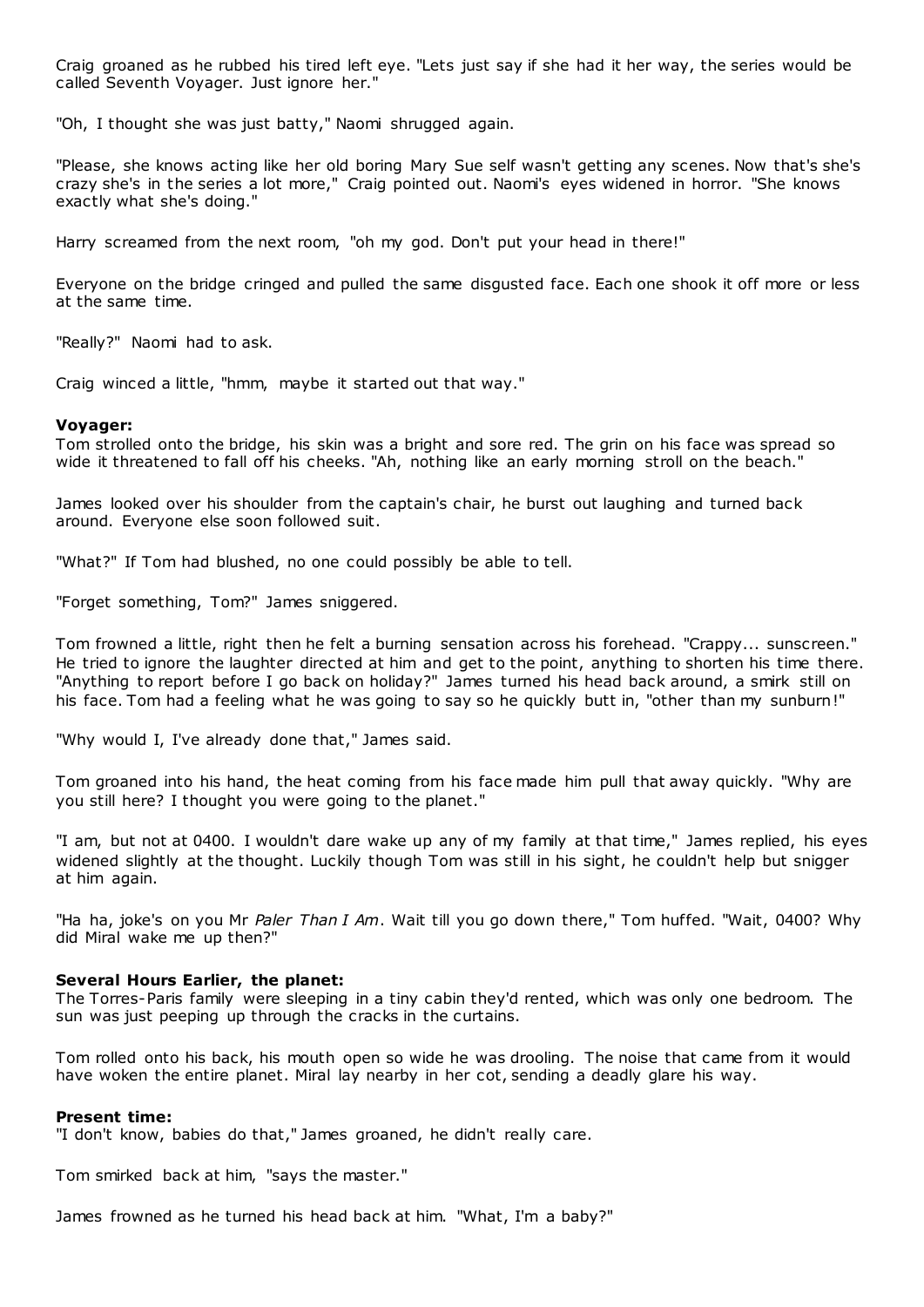Tom immediately got a little bit nervous, it made his skin cool off a little but his forehead felt a little clammy. "No er... I said that before, last night. Er the master part, not the baby. I just meant..." He stepped backwards towards the turbolift, "that you'd know about that, right. Hummm, bye!" James rolled his eyes as he disappeared into the turbolift.

"He has the same amount of kids as me," he muttered, shaking his head. "Idiot."

The second door to the Bridge opened, an extremely nervous looking Wesley stepped through them very slowly. He decided to remain next to opps. Nervous sweat started dripping from his forehead as he plucked up his lack of courage to say something. All that came out of his mouth was a squeaky, "James."

James turned his head around slowly, resisting the urge to laugh at the noise he heard. When he saw who it came from anger took over quickly. "What do you want?"

"Um," Wesley continued to squeak. He tried to clear his throat and relax his shoulders, but the next words he spoke sounded like a teenage boy's voice breaking on and off. "Miss Ylara said she would meet me two hours ago, she said it was urgent. Something about a powerful vampire."

"A powerful vampire?" James said, the anger was long gone. Now he was a little worried to say the least. He climbed out of his seat, this made Wesley take a step backwards. "Where is it, and what...?"

Wesley shook his head, "do not worry, she believes it escaped the ship during the crash. That's not what I'm here for." He cleared his throat again so he'd sound normal again, but it wasn't working. "She didn't show up." He didn't notice James' face turn a shade paler, he continued. "I went to her quarters, she definitely wasn't there. I then checked with the computer, it said she wasn't on the ship."

"Ohno. She wouldn't," James mumbled to himself. "Computer, locate Kiara Janeway."

The computer swiftly responded, "Kiara Janeway is no longer onboard Voyager."

"Damn!" James quickly headed for the turbolift, Wesley panicked and rushed through the door he was next to as a result. When he realised he wasn't going after him, he sighed in relief and stepped back out. "Ensign Redshire, keep an eye on the bridge while I'm gone."

"It's Reddshert, sir," the ensign at Tactical piped up.

"Of course it is," James groaned as the turbolift door closed on him.

#### **The Leda:**

The turbolift seemed to take forever. Craig sighed as it passed by another deck, tapping his foot impatiently. When the lift finally stopped and the doors opened he quickly stepped out of it, and began his journey down the corridor.

A few corridor turns later and he started to think something was wrong. The last time he had gone to Engineering the door was just around the first bend. He hadn't run into any doors yet, and only now he was starting to think about how strange that was. Shaking his head he turned on his heel and went back the way he came, eyeing each wall on both sides of him.

He swore he turned more corners than he had before, the corridor never seemed to end. Even on the opposite side to where he expected Engineering to be there were no doors.

Craig thought it would be best to stop where he was and calm himself down. His head was probably playing tricks on him or he was dreaming again. Once he stopped and closed his eyes the lights along the corridor turned themselves off, one by one. When he opened his eyes again he couldn't tell that he had.

The lights flashed on for less than a second, highlighting a figure in the distance. Craig shook his head, his whole body shook as well. The lights flashed again. This time the figure was further away.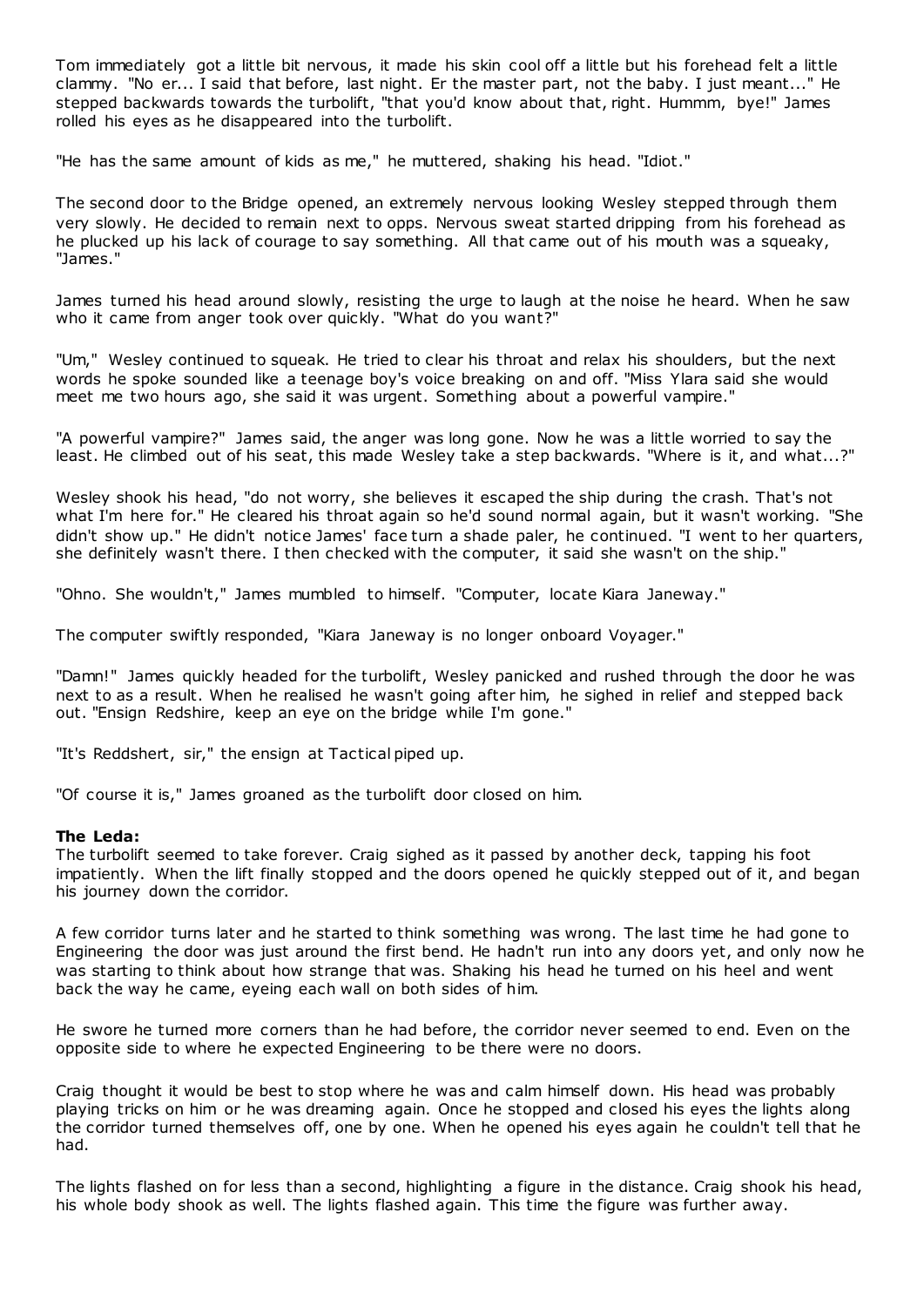"Stop it," he muttered, anger filling his voice. He had enough of this. The lights flashed on again revealing a face right in front of his own. His heart skipped a beat as the lights went off again. His heart continued to pound, the shaking throughout his body grew more intense. "Please, stop doing this," he begged.

As if they listened, the lights flickered back on. He knew it wasn't over, he could hear footsteps slowly approach behind him. There was no need for him to turn and have a look, Craig knew what he would see. It terrified him. Instead he kept on walking.

The presence behind him faded the further he went. He began to notice there were doors after all. *I knew it. Tricks. God, what do I have to do to make it stop!*

He chose the first door he came to. It groaned instead of opening for him. "For god's sa..." he groaned as well. His eyes then fell on the text printed on the door. *Deck Ten, Section Eight. Science Lab Five.* "What the? Ten? I asked for Deck Eight." It being the wrong room still didn't explain why the door wouldn't open or the doors suddenly appearing. He wasn't asleep. The gallons of coffee, that didn't end up on the floor that is, had saw to that.

*Am I hallucinating? Or are these things really happening? Why do I keeping seeing...*

The doors finally opened, interrupting his train of thought. He wished they hadn't. Standing on the other side was the same familiar girl, staring at him intensely. Craig stumbled backwards, crashing into the wall. The girl slowly followed him. She turned her body around as she reached the centre, whilst still keeping the stare transfixed on him, blocking one of his escape routes.

Craig tried to look away, hoping that when he looked back she would be gone. His head wouldn't move though, all he felt he could do was stare back. Her lifeless eyes had only a tiny subtle hint of colour left in them, he hadn't noticed that before. They seemed to drift to her right as if she was looking down the corridor. Her right arm began to rise, just then Craig's head obeyed and he turned it away. His hands flew up to his face as his back slid down the corridor's wall, he couldn't take anymore of this, he badly wanted it to stop. For now his body all but had given up as it collapsed to the ground, head buried in his arms, on the cold floor.

"I'm sorry," was all he could say.

She had waited for far too long, time was a factor. The wait had left her a little impatient.

"Hmm it's been a long time. How's things?" a man's voice spoke.

Kiara rolled her eyes, she turned around to the voice's source. "What took you so long?"

"Forgive me. I still have to sneak around. Some people just don't forgive or forget that easily."

"Fine," Kiara groaned. "So do you know why I called you?"

The man smiled, "oh I have a good idea."

Nathan tapped his commbadge again as he entered the turbolift. "Andrews to Anderson." No answer. "Deck Ten," he told the turbolift.

It only needed to go down two decks so it didn't take long. The doors flew open, Nathan rushed out of them. He kept walking until he found what he was looking for, then he picked up his pace.

"Craig, what happened?"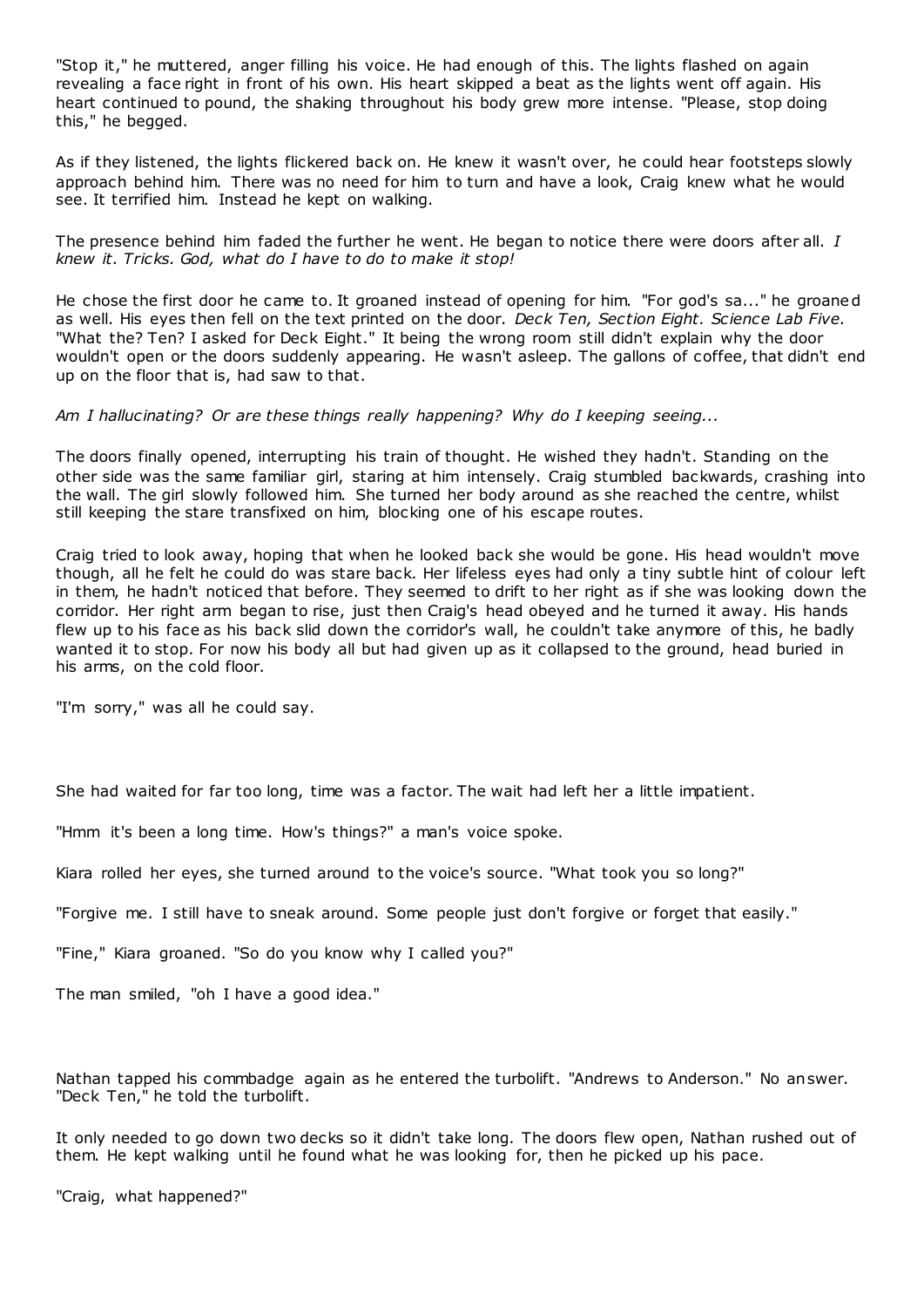Once again he didn't get an answer. Craig kept his head buried in his arms. Nathan could see that his whole body was trembling, he didn't want to startle him further by touching him. He knelt down in front of him to wait for an answer.

"It's all right, I understand. Sometimes it can be a bit too much..."

"No," Craig mumbled behind his arm.

"I don't mind skipping my break. You don't look well enough to cover for me," Nathan said with a supportive smile. Not that Craig could see it. "Do you want me to leave you alone?"

"No," Craig's mumbled reply was.

"You shouldn't be so hard on yourself. It can take a long time to get over someone you cared about," Nathan said. "I shouldn't have been so pushy before, I'm sorry."

Craig's head lightly shook within the confines of his folded arms. It lightly lifted up so his chin was resting on them instead "I was doing fine. Sure I was still barely sleeping but I was hating myself a lot less. Maybe that's why."

"Why what?" Nathan questioned as he moved to sit down beside him.

"She was suffering and all I did was make things worse for her. It makes sense that I suffer now," Craig mumbled. Nathan disagreed, he was about to tell him so but Craig continued before he could. "Maybe not right now. Why is this happening now and not months, a year ago?"

"Why is what happening?" Nathan had to ask, he wanted to help him.

"You wouldn't believe me," Craig said.

"I'm sure I will. I've been there," Nathan smiled sympathetically.

"I really doubt it," Craig muttered, his head turned slightly towards him. "I keep seeing her."

Nathan didn't look surprised, "yeah you will. It's your brain trying to re-adjust I think, make it easier. I'd see her in a crowd at school or...

"No!" Craig butted in harshly, his head shook. "I actually see her."

"You mean Ylara?" Nathan winced. "Right yeah, that is different."

"Forget it," Craig sighed.

Nathan wasn't going to give up that easily. "When did you see her? Just now?"

"I said forget it," Craig muttered.

"You think she's haunting you or something?" Nathan smiled.

Craig turned his head and tried to glare at him. He was too tired, to Nathan there wasn't any difference. "Are you making fun of me?"

"No," Nathan responded. "I woke up one night and saw Debs standing at my window. I thought I was dreaming. The next morning I went down the stairs and there she was, standing on the bottom step. I remember running down the stairs to greet her but she vanished. My parents made me see a counsellor, they said it was just grief and lack of sleep."

"But you think it was a ghost?" Craig wasn't taking him seriously.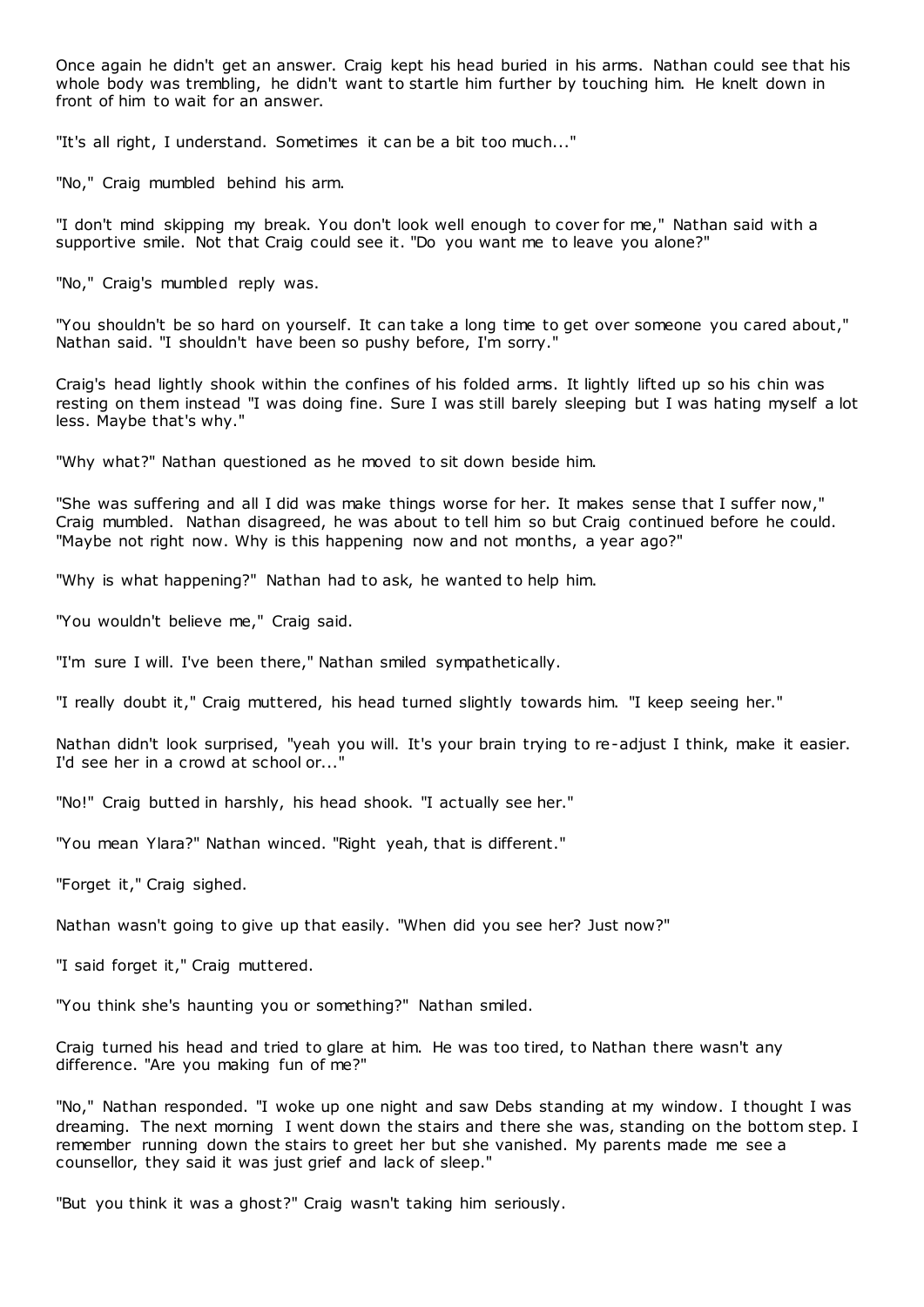"No. The last thing Debs would want to do after dying is spy on me through my own window. She wouldn't have done that while alive," Nathan allowed a smirk, but Craig's stare made that disappear immediately. "It's like I said. I was missing her and my brain tried to cope by tricking me. Maybe that's what's happening here."

"So you weren't scared or anything?" Craig asked as quietly as he could. He didn't really want to admit to it.

Nathan allowed himself to frown. "Scared? No. It made it harder for me to get over her. First it was nice to see her but later it just hurt."

"Everytime I see her she's..." Craig said. "She's staring at me." Nathan nodded. "One morning I woke to find her..." he started to stutter. "Her corpse lying next to me." Nathan's nod stopped abruptly, his eyes widened and he stared at the other man bewilderedly. "Her image lunges at me, she appears suddenly. Her face is deathly, her eyes... her eyes are dead. She's dead."

"This isn't some nice vision of her that my brain's conjured up to make me feel better. If it is, my brain wants me to suffer."

"God," Nathan stuttered. "If that's the case then giving up and going with it isn't going to help."

"You ridiculed the idea of a ghost, but I know they're real. What if Lena saw me trying to recover and came back to stop it?" Craig stammered.

"I didn't ridicule the idea of ghosts. I just thought that Debbie would want me to get better, and appearing would make it worse. Surely Lena would have noticed what her presence was doing to you, and stop. She'd know not to *nap* in your bed, I mean jeez," Nathan said. He could tell Craig wasn't convinced. "What could you have done that was so terrible?"

"I..." Craig wasn't sure how to answer. "I loved her. She was with another. I didn't trust her and... I pushed her to him. She had lost her mother, her daughter and her father had lost the plot. She needed my support not my jealousy. I put my feelings before my friendship with her." Nathan sighed sadly, some of what he said was familiar to him as well. "I didn't kill her, I know, but I didn't help. I should suffer for that."

"Sounds to me like you already have, over and over again," Nathan commented. "I doubt these visions will stop if you continue. You'll stress and or scare yourself into an early grave. You don't want that." He placed a comforting hand on Craig's shoulder. He climbed to his feet. "At least I hope you don't."

Craig slowly looked up at him. There she was again, standing at a distance behind Nathan, staring towards him. Nathan noticed his eyes widen slightly, he quickly turned around to look behind him and back again.

"Again?" Nathan asked. Craig lightly nodded. "Definitely not a ghost cos I didn't see anything." She turned around and started to walk away. "What's she doing?"

"She's..." Craig scrambled to his feet. She stopped again, slowly looking back over her shoulder. She continued walking away. Craig slowly walked towards Nathan who was looking backwards again. "That was different."

"Do you get it now? I don't want it to go wrong."

"Of course. I just wanted to see if you're sure about this. The consequences can be disastrous."

"I have nothing to lose," Kiara sighed.

"But you will if it works, my dear. Have you thought about it?"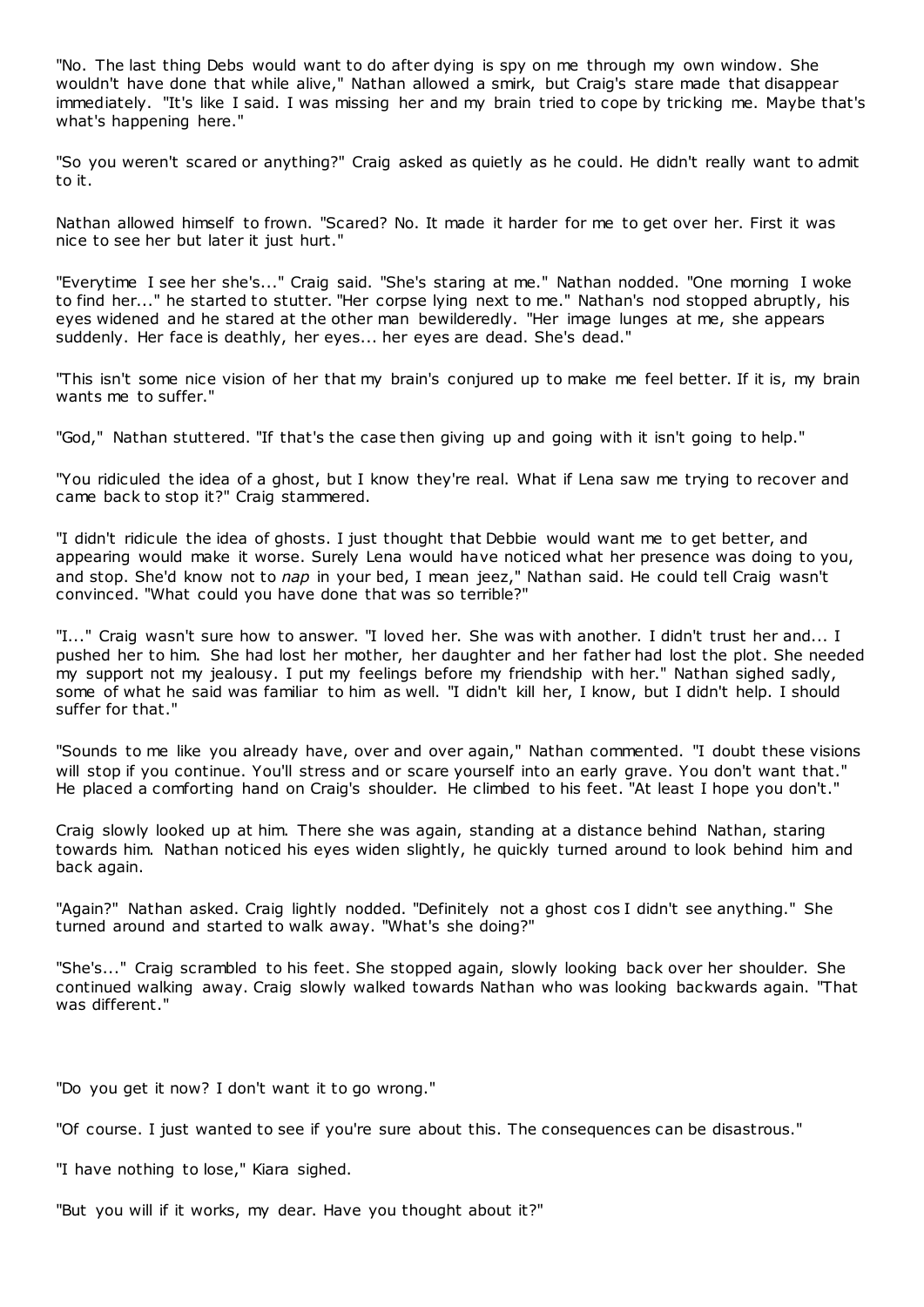"Every damn day since I returned. Since when do *you* care about consequences and ethics?" Kiara argued.

"Hmm, since I've suffered from their wrath," the man answered.

"I've made my choice. Now will you help me or not?"

"Of course! I'd do anything for my little girl," the man answered with a smile.

#### **Voyager:**

Tom paced the bridge back and forth, trimming his fingernails with his teeth. He was still very much red but it didn't bother him that much. He didn't notice the new arrival to the bridge, so when she tapped him on the shoulder he jumped out of his skin. "Holy crap! James, why can't you stomp your feet or something..." he stuttered as he turned around. He was greeted by a glare.

"Do I look like a man to you?" Jessie snarled. She quickly looked at her hands, "they're tiny. How could you think..."

"No, I wasn't thinking. I just, he's always sneaking up on me," Tom stuttered. He tried to calm down, averting his eyes from Jessie's deathglare helped a little. "Any news?"

"James said something about the planet. Kiara was there yesterday," Jessie replied.

Tom looked a little confused. "Kiara? I thought it was Ylara that was missing."

Jessie was still a little annoyed about his mix up earlier. "Put two and two together Tom. If it's easier, try adding one and one."

"Okay, but surely Chakotay would be a suspect too," Tom said.

"Against Ylara, hardly," Jessie groaned. "Look Kiara's threatened to do the swap and we can't find her. Catch up sometime today!"

"Oh," Tom sighed. "It's not my fault nobody tells me anything!"

Jessie's eyes narrowed, "did you just snap at me? Remember what happened the last time you did that?"

Both of Tom's hands leapt up to protect his ears, he frowned as one switched to his nose and back again. "Oh god, too many grabbable things." He panicked and his hands went somewhere else.

Jessie pulled a very disgusted face as she had followed his hands movement. "I'm not going there, don't you worry."

"Your knee might," Tom said with worry.

*"Stuart to Voyager."*

Tom quickly turned to nod at the person at opps, which was Faye. She nodded back and pressed one panel. "Voyager here. Give me some good news."

*"Well, I've found Ylara."*

Tom and Jessie glanced at each other, she looked relieved but Tom didn't look so sure. "Are you sure?"

#### **Meanwhile on the planet:**

Ylara rolled her eyes as she lay back down on the beach. Unlike everyone else doing the same thing, she was wearing a dress and didn't have a towel with her. Her back, shoulders and legs were covered in sand. James stood beside her shaking his head.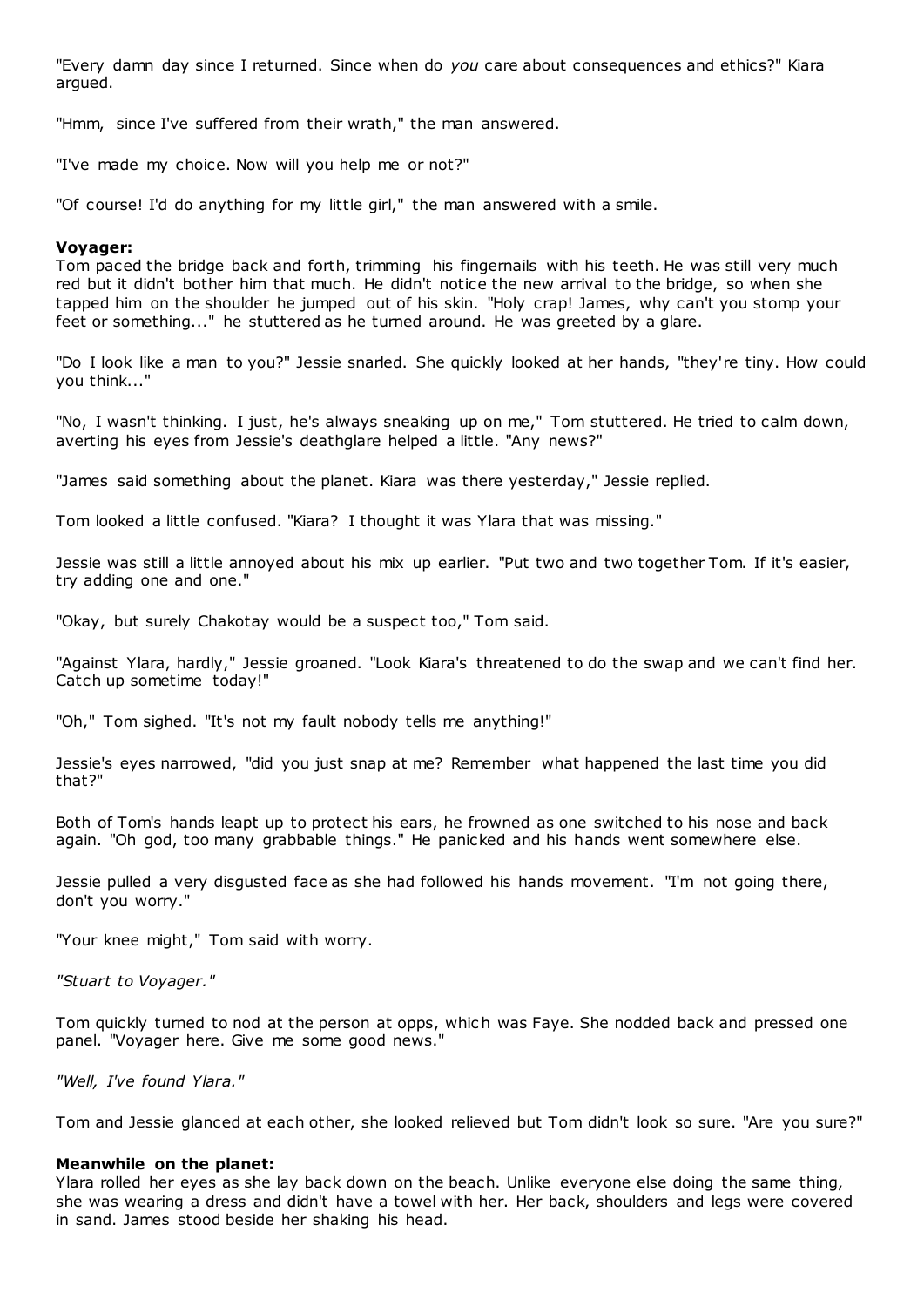"I don't know. I can't tell the difference between my sister and Ylara, you'll have to help me," he said.

*"Idiot."*

*"It was a reasonable question after what you told me, okay!"*

"She just lost track of the time," James said.

Ylara sat back up slightly, spraying his leg with some of the sand she brought with her. "I told him that I haven't learned your stupid English times, but he didn't listen."

"Why don't we just go with what I said. It's less embarrassing," James said to her in a hushed voice.

Ylara groaned and fell back again. "I came here to avoid all of this crap," she muttered to herself.

*"Hang on. Surely you've attended meetings and stuff at particular times," Tom's voice stuttered.*

"I doubt that," Ylara sighed. "I have to rely on your computer to tell me when lunch is, so knowing when to go to a meeting..."

*"Would be exactly the same."*

"Who cares? Only a nitpicker would and nobody reads this anyway," James complained. He tapped his commbadge and turned to look down at Ylara. "You notice the difference between you and everyone else here?"

"Yeah, they don't have someone pestering them," Ylara muttered her response.

"Fine," James said as he walked away. "Just remember..."

"If I see Kiara, I'll call. I know," Ylara groaned.

James stopped in his tracks and sighed. He turned back around to toss her his commbadge, she caught it with ease without even looking. "You'll need this. I'll be back later after I've looked around."

"Take your time," Ylara barely called after him, her eyes dozing off.

James shook his head and continued on towards the town.

"I'm afraid my powers are not what they used to be."

Kiara's eyes widened a little, "what? But you said you'd help."

"I will and I still can. I just need your help with something, otherwise the Continuum will catch me quicker."

"If I could do it myself I wouldn't have asked for you," Kiara grumbled.

The man opposite her gave her a chirpy smile. "It's a minor power, and it can be explained away to them later. You just have to do that one little thing and I'll take care of the rest." Kiara sighed, she looked very worried now. "Do not concern yourself, I'll take the wrath for you. What kind of dad would I be if I didn't?"

"You violated my mother by forcing her to have me, you killed one of my cousins out of jealousy, you caused the paradox that lead to Lena's death in the first place. Not once have you apologised or even bothered to see me," Kiara rambled. "Yeah you're dad of the century."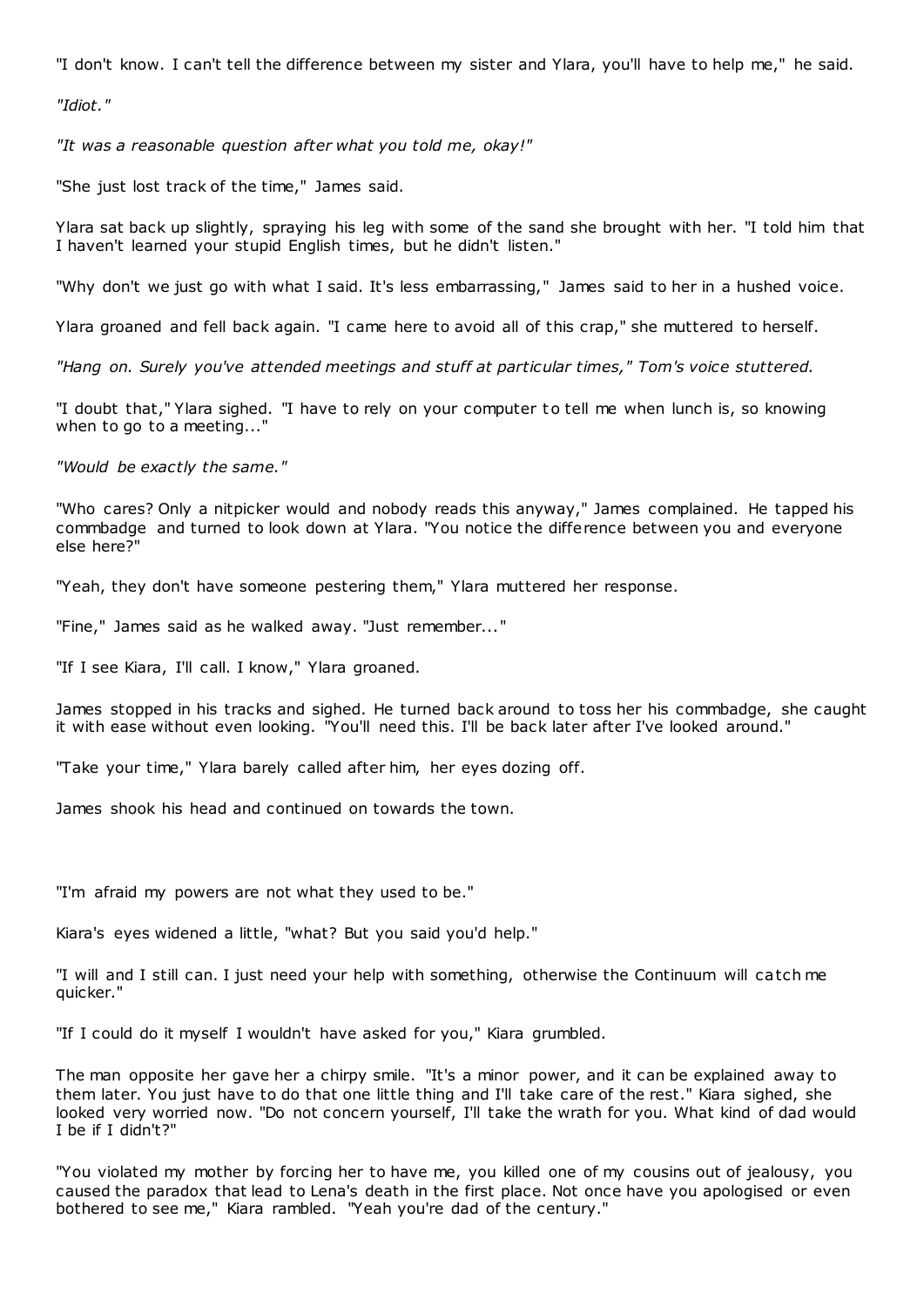The man winced, "well the last one wasn't really my fault. They banned me from seeing you."

"Ok so all the worst ones you have no excuses for?" Kiara said. "Never mind, I just want this over with. What do I need to do?"

"My powers are limited in range as well as in scope. Like I said, you could just tell the continuum that you only wanted to talk to her and suddenly..." He smiled again, "whoosh, oh what a surprise!"

"Right," Kiara nodded. "I wish I knew that sooner."

The man nodded, "I'll just prepare a little something we'll need when you do it. The less powers I use the chance of the Continuum noticing me will drop. Perhaps when I return I'll finally be referred to as my name." He was about to click his fingers when he remembered something, he quickly put his hand down and walked out.

### **Meanwhile:**

Craig continued down the corridor, twisting his neck slightly so he could look around the corner he was about to turn into. He picked up his pace to get around it. Once he was he just caught sight of the girl he kept seeing standing at a doorway. She turned her head to look at him and vanished immediately.

Quickly he rushed over to where she had stood. He had no idea if he was supposed to follow her or not, or if what he was seeing was even real. Nevertheless he figured he'd get some answer if he went through that door. It only harshly beeped at him when he tried. That wasn't going to stop him, his hand reached up to the panel beside it and tapped in his Security code to override it.

As soon as he stepped inside he had more questions than answers. He asked the first one that popped in his hand, "Kiara?"

### **The planet:**

James walked back down the beach to where Ylara was lying earlier. He kept turning his head side to side just in case he remembered wrong or she had moved. Once he reached the spot he was aiming for he found a crowd standing around instead.

"What's going on?" he asked.

A few people turned his way and back again. One woman decided to approach him. "The girl that was here, she just vanished."

"What?" James felt his blood run cold. "Vanished how?"

"It wasn't like any transporter beam I had ever seen," another person said without turning.

The woman nodded, "it was like a white flash."

Without really thinking James' hand flew up to tap his commbadge, which he didn't have anymore. He groaned as soon as he only tapped his chest. "Crap."

Annika was back staring at the photo on Harry's Ready Room wall, her hands back on her hips. "'Scuse me." Before anyone could stop her she snatched the frame off the wall and tossed it to the floor. As expected the only thing there was a hook. She dusted off her hands and took another look, slipping her hands on her hips again.

Poor Harry reclaimed his photo from the smashed frame, sighing sadly. "See, I told you there was nothing..." A loud bang interrupted him, he looked up to see what she did now. As if frozen in time, Annika had her fist touching the wall and her upper body was slightly crouched. "What now?" To answer his question a crack slowly formed from her fist and spread across the entire wall. Harry started to wish he had took another break.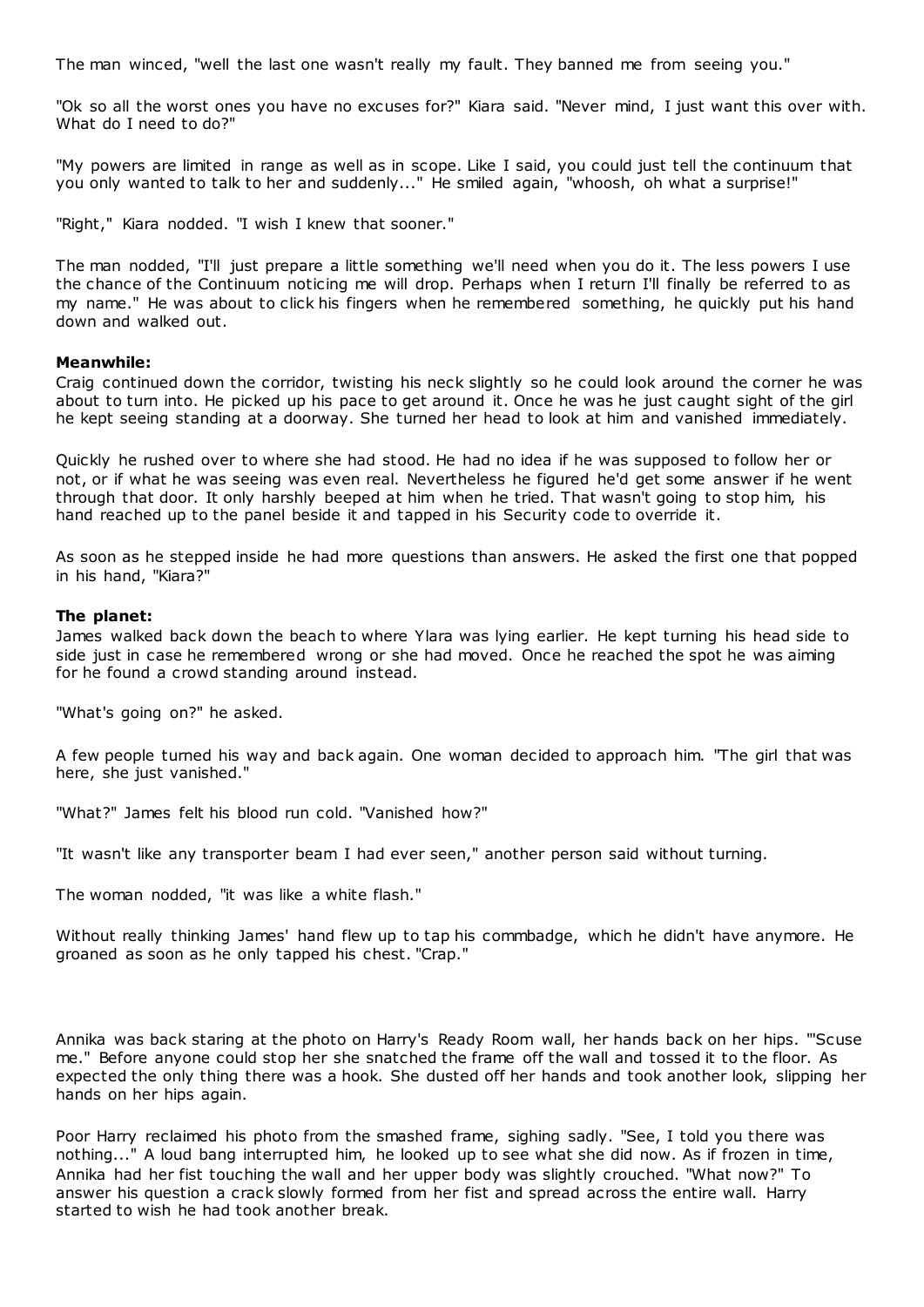Annika peeked through the cracks, waving her head side to side to get a better look. She turned fully around to face Harry with a distraught look on her face. Sighing sadly she shrugged and raised her palms into the air. Like she had done nothing wrong she waltsed out, pouting like a child.

"God, is anyone in a worse kind of hell than me?" Harry groaned.

Kiara spun around, gasping in shock. "What are you doing here?"

Craig's eyes were wide at this point, "that's what I was thinking."

"I... I fancied some alone time. I figured the Leda would be mostly empty," Kiara stuttered a lie.

"You... you weren't here when the Leda left Voyager," Craig said.

Kiara tried her best to laugh it off, but her laugh just sounded nervous. "Of course I was. Why would you say that?"

"You were going to the Stuart get together on the planet, that..." Craig replied.

Kiara butted in quickly, "I changed my mind. And that was today, the Leda left yesterday."

Craig shook his head. He didn't believe her but he had no idea why she was lying to him, or why she was so nervous about it. "There have been only five people on the Leda the whole time I was on duty." He frowned when he remembered Annika's many visits, "which raises another question. You were definitely not one of them."

"I changed my mind and transported myself here with my own powers, does it really matter?" Kiara continued to stutter. She looked desperately at him. "Please, I need to be alone," she pleaded with him.

Craig stared at her desperate eyes, he felt that he should do as she asked but something was still bothering him. *Why did she lead me here?* The girl he kept seeing was acting different, she didn't seem to be trying to scare him. All she did was walk away and stop at this room, why?

"Craig please! I figured you of all people would understand," Kiara continued to beg.

That comment set alarm bells ringing his head. It shouldn't have, she could have easily been just comparing her want to be alone with his own. *Why did she keep appearing in the first place? Was she trying to tell me something else? Was she really trying to lead me here. Why? What's going on?* Craig remembered his attempt to get to Engineering earlier. The turbolift brought him to this deck, then his head blocked out any doors so he kept on walking. When he realised something was wrong he tried to turn around and there she was. *My god.*

Kiara glanced around, she was getting even more anxious than she was before. Craig didn't think it was possible. "Why won't you leave me alone?"

"What's going on?" Craig had to ask.

"I told you," Kiara tried to snap, but her voice shook too much.

"You could have gone to the planet, taken your commbadge off and walked around some quiet spot to be on your own. You could have just gone to your quarters and told everyone to not bother you," Craig said. "Why waste one, possibly two if you decide to go back early, of your five minor powers a month to *be alone?*"

Kiara tried to appear annoyed with herself, she faked a groan. "Yeah I could have done that. You're right. Well, may as well stay here until the Leda gets back. Go away now please."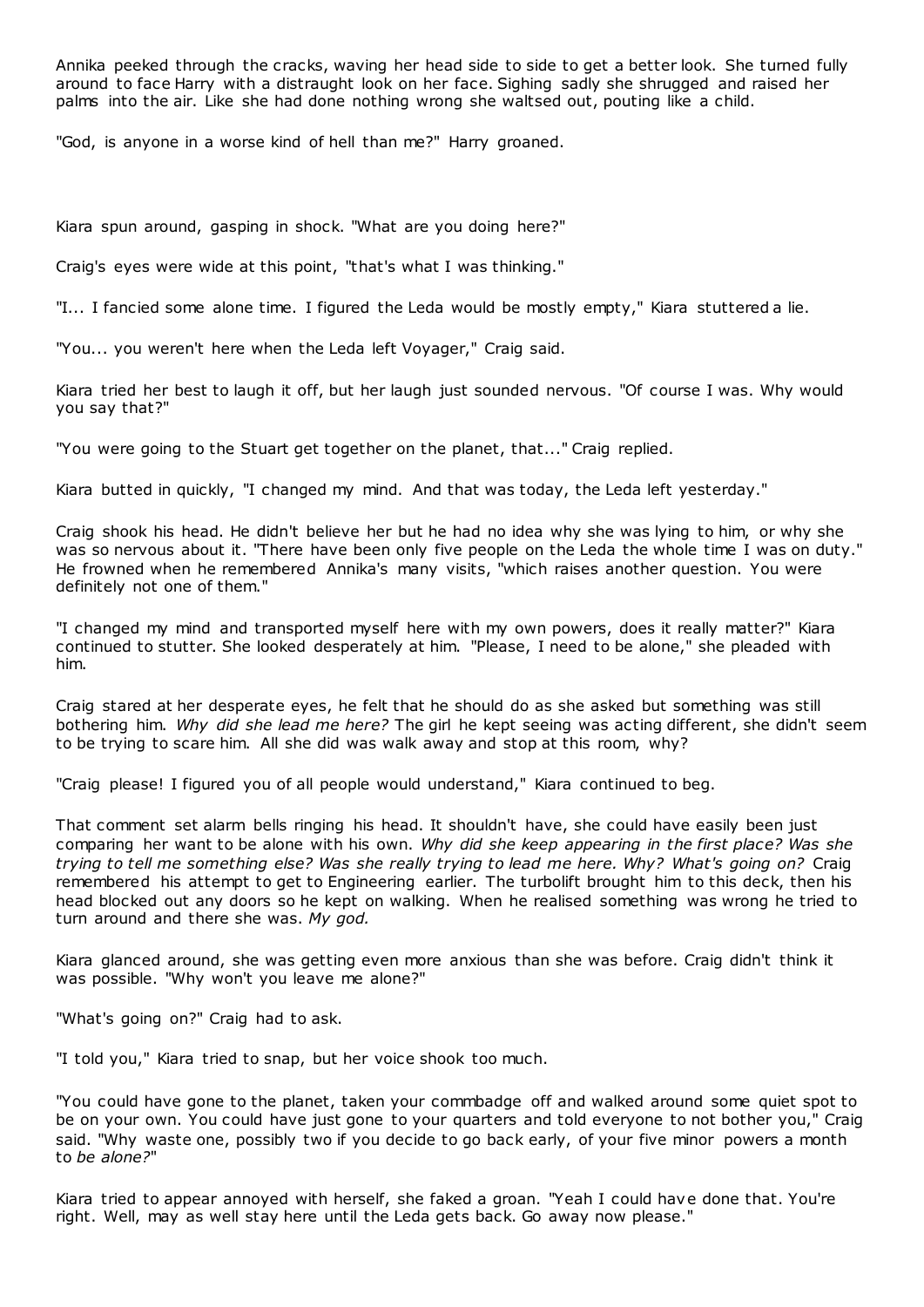"You're a terrible liar, Kiara. I've known you since you were a baby, you can't fool me," Craig said sternly.

Kiara bit her bottom lip, now she was genuinely getting annoyed. "Then you'll know I make stupid mistakes, I'm just a kid after all."

"You're up to something. What?" Craig asked.

Kiara cringed as a bright white light appeared and disappeared quickly on the other side of the room. In its place was the man from before. "No, still just a man. Ok fine." He walked over to the girl, not noticing the newcomer. "I've put her somewhere secure, sweetie. Shall..." he then noticed Craig standing there, looking at them both with his eyes even wider than before. "We er... go feed your new kitty cat before she eats her way out."

Kiara's eyes shut tightly, "why don't you go and do that."

"Q? Why are you here?" Craig snapped.

"Finally!" the man sighed in relief, then he grew annoyed that he was still being referred to as *the man*. "I told you, kitty cat. My sweet daughter was feeling lonely so I brought her a pet." He lightly elbowed Kiara in the arm, winking at her.

"Yeah, great cover story," Craig muttered. "Why was Kiara so desperate for me to leave then?"

"Oh, and my lie was perfect as well," Q complained.

Kiara rolled her eyes and then glared at him. "It doesn't matter now. Haven't you got something else to do?"

"Oh good point, it's not like he'll stop me," Q laughed. He went to click his fingers again but stopped himself. "Shoot, did I transport here?" Kiara barely nodded, but he got the message anyway. "Oops, better hurry before Q notices." He disappeared in another white flash.

"You're not doing what I think you're going to do?" Craig asked her.

Kiara shrugged meekly, "I don't really have my mother's telepathy. That was just a ruse Q did until the truth came out. Stupid really cos hers was a Slayer power, and I wouldn't get that too."

"Lena. You're going to bring her back," Craig said.

"No," Kiara answered, her eyes narrowed in his direction. "One of the conditions of me returning was to forfeit my larger powers. I'm not even allowed to abuse the ones I do have."

Craig groaned, "don't play this game Kiara. He is going to do it."

"The Continuum crippled his powers as well for screwing up the timeline and creating me. He couldn't," Kiara grumbled. "Don't you think I would have thought of that?"

"Then who has he really secured? If it is who I think it is, why would you bother?" Craig interrogated her.

Kiara shook her head furiously, "stop assuming I know what you're thinking."

"Well stop trying to accuse me of being stupid enough not to see what's going on here," Craig said.

"Why would Q have to secure someone or even kidnap them if he was doing what you think?" Kiara smiled bitterly.

"I don't know, but I do know that nothing else fits," Craig said.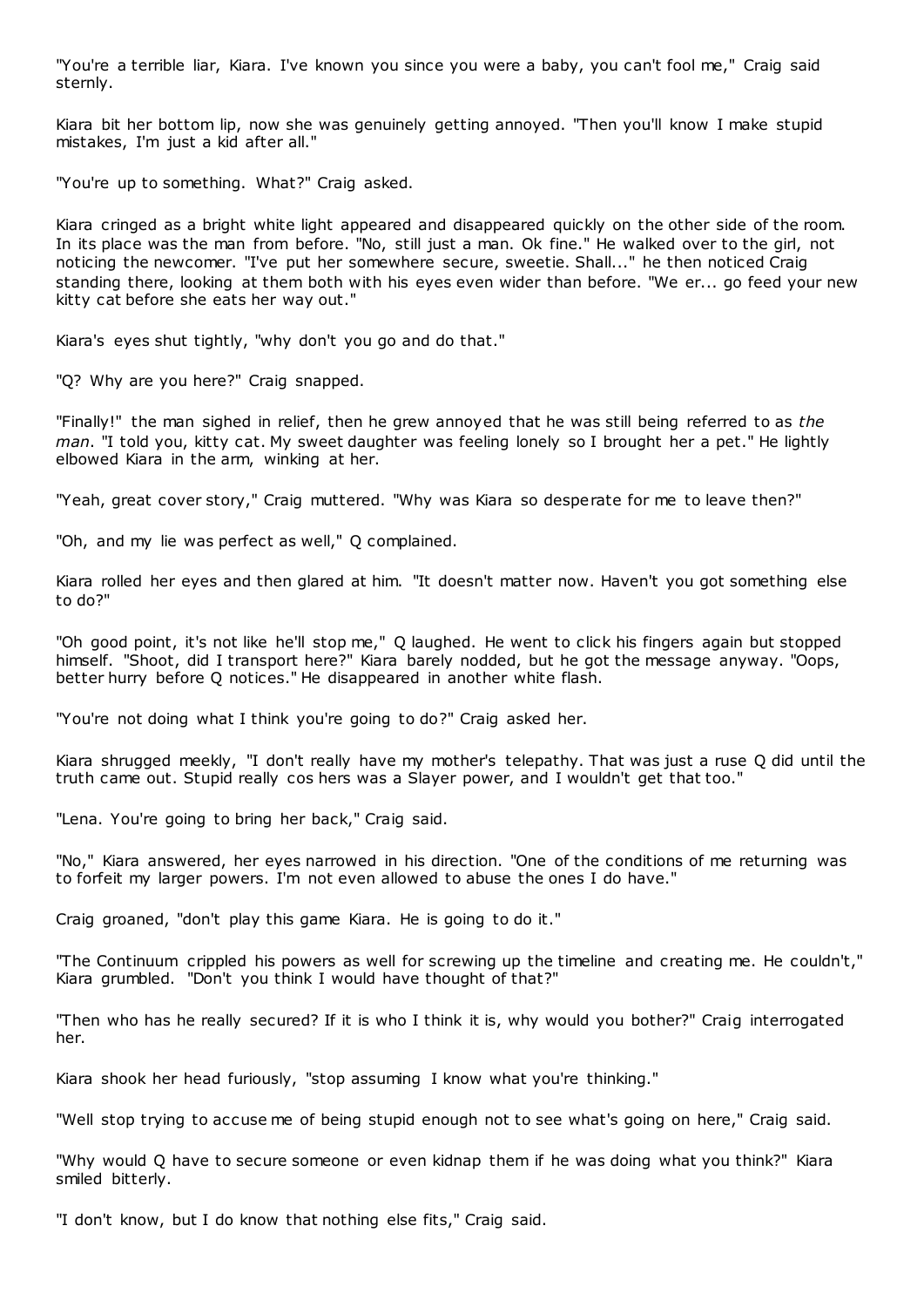"If it was what you thought it was there's nothing you could do about it," Kiara mumbled. "It's just a stupid cat, okay?"

Craig tapped his commbadge, "Bridge, how many people are onboard the Leda?" Kiara rolled her eyes and shook her head.

*"Should be six now that mini skirt and wall smasher is here, let me check," Harry's voice answered.*

*"Yep six. Us on the bridge, Nathan Deck Ten for some reason, you, and..." Jodie's voice trailed off. "And James in the brig? What the..."*

Craig was about to smile smugly when he realised what she really said, "James?" He noticed Kiara looked confused too, and then angry.

"Can't he do anything right?" she grumbled quietly.

"Right thanks. Maybe someone should go to let him out," Craig said in a confused voice.

*"Check, I'll get Nathan," Harry's voice said.*

Craig slowly tapped his commbadge, he noticed Kiara pacing in front of him muttering under her breath.

"Q! Back here now!" she snarled into the ceiling.

*"Kim to Anderson. We're reading seven life signs, not six. The extra one without a commbadge signal is in front of you."*

"Yeah it's Ki..." Craig was about to answer. Kiara shot him a glare and waved her hand in front of him. Communication clicked off. "Another power wasted," he reminded her.

"It doesn't matter. Not anymore," she said.

#### **Voyager:**

Tom felt like his head was going to explode, he looked at everyone else on the bridge for help. "Can you say that again?"

On the viewscreen Harry sighed loudly. "Kiara and James are onboard. As we're way out of transporter range, I just thought I'd ask how the hell is that possible?"

"I... well, she's a Q so maybe..." Tom stammered.

Jessie shook her head, "why would she take James with her?"

"I don't know do I! Just cos I'm the Captain doesn't mean that I know everything," Tom complained. He quickly covered the ear in reach of Jessie's hand just in case.

Everyone but Harry saw Jodie's hand pop up in the background. "Nobody expects that Tom," he said. Tom pointed behind him. "Or me, I know. Though we both know that I was picked for the Leda as I was the brains of the two of us."

"Ahem!" Jodie cleared her throat. Harry quickly stumbled around to look at her. "I checked again, the lifesign in the brig isn't James."

"But you said it was!" Harry groaned.

"No, I said his commbadge signal was there. The lifesign isn't him," Jodie rolled her eyes. "Oh and snap at me again and it's crotch kicking time... again."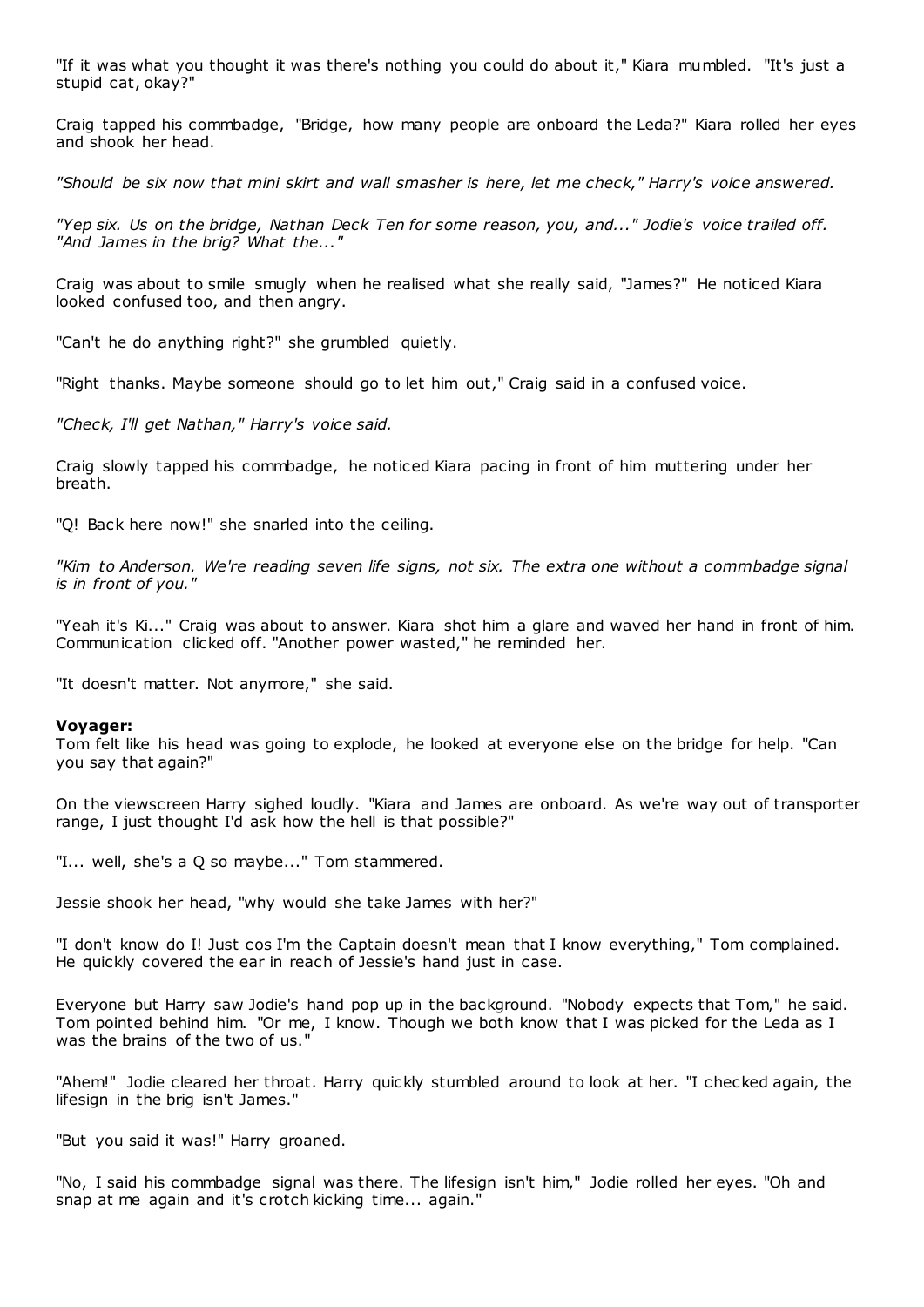Harry swallowed hard, Tom nodded in sympathy while Jessie just nodded in approval. "How do you know?" Harry dared to ask.

"I'm sure Jessie would have told me that her hubby was really a woman, but hey, it may be something she wants keeping private," Jodie answered.

Tom snorted briefly, earning Jessie's glare directed at him. "I told you he was gay... oh sorry, she was gay."

"Ha ha," Jessie said sarcastically before stamping on his foot. He yelped out so loud the Leda would have heard him without the viewscreen, all he could do was hop on his good foot.

"Okay so who would Kiara take with her to the Leda?" Harry asked himself.

Jessie rolled her eyes. "Helm, get us to the Leda. Maximum warp. It shouldn't take long since they're still at impulse right."

"Not since an hour ago," Harry said. "And no it shouldn't."

The helmsman turned his chair around, "er you're not..." He spotted Tom hopping around on one foot whimpering, and then Jessie scowling towards him. "Yes ma'am!" Everyone who knew Jessie cringed.

"I'm sorry, what?" Jessie's eyebrow twitched.

Faye came to the guy's rescue, "uh if James' commbadge signal is on the Leda, but he's not actually there, where is he?"

Tom hopped over to his chair and sat down. "Probably still on the planet looking for Kiara... oh! Ylara was there too, right." He smiled, "I figured that out before, really."

"Uh huh," Jessie muttered.

#### **The Leda:**

"Why won't you leave me alone? If you're that convinced of what I'm doing, why are you..." Kiara said.

"We've heard stories about the Q's punishing other Q's, even killing them, for things a lot tamer than this," Craig explained. "Lena's already a sore point with them, what with the not supposed to exist rubbish they spouted. I don't want anything to happen to you."

"Please, you really believe that?" Kiara scoffed. "Q's are a bunch of overzealous, high up their own asses, screw ups. They wouldn't want to admit that they made a mess of the timeline."

Craig was confused, though the Q and Lena paradox was a one that still gave him a headache when he thought about it. "But they did already. That nutty Q, your dad, went after Lena, decided to have a kid with her and the continuum took that chance..."

"To use me to fix the timeline. The keyword here is fix," Kiara butted in. "It was already broken to begin with. It was broken long before Kes did what she did. The Q's were not happy that she fixed more than they ever did, why else would they blame her for it? They even claimed to have manipulated her into it at one point."

"How do you know this?" Craig stuttered.

"Please Craig. It's been what, two years since they relocated me to the Continuum," Kiara groaned.

"It doesn't matter. Whether they wanted Lena or not, they would definitely object to you raising the dead," Craig said.

Kiara shook her head, "I told you that I can't and neither can he."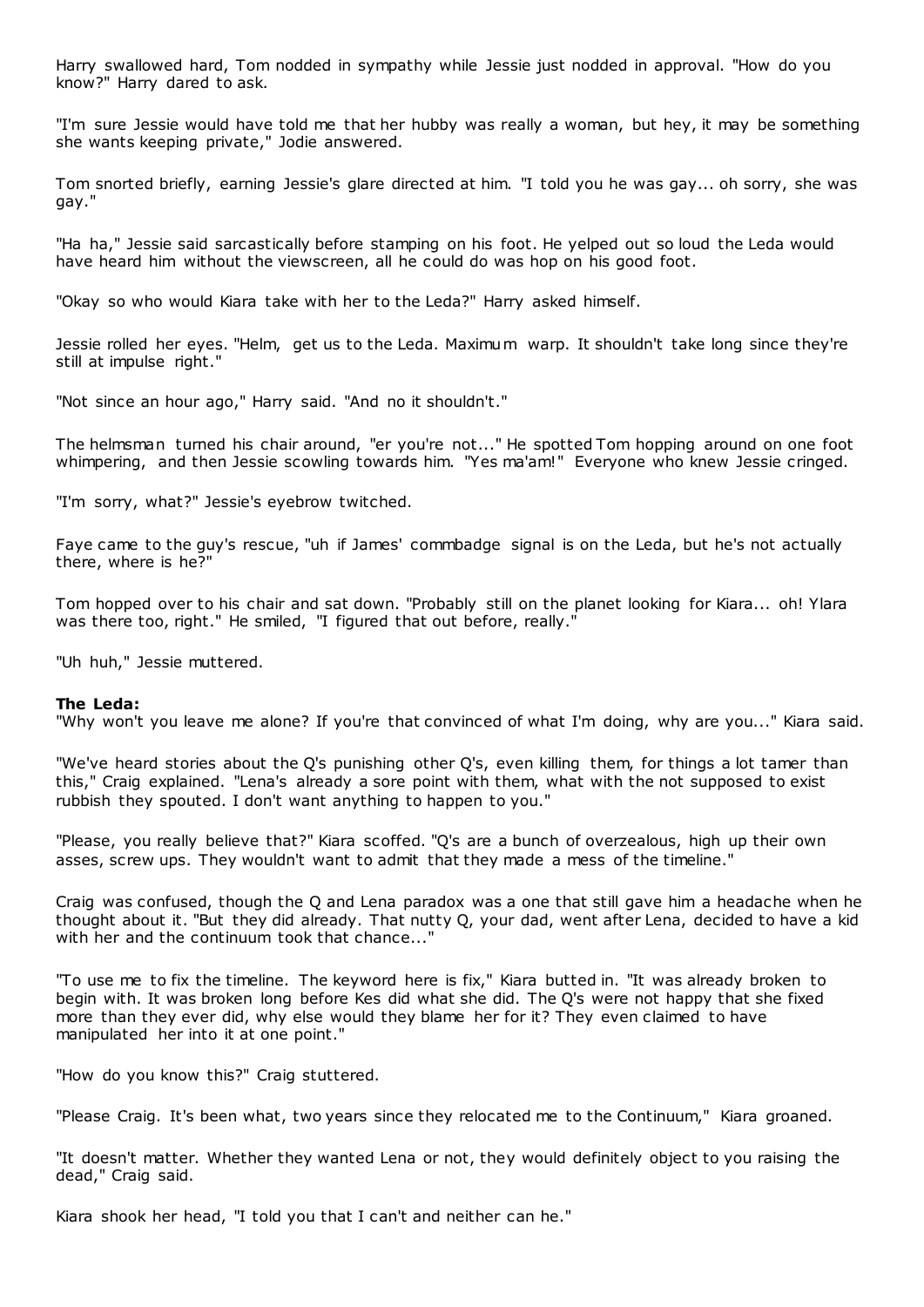"I don't believe you. You just don't want me to stop you," Craig said.

"How could you stop me?" Kiara laughed bitterly. "All it would take is a click of a finger."

"Yeah," Craig nodded. "But your dad's so hopeless he brought the wrong person here, so I have time."

"I've thought about it, I admit that. James told me though how miserable she was, and that was why she didn't fight Ylara off," Kiara said.

"Then if you really believe that it would be wrong to do it, why try to kidnap Ylara?" Craig questioned.

Kiara turned her back on him, rolling her eyes as soon as he couldn't see it. "Only you say that, I never did."

Craig sighed through only his nose, he smiled lightly. "I never hated anyone so much in my life. I wanted her dead. I even thought about trying, despite it killing any chance of Lena coming back." Kiara rolled her eyes again. "I'd understand if you wanted to get revenge on her. Lock her away, see how she likes being trapped and isolated. You don't have to lie to me, I never wanted to help her."

Kiara frowned as she slowly turned back around to face him. She studied his face, he was serious and he even looked a little angry. She nodded. "She thinks she's untouchable, that she can get away with murdering my mother. She won't."

"I know," Craig nodded back. "I can help you. All you have to do is tell me the truth."

"What is this? Who the hell are you?" Ylara spat from behind the forcefield.

Q cackled away, "enjoy your final minutes, my dear. You will go back to where you belong."

Ylara's face turned a little white, she narrowed her eyes a little. "You're that Q thing." He nodded. "Fine, do it. I don't care."

That threw Q off, he pouted slightly. "But it's no fun if you don't beg for your life. What's up with that?"

"I died a long time ago," Ylara answered. "She should be here instead of me. Do what you must."

"Aaaw, stop it. You're throwing me off my game," Q whined. "First my beloved daughter demands my attention, now you won't plead for mercy. Whatever will be next?"

A flash of light appeared behind him, answering his question. The person who appeared in its place clicked his tongue over and over. "Oh Q, will you ever learn?"

Q groaned, his shoulders slumped. "Q! You couldn't have given me one more minute?"

"Hardly. Kathy would never forgive me if I did," the new Q, which was the regular one, answered. Q groaned as he was renamed Q2 to accommodate.

"But surely it would make her happy if her daughter was alive," Q2 tried his luck.

"If the tyke brings her mother back the Continuum will rain down vengeance on her, you know this. Or at least you should from experience," Q explained. "Somethings are better left alone."

"This never would have happened at all if you had left Kiara and Lena in their own timeline," Q2 growled.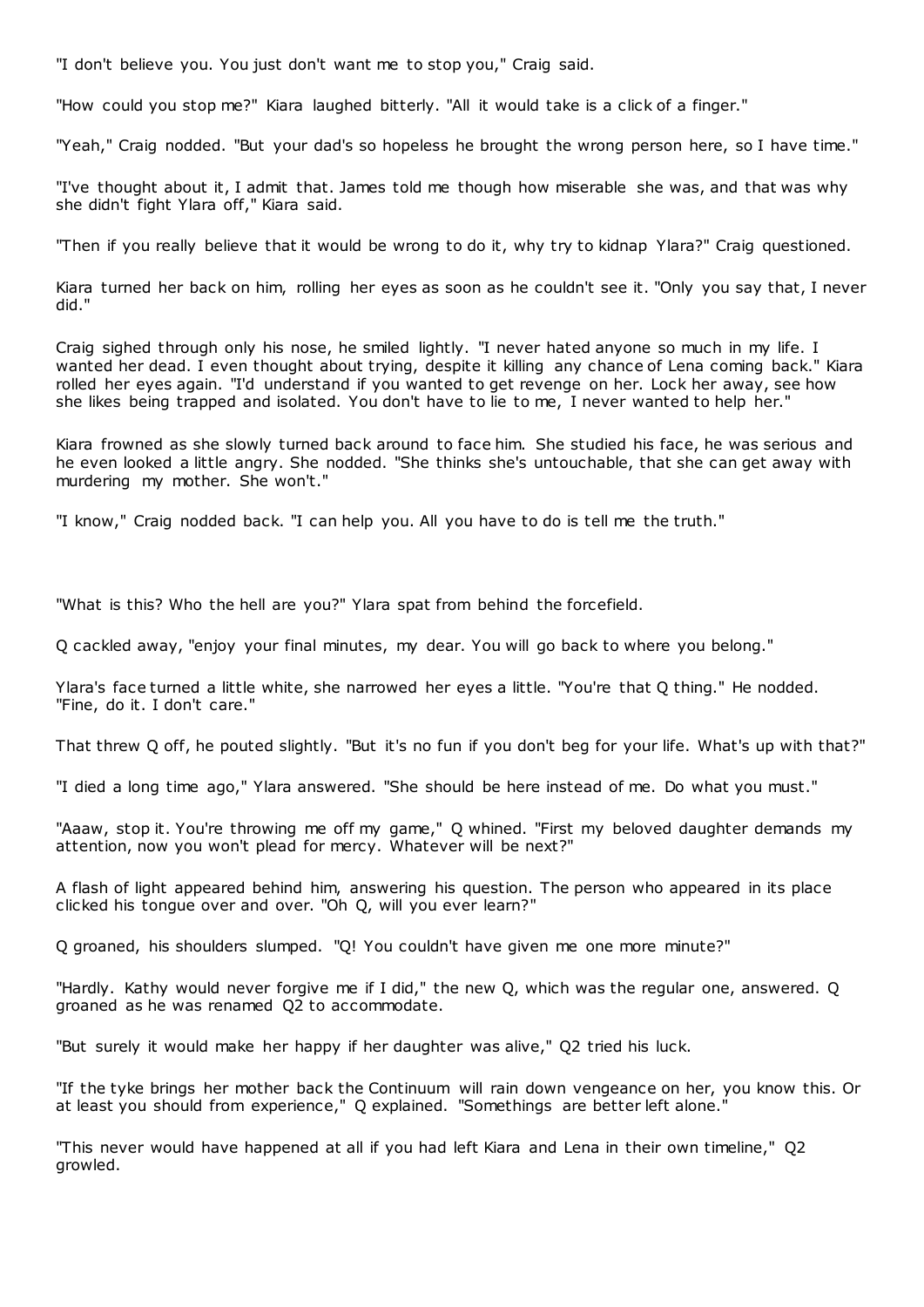"No. Kiara would be dead along with the rest of the Voyager crew, and Lena would be alone adrift in the Delta Quadrant," Q said bluntly. "Do not try to understand things beyond your comprehension, Q. It doesn't suit you."

Q2 shook his head, then he realised that Ylara hadn't budged since he last saw her. He turned back to Q. "I thought the whole point of you fixing the timeline this way was to..."

"What did I just say?" Q interrupted. "For once again trying to ruin everything you'll be chucked into the punishment comet."

"But... that Ylara chick is a distortion in your perfect little timeline. Surely I should be rewarded," Q2 whimpered. Q shook his head. "You're not allowed to sentence me."

"Would you prefer that I leak this to the Continuum? I'm sure they will be a little less biased to the Janeway family than I am, but it's up to you..." Q said with a smile.

Q2 sighed sadly. "Fine, I'll go."

"First good choice you've made all eternity," Q chuckled. He clicked his fingers and the pair disappeared. Ylara suddenly started moving again, she looked around to find she was alone.

"Why didn't you just tell me the truth when I guessed it?" Craig asked.

Kiara groaned loudly, "cos I knew you would fight it."

"Fight it? I hate her, it's a no brainer," Craig stuttered. "Did you really think that I was the one that would disagree with you. Me?"

"Yes," Kiara answered honestly. "Because you're a good guy, Craig. Even if it's what you want you won't do it."

"I've changed," Craig said.

Kiara shook her head, "not that much. You still want to stop me, but what I don't understand is why you think keeping Ylara is the good option."

"It's not about that. I care about you. Without Lena here I feel like I should be looking out for you, in her place," Craig replied. "She wouldn't want this."

"The Q won't do anything to me. They'll blame *daddy*," Kiara muttered.

Craig shrugged, "maybe they will. Maybe they'll drag you back to the Continuum, break Lena's heart again, and that's the best case scenario."

The anger on Kiara's face fizzled away, that stung her a little. "It doesn't matter," she stuttered. "They won't and she'll be back. James told me I was the reason she was too depressed to fight back. If I'm back and so is she everything will be fine."

"Did he really say that or is it just how you've interpreted it?" Craig frowned. "It's true that she was unhappy you were gone, but it was more than just that. Janeway will still be dead, Chakotay will still think it's fun to dig up corpses and try to drown stepsons..." Kiara's eyes drifted to the side as they widened. "And I'll still be the pathetic loser pining after her, that continues to accuse her of crushing on her own brother just to cover up my insecurities."

"Fine, but at least there will be one thing. One thing may save her. You don't know!" Kiara snapped.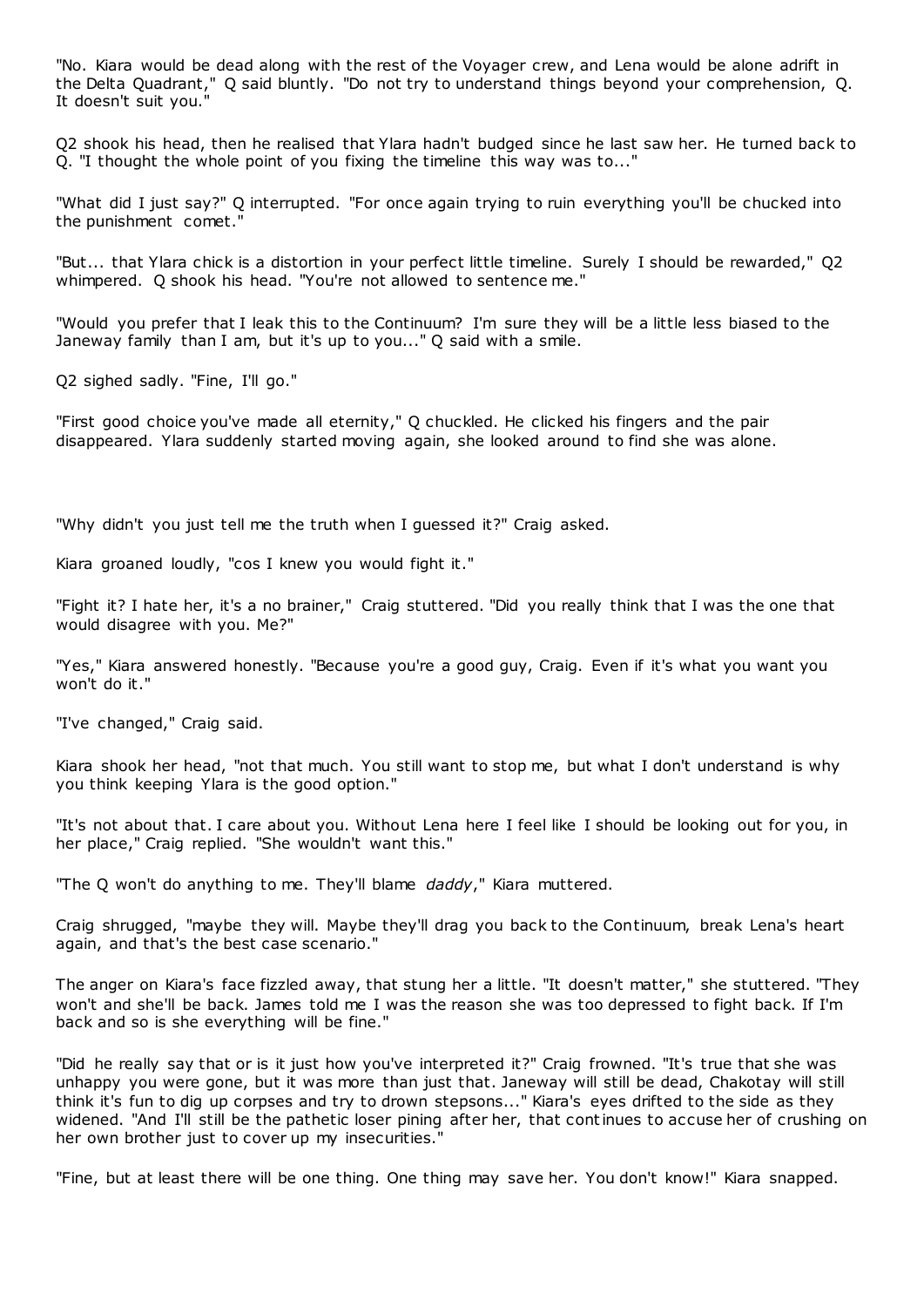Craig glanced down sadly, he was losing the argument. There was only one thing he could really say to her, but it was definitely a gamble. Kiara interrupted him by grunting loudly, "damn it Q, why won't you answer me?"

"Maybe he's been caught," Craig answered.

"Fine, then I'll do it," Kiara hissed. She raised her hand, Craig panicked and quickly grabbed her hand to stop her.

"I thought you couldn't!" he stammered.

Kiara tried to pull her hand away, "I lied!" She went to use her other hand but hid it behind her back, he tried to stop that as well. "I knew the Continuum would punish me. My father is a monster, I didn't care about what happened to him. Lena's more important to me, far more!" She kicked him to try to coax him away. He wasn't going to let that stop him, he managed to get her other hand back to her front and keep a hold of both of them. "I don't need to click my fingers."

"Then why are you struggling?" he said.

Kiara screamed at him and tried to push him backwards, he tried to keep his footing but her fury gave her a lot more strength. He stumbled back but kept a hold of her, pulling her forward with him.

He knew now was better than never, it was the only weapon he had left. He took the gamble. "Kiara, you're better than this. If you do this you'll be no better than your father." Her mouth dropped open in shock, her eyes glazed with fury. "Or your grandfather." She growled and pushed harder.

"Think about it. Somewhere out there Janeway is hooked up to the Tolg Collective, just because Chakotay decided he knew best. He didn't. We may never find her, and she'll never be at peace. She will be forced to only watch. A prisoner in her own body."

"It's not the same thing," Kiara argued.

"Basically it is. Your father wanted a Human girl, so he forced her to have his kid. As a result the girl's life was erased. Eventually that left her so miserable she wouldn't even stop an Evil Slayer who wanted to destroy Earth, using her own body. If that wasn't enough the same guy tried again, but since she was already pregnant he killed the baby."

Kiara shook her head, "I'm not like them, stop it!"

"Prove it. Don't do this," Craig begged her. "You're so much better than that. I know it, we all do. It's so much easier to do the wrong thing, but you're strong enough to resist it." Kiara continued shaking her head but timidly, it was almost like she was shaking. "You're a Janeway, aren't you? Fight, live. It's what Lena wanted for you."

"I... I want her back. I don't care!" Kiara snapped. She managed to pull herself away. Her eyes filled with tears, she struggled to blink them away. "I don't care if they kill me or take me away. You said it yourself, her life was ruined, replaced by mine. I'm just giving it back to her."

"But it's not just you who will suffer," Craig wasn't done. "Are you really willing to kill someone? Someone who lost their mother the same way as you." Kiara just stared at him, she had no idea what he meant. "Ylara's mother was taken over by someone else, a vampire. She had to flee with her own brother, who she later had to watch die as well."

"Did she tell you that?" Kiara muttered.

Craig shook his head, "no. I saw one of them with my own eyes. Ylara was so much like you then. She didn't want to fight but fate made her, experience made her bitter."

"How could you possibly... she's ancient," Kiara didn't believe him.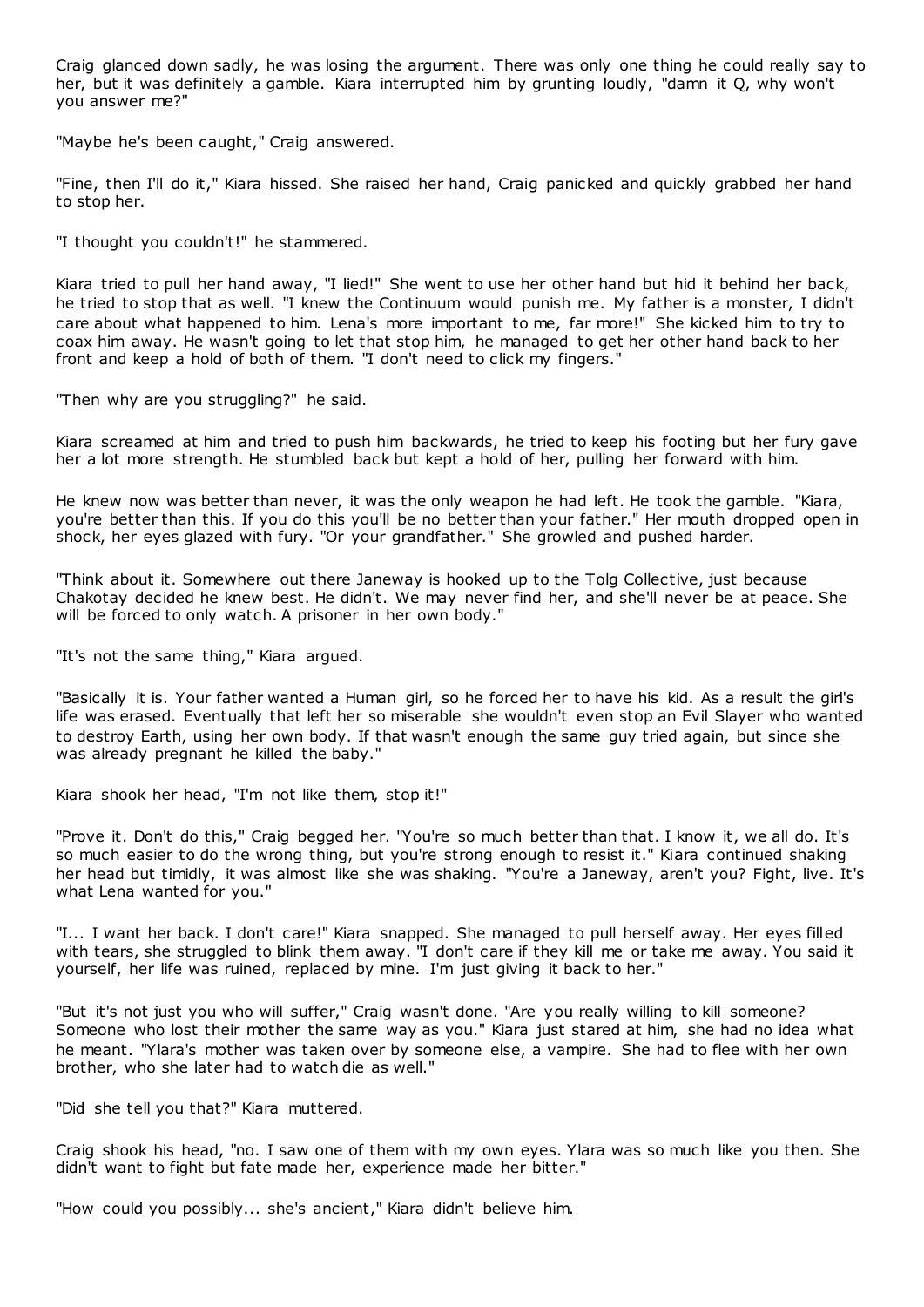"Time travel's a bitch," Craig replied, hoping to keep his recent paradox fixing experience vague. "My point is she's innocent. I only hated her as I couldn't see her without seeing Lena, but I know now that's not her fault. If it wasn't her it would have been someone else, someone who may not have recovered. And what then? Evil Slayers can't be left to run around and kill people, someone has to stop them. Only a few can. At least with Ylara we have a Slayer on our side."

"Even if I believed you, why does it give her more of a right to live instead of Lena?" Kiara questioned.

"You know the answer to that," Craig replied, a lump started to form in his throat. He didn't want to say it. "Because Lena didn't fight for that right. She gave it up. She wouldn't want her own daughter to give up hers, she'd want you to let her go." He saw Kiara's bottom lip start to tremble, she was no longer fighting the tears, they rolled down her cheek. "If you love her, you have to respect that."

"But... I... it's so hard," Kiara stuttered.

Craig nodded, he dared to step a little closer to her. "I know." He gently placed a hand on her shoulder, she quickly rolled her shoulder to push it away. He didn't resist, he let her storm out of the room without another word.

#### **Voyager:**

"But we've only just got here," Tom complained.

Harry shrugged, he glanced back at his bridge crew briefly and back again. "Yeah sorry, Craig said he sorted it. At least I can tell you something while you're here."

"What?" Tom was intrigued.

Harry couldn't help but smirk, "nice tan." The viewscreen switched back to show the Leda flying at warp in front of them.

Tom's hand instinctively went up to check his face, "I'm going to Sickbay. Who has the Bridge?" He looked around at the unknowns, Faye and then Jessie. "Maybe later."

Jessie scowled back at him, "shouldn't we ask if their new crewmembers want to come back?"

"Something tells me one of them won't want to," Tom muttered. He glanced over to opps, "get Ylara back, and if you can, find Annika too." Everyone looked at him like he was nuts. "I think Kiara should be left alone for now. Helm once we've retrieved them, head back to the Krralef's homeworld. I imagine one of our crewmembers will want to be picked up soon before he burns," he ordered, pointing at his face.

Jessie tried not to laugh at the image of James trying to hide under any shelter he could find, slowly turning red in between them. "Yeah definitely."

"I think I got Annika, there was an energy mass around her size in the Cargo Bay," Faye said with a cringe.

"Well no else is her size," Jessie commented. Tom nodded.

"Finally I have you all to myself, no more stupid Twilight like stalking," Damien sneered. "She was too stupid to know the difference between the Leda and Voyager, but no matter. If she did she'd have a hell of a job getting back here, mwahahahahaha!"

"Damien!" Annika's voice called from outside.

"Crap!" Damien grunted, he quickly ran out of the Mess Hall in the opposite direction, carrying a Muller yoghurt in his hand. Most of it spilled all over the floor as he did.